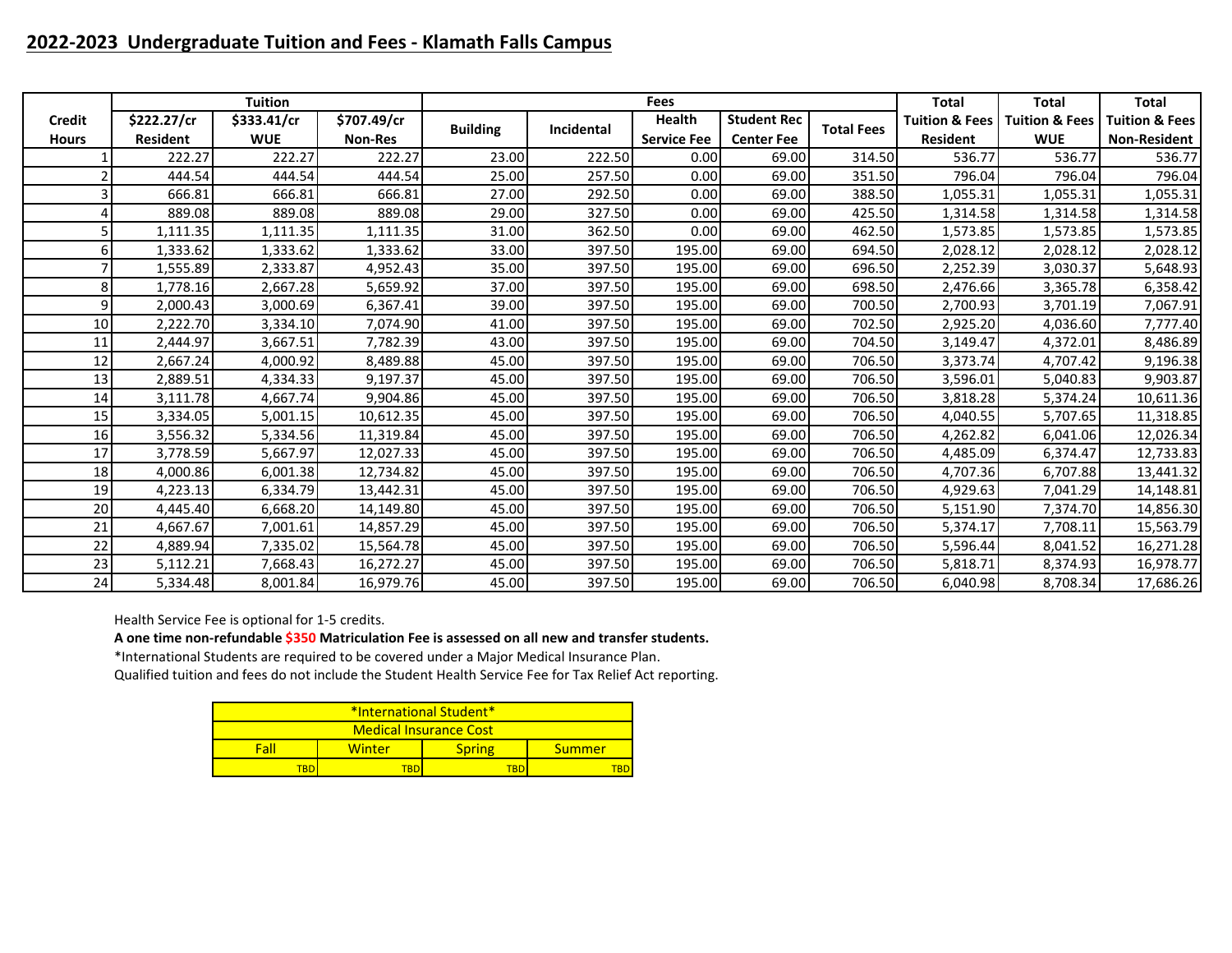## **2022-2023 Undergraduate Tuition and Fees (Summer) - Klamath Falls Campus**

|               |                 | <b>Tuition</b> |                |                 |            | Fees               |                    |                   | <b>Total</b>              | Total                     | <b>Total</b>              |
|---------------|-----------------|----------------|----------------|-----------------|------------|--------------------|--------------------|-------------------|---------------------------|---------------------------|---------------------------|
| <b>Credit</b> | \$222.27/cr     | \$333.41/cr    | \$707.49/cr    | <b>Building</b> | Incidental | <b>Health</b>      | <b>Student Rec</b> | <b>Total Fees</b> | <b>Tuition &amp; Fees</b> | <b>Tuition &amp; Fees</b> | <b>Tuition &amp; Fees</b> |
| <b>Hours</b>  | <b>Resident</b> | <b>WUE</b>     | <b>Non-Res</b> |                 |            | <b>Service Fee</b> | <b>Center Fee</b>  |                   | <b>Resident</b>           | <b>WUE</b>                | <b>Non-Resident</b>       |
|               | 222.27          | 222.27         | 222.27         | 34.00           | 70.00      | 0.00               | 69.00              | 173.00            | 395.27                    | 395.27                    | 395.27                    |
|               | 444.54          | 444.54         | 444.54         | 34.00           | 70.00      | 0.00               | 69.00              | 173.00            | 617.54                    | 617.54                    | 617.54                    |
|               | 666.81          | 666.81         | 666.81         | 34.00           | 70.00      | 60.00              | 69.00              | 233.00            | 899.81                    | 899.81                    | 899.81                    |
|               | 889.08          | 889.08         | 889.08         | 34.00           | 70.00      | 60.00              | 69.00              | 233.00            | 1,122.08                  | 1,122.08                  | 1,122.08                  |
|               | 1,111.35        | 1,111.35       | 1,111.35       | 34.00           | 70.00      | 60.00              | 69.00              | 233.00            | 1,344.35                  | 1,344.35                  | 1,344.35                  |
|               | 1,333.62        | 1,333.62       | 1,333.62       | 34.00           | 70.00      | 60.00              | 69.00              | 233.00            | 1,566.62                  | 1,566.62                  | 1,566.62                  |
|               | 1,555.89        | 2,333.87       | 4,952.43       | 34.00           | 70.00      | 60.00              | 69.00              | 233.00            | 1,788.89                  | 2,566.87                  | 5,185.43                  |
| 8             | 1,778.16        | 2,667.28       | 5,659.92       | 34.00           | 70.00      | 60.00              | 69.00              | 233.00            | 2,011.16                  | 2,900.28                  | 5,892.92                  |
| 9             | 2,000.43        | 3,000.69       | 6,367.41       | 34.00           | 70.00      | 60.00              | 69.00              | 233.00            | 2,233.43                  | 3,233.69                  | 6,600.41                  |
| 10            | 2,222.70        | 3,334.10       | 7,074.90       | 34.00           | 70.00      | 60.00              | 69.00              | 233.00            | 2,455.70                  | 3,567.10                  | 7,307.90                  |
| 11            | 2,444.97        | 3,667.51       | 7,782.39       | 34.00           | 70.00      | 60.00              | 69.00              | 233.00            | 2,677.97                  | 3,900.51                  | 8,015.39                  |
| 12            | 2,667.24        | 4,000.92       | 8,489.88       | 34.00           | 70.00      | 60.00              | 69.00              | 233.00            | 2,900.24                  | 4,233.92                  | 8,722.88                  |
| 13            | 2,889.51        | 4,334.33       | 9,197.37       | 34.00           | 70.00      | 60.00              | 69.00              | 233.00            | 3,122.51                  | 4,567.33                  | 9,430.37                  |
| 14            | 3,111.78        | 4,667.74       | 9,904.86       | 34.00           | 70.00      | 60.00              | 69.00              | 233.00            | 3,344.78                  | 4,900.74                  | 10,137.86                 |
| 15            | 3,334.05        | 5,001.15       | 10,612.35      | 34.00           | 70.00      | 60.00              | 69.00              | 233.00            | 3,567.05                  | 5,234.15                  | 10,845.35                 |
| 16            | 3,556.32        | 5,334.56       | 11,319.84      | 34.00           | 70.00      | 60.00              | 69.00              | 233.00            | 3,789.32                  | 5,567.56                  | 11,552.84                 |
| 17            | 3,778.59        | 5,667.97       | 12,027.33      | 34.00           | 70.00      | 60.00              | 69.00              | 233.00            | 4,011.59                  | 5,900.97                  | 12,260.33                 |
| 18            | 4,000.86        | 6,001.38       | 12,734.82      | 34.00           | 70.00      | 60.00              | 69.00              | 233.00            | 4,233.86                  | 6,234.38                  | 12,967.82                 |
| 19            | 4,223.13        | 6,334.79       | 13,442.31      | 34.00           | 70.00      | 60.00              | 69.00              | 233.00            | 4,456.13                  | 6,567.79                  | 13,675.31                 |
| 20            | 4,445.40        | 6,668.20       | 14,149.80      | 34.00           | 70.00      | 60.00              | 69.00              | 233.00            | 4,678.40                  | 6,901.20                  | 14,382.80                 |
| 21            | 4,667.67        | 7,001.61       | 14,857.29      | 34.00           | 70.00      | 60.00              | 69.00              | 233.00            | 4,900.67                  | 7,234.61                  | 15,090.29                 |
| 22            | 4,889.94        | 7,335.02       | 15,564.78      | 34.00           | 70.00      | 60.00              | 69.00              | 233.00            | 5,122.94                  | 7,568.02                  | 15,797.78                 |
| 23            | 5,112.21        | 7,668.43       | 16,272.27      | 34.00           | 70.00      | 60.00              | 69.00              | 233.00            | 5,345.21                  | 7,901.43                  | 16,505.27                 |
| 24            | 5,334.48        | 8,001.84       | 16,979.76      | 34.00           | 70.00      | 60.00              | 69.00              | 233.00            | 5,567.48                  | 8,234.84                  | 17,212.76                 |

Summer Health Service Service Fee is optional for 1-2 credits.

**A one time non-refundable \$350 Matriculation Fee is assessed on all new and transfer students.**

\*International Students are required to be covered under a Major Medical Insurance Plan.

| <b>*International Student*</b> |        |               |        |  |  |  |  |  |  |
|--------------------------------|--------|---------------|--------|--|--|--|--|--|--|
| <b>Medical Insurance Cost</b>  |        |               |        |  |  |  |  |  |  |
| Fall                           | Winter | <b>Spring</b> | Summer |  |  |  |  |  |  |
| ΈRΓ                            | 'RD    |               |        |  |  |  |  |  |  |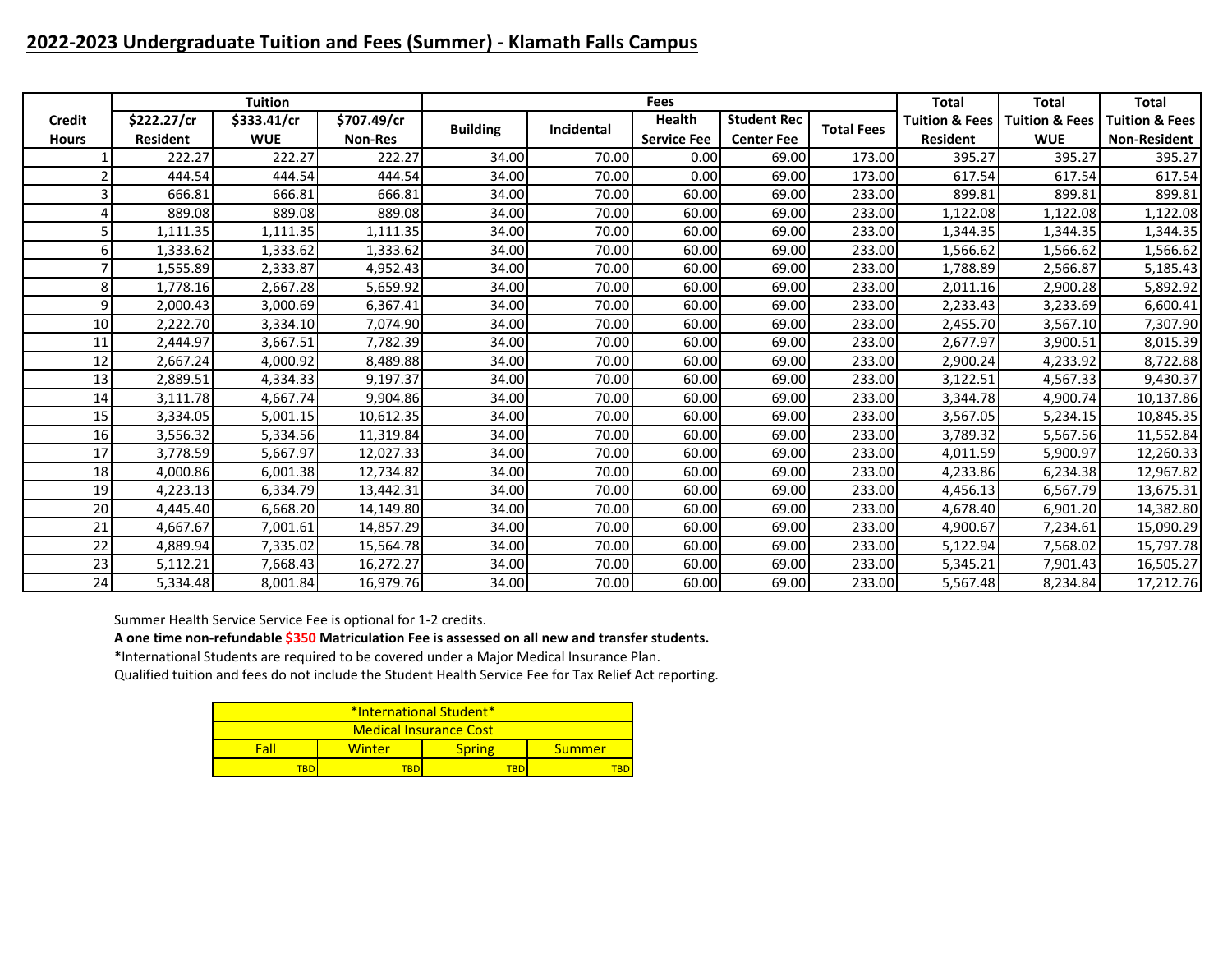## **2022-2023 Undergraduate Tuition and Fees - Klamath Falls Campus (Engineering & Technology Majors)**

|               |                 | <b>Tuition</b> |                |                 |            | Fees               |                    |                   | <b>Total</b>              | <b>Total</b>              | <b>Total</b>              |
|---------------|-----------------|----------------|----------------|-----------------|------------|--------------------|--------------------|-------------------|---------------------------|---------------------------|---------------------------|
| <b>Credit</b> | \$304.51/cr     | \$456.77/cr    | \$969.26/cr    | <b>Building</b> | Incidental | Health             | <b>Student Rec</b> | <b>Total Fees</b> | <b>Tuition &amp; Fees</b> | <b>Tuition &amp; Fees</b> | <b>Tuition &amp; Fees</b> |
| <b>Hours</b>  | <b>Resident</b> | <b>WUE</b>     | <b>Non-Res</b> |                 |            | <b>Service Fee</b> | <b>Center Fee</b>  |                   | <b>Resident</b>           | <b>WUE</b>                | <b>Non-Resident</b>       |
|               | 304.51          | 304.51         | 304.51         | 23.00           | 222.50     | 0.00               | 69.00              | 314.50            | 619.01                    | 619.01                    | 619.01                    |
|               | 609.02          | 609.02         | 609.02         | 25.00           | 257.50     | 0.00               | 69.00              | 351.50            | 960.52                    | 960.52                    | 960.52                    |
|               | 913.53          | 913.53         | 913.53         | 27.00           | 292.50     | 0.00               | 69.00              | 388.50            | 1,302.03                  | 1,302.03                  | 1,302.03                  |
|               | 1,218.04        | 1,218.04       | 1,218.04       | 29.00           | 327.50     | 0.00               | 69.00              | 425.50            | 1,643.54                  | 1,643.54                  | 1,643.54                  |
|               | 1,522.55        | 1,522.55       | 1,522.55       | 31.00           | 362.50     | 0.00               | 69.00              | 462.50            | 1,985.05                  | 1,985.05                  | 1,985.05                  |
|               | 1,827.06        | 1,827.06       | 1,827.06       | 33.00           | 397.50     | 195.00             | 69.00              | 694.50            | 2,521.56                  | 2,521.56                  | 2,521.56                  |
|               | 2,131.57        | 3,197.39       | 6,784.82       | 35.00           | 397.50     | 195.00             | 69.00              | 696.50            | 2,828.07                  | 3,893.89                  | 7,481.32                  |
|               | 2,436.08        | 3,654.16       | 7,754.08       | 37.00           | 397.50     | 195.00             | 69.00              | 698.50            | 3,134.58                  | 4,352.66                  | 8,452.58                  |
|               | 2,740.59        | 4,110.93       | 8,723.34       | 39.00           | 397.50     | 195.00             | 69.00              | 700.50            | 3,441.09                  | 4,811.43                  | 9,423.84                  |
| 10            | 3,045.10        | 4,567.70       | 9,692.60       | 41.00           | 397.50     | 195.00             | 69.00              | 702.50            | 3,747.60                  | 5,270.20                  | 10,395.10                 |
| 11            | 3,349.61        | 5,024.47       | 10,661.86      | 43.00           | 397.50     | 195.00             | 69.00              | 704.50            | 4,054.11                  | 5,728.97                  | 11,366.36                 |
| 12            | 3,654.12        | 5,481.24       | 11,631.12      | 45.00           | 397.50     | 195.00             | 69.00              | 706.50            | 4,360.62                  | 6,187.74                  | 12,337.62                 |
| 13            | 3,958.63        | 5,938.01       | 12,600.38      | 45.00           | 397.50     | 195.00             | 69.00              | 706.50            | 4,665.13                  | 6,644.51                  | 13,306.88                 |
| 14            | 4,263.14        | 6,394.78       | 13,569.64      | 45.00           | 397.50     | 195.00             | 69.00              | 706.50            | 4,969.64                  | 7,101.28                  | 14,276.14                 |
| 15            | 4,567.65        | 6,851.55       | 14,538.90      | 45.00           | 397.50     | 195.00             | 69.00              | 706.50            | 5,274.15                  | 7,558.05                  | 15,245.40                 |
| 16            | 4,872.16        | 7,308.32       | 15,508.16      | 45.00           | 397.50     | 195.00             | 69.00              | 706.50            | 5,578.66                  | 8,014.82                  | 16,214.66                 |
| 17            | 5,176.67        | 7,765.09       | 16,477.42      | 45.00           | 397.50     | 195.00             | 69.00              | 706.50            | 5,883.17                  | 8,471.59                  | 17,183.92                 |
| 18            | 5,481.18        | 8,221.86       | 17,446.68      | 45.00           | 397.50     | 195.00             | 69.00              | 706.50            | 6,187.68                  | 8,928.36                  | 18,153.18                 |
| 19            | 5,785.69        | 8,678.63       | 18,415.94      | 45.00           | 397.50     | 195.00             | 69.00              | 706.50            | 6,492.19                  | 9,385.13                  | 19,122.44                 |
| 20            | 6,090.20        | 9,135.40       | 19,385.20      | 45.00           | 397.50     | 195.00             | 69.00              | 706.50            | 6,796.70                  | 9,841.90                  | 20,091.70                 |
| 21            | 6,394.71        | 9,592.17       | 20,354.46      | 45.00           | 397.50     | 195.00             | 69.00              | 706.50            | 7,101.21                  | 10,298.67                 | 21,060.96                 |
| 22            | 6,699.22        | 10,048.94      | 21,323.72      | 45.00           | 397.50     | 195.00             | 69.00              | 706.50            | 7,405.72                  | 10,755.44                 | 22,030.22                 |
| 23            | 7,003.73        | 10,505.71      | 22,292.98      | 45.00           | 397.50     | 195.00             | 69.00              | 706.50            | 7,710.23                  | 11,212.21                 | 22,999.48                 |
| 24            | 7,308.24        | 10,962.48      | 23,262.24      | 45.00           | 397.50     | 195.00             | 69.00              | 706.50            | 8,014.74                  | 11,668.98                 | 23,968.74                 |

Health Service Fee is optional for 1-5 credits.

**A one time non-refundable \$350 Matriculation Fee is assessed on all new and transfer students.**

\*International Students are required to be covered under a Major Medical Insurance Plan.

| <b>*International Student*</b> |                               |        |  |  |  |  |  |  |  |  |
|--------------------------------|-------------------------------|--------|--|--|--|--|--|--|--|--|
|                                | <b>Medical Insurance Cost</b> |        |  |  |  |  |  |  |  |  |
| Fall                           | <b>Spring</b>                 | Summer |  |  |  |  |  |  |  |  |
| 'BE                            |                               |        |  |  |  |  |  |  |  |  |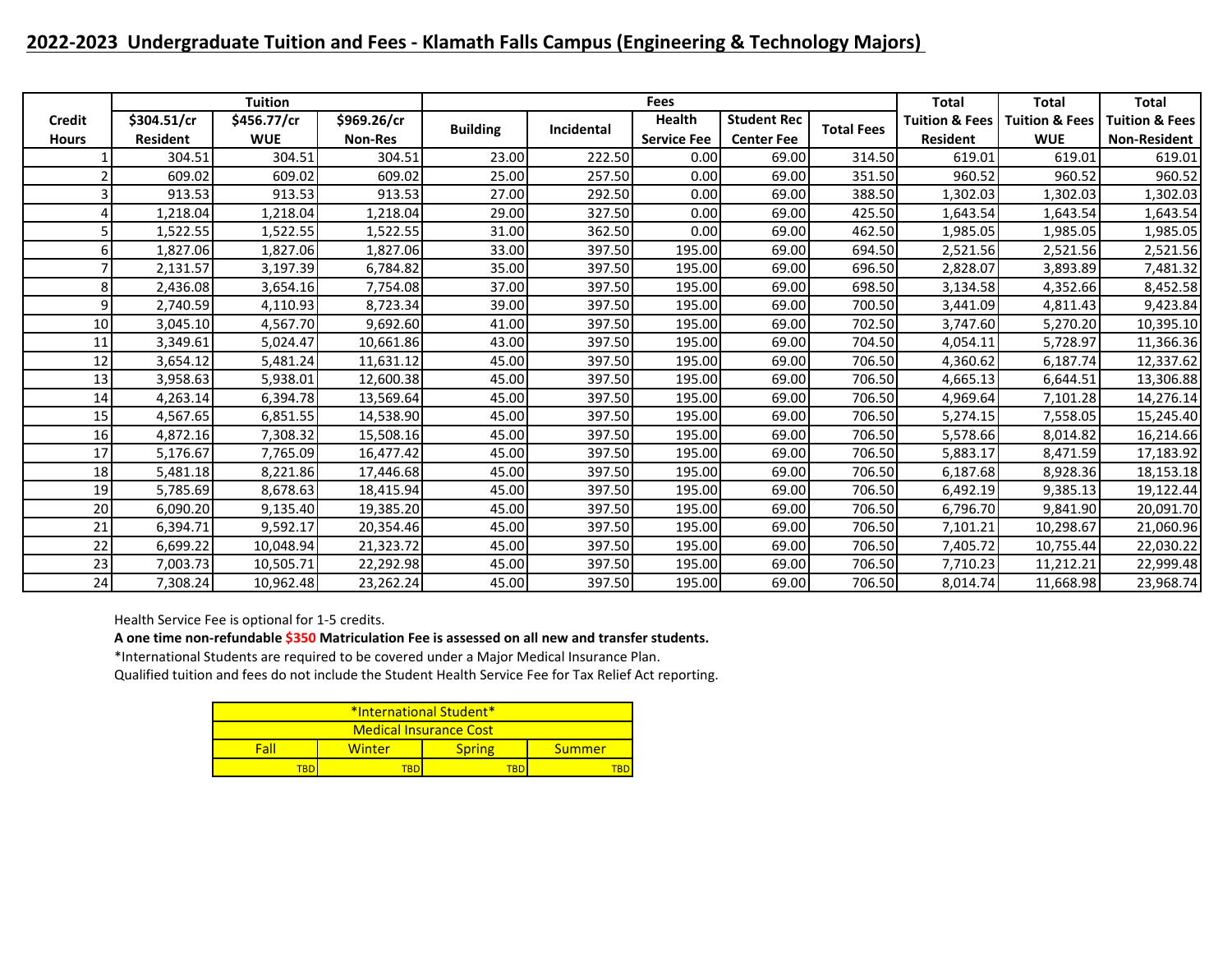### **2022-2023 Undergraduate Tuition and Fees (Summer) - Klamath Falls Campus (Engineering & Technology Majors)**

|               |                 | <b>Tuition</b> |                |                 |            | Fees               |                    |                   | <b>Total</b>              | <b>Total</b>              | <b>Total</b>              |
|---------------|-----------------|----------------|----------------|-----------------|------------|--------------------|--------------------|-------------------|---------------------------|---------------------------|---------------------------|
| <b>Credit</b> | \$304.51/cr     | \$456.77/cr    | \$969.26/cr    |                 | Incidental | Health             | <b>Student Rec</b> | <b>Total Fees</b> | <b>Tuition &amp; Fees</b> | <b>Tuition &amp; Fees</b> | <b>Tuition &amp; Fees</b> |
| <b>Hours</b>  | <b>Resident</b> | <b>WUE</b>     | <b>Non-Res</b> | <b>Building</b> |            | <b>Service Fee</b> | <b>Center Fee</b>  |                   | <b>Resident</b>           | <b>WUE</b>                | <b>Non-Resident</b>       |
|               | 304.51          | 304.51         | 304.51         | 34.00           | 70.00      | 0.00               | 69.00              | 173.00            | 477.51                    | 477.51                    | 477.51                    |
|               | 609.02          | 609.02         | 609.02         | 34.00           | 70.00      | 0.00               | 69.00              | 173.00            | 782.02                    | 782.02                    | 782.02                    |
|               | 913.53          | 913.53         | 913.53         | 34.00           | 70.00      | 60.00              | 69.00              | 233.00            | 1,146.53                  | 1,146.53                  | 1,146.53                  |
|               | 1,218.04        | 1,218.04       | 1,218.04       | 34.00           | 70.00      | 60.00              | 69.00              | 233.00            | 1,451.04                  | 1,451.04                  | 1,451.04                  |
|               | 1,522.55        | 1,522.55       | 1,522.55       | 34.00           | 70.00      | 60.00              | 69.00              | 233.00            | 1,755.55                  | 1,755.55                  | 1,755.55                  |
|               | 1,827.06        | 1,827.06       | 1,827.06       | 34.00           | 70.00      | 60.00              | 69.00              | 233.00            | 2,060.06                  | 2,060.06                  | 2,060.06                  |
|               | 2,131.57        | 3,197.39       | 6,784.82       | 34.00           | 70.00      | 60.00              | 69.00              | 233.00            | 2,364.57                  | 3,430.39                  | 7,017.82                  |
|               | 2,436.08        | 3,654.16       | 7,754.08       | 34.00           | 70.00      | 60.00              | 69.00              | 233.00            | 2,669.08                  | 3,887.16                  | 7,987.08                  |
|               | 2,740.59        | 4,110.93       | 8,723.34       | 34.00           | 70.00      | 60.00              | 69.00              | 233.00            | 2,973.59                  | 4,343.93                  | 8,956.34                  |
| 10            | 3,045.10        | 4,567.70       | 9,692.60       | 34.00           | 70.00      | 60.00              | 69.00              | 233.00            | 3,278.10                  | 4,800.70                  | 9,925.60                  |
| 11            | 3,349.61        | 5,024.47       | 10,661.86      | 34.00           | 70.00      | 60.00              | 69.00              | 233.00            | 3,582.61                  | 5,257.47                  | 10,894.86                 |
| 12            | 3,654.12        | 5,481.24       | 11,631.12      | 34.00           | 70.00      | 60.00              | 69.00              | 233.00            | 3,887.12                  | 5,714.24                  | 11,864.12                 |
| 13            | 3,958.63        | 5,938.01       | 12,600.38      | 34.00           | 70.00      | 60.00              | 69.00              | 233.00            | 4,191.63                  | 6,171.01                  | 12,833.38                 |
| 14            | 4,263.14        | 6,394.78       | 13,569.64      | 34.00           | 70.00      | 60.00              | 69.00              | 233.00            | 4,496.14                  | 6,627.78                  | 13,802.64                 |
| 15            | 4,567.65        | 6,851.55       | 14,538.90      | 34.00           | 70.00      | 60.00              | 69.00              | 233.00            | 4,800.65                  | 7,084.55                  | 14,771.90                 |
| 16            | 4,872.16        | 7,308.32       | 15,508.16      | 34.00           | 70.00      | 60.00              | 69.00              | 233.00            | 5,105.16                  | 7,541.32                  | 15,741.16                 |
| 17            | 5,176.67        | 7,765.09       | 16,477.42      | 34.00           | 70.00      | 60.00              | 69.00              | 233.00            | 5,409.67                  | 7,998.09                  | 16,710.42                 |
| 18            | 5,481.18        | 8,221.86       | 17,446.68      | 34.00           | 70.00      | 60.00              | 69.00              | 233.00            | 5,714.18                  | 8,454.86                  | 17,679.68                 |
| 19            | 5,785.69        | 8,678.63       | 18,415.94      | 34.00           | 70.00      | 60.00              | 69.00              | 233.00            | 6,018.69                  | 8,911.63                  | 18,648.94                 |
| 20            | 6,090.20        | 9,135.40       | 19,385.20      | 34.00           | 70.00      | 60.00              | 69.00              | 233.00            | 6,323.20                  | 9,368.40                  | 19,618.20                 |
| 21            | 6,394.71        | 9,592.17       | 20,354.46      | 34.00           | 70.00      | 60.00              | 69.00              | 233.00            | 6,627.71                  | 9,825.17                  | 20,587.46                 |
| 22            | 6,699.22        | 10,048.94      | 21,323.72      | 34.00           | 70.00      | 60.00              | 69.00              | 233.00            | 6,932.22                  | 10,281.94                 | 21,556.72                 |
| 23            | 7,003.73        | 10,505.71      | 22,292.98      | 34.00           | 70.00      | 60.00              | 69.00              | 233.00            | 7,236.73                  | 10,738.71                 | 22,525.98                 |
| 24            | 7,308.24        | 10,962.48      | 23,262.24      | 34.00           | 70.00      | 60.00              | 69.00              | 233.00            | 7,541.24                  | 11,195.48                 | 23,495.24                 |

Summer Health Service Service Fee is optional for 1-2 credits.

**A one time non-refundable \$350 Matriculation Fee is assessed on all new and transfer students.**

\*International Students are required to be covered under a Major Medical Insurance Plan.

| *International Student* |                        |               |        |  |  |  |  |  |  |  |
|-------------------------|------------------------|---------------|--------|--|--|--|--|--|--|--|
|                         | Medical Insurance Cost |               |        |  |  |  |  |  |  |  |
| Fall                    | Winter                 | <b>Spring</b> | Summer |  |  |  |  |  |  |  |
| 'BI                     | ran                    |               |        |  |  |  |  |  |  |  |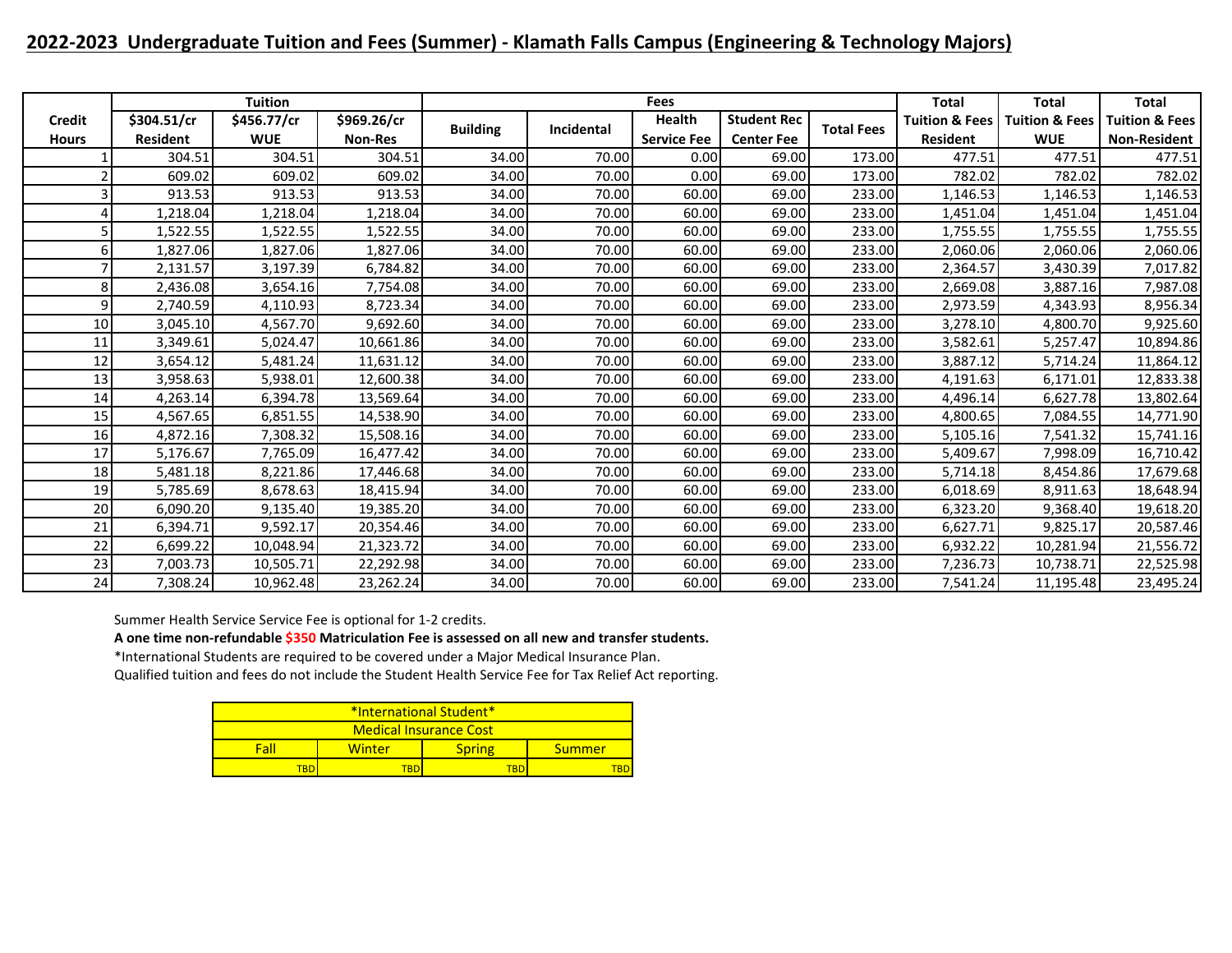## **2022-2023 Undergraduate Tuition and Fees - Klamath Falls Campus (Allied Health Majors)**

**\*Dental Hygiene, Pre-Dental Hygiene, Diagnostic Medical Sonography, Echocardiography, Nuclear Medicine Technology, Radiologic Science,** 

| Vascular Technology, and all Pre-MIT programs DO NOT QUALIFY FOR WUE RATES. For Respiratory Care Rates see Next Pages. |  |  |
|------------------------------------------------------------------------------------------------------------------------|--|--|
|                                                                                                                        |  |  |

|               |                 | <b>Tuition</b> |                 |                   | <b>Fees</b>               |                    |                   | <b>Total</b>              | <b>Total</b>              |
|---------------|-----------------|----------------|-----------------|-------------------|---------------------------|--------------------|-------------------|---------------------------|---------------------------|
| <b>Credit</b> | \$304.51/cr     | \$969.26/cr    | <b>Building</b> | <b>Incidental</b> | <b>Health Service Fee</b> | <b>Student Rec</b> | <b>Total Fees</b> | <b>Tuition &amp; Fees</b> | <b>Tuition &amp; Fees</b> |
| <b>Hours</b>  | <b>Resident</b> | <b>Non-Res</b> |                 |                   |                           | <b>Center Fee</b>  |                   | <b>Resident</b>           | <b>Non-Resident</b>       |
|               | 304.51          | 304.51         | 23.00           | 222.50            | 0.00                      | 69.00              | 314.50            | 619.01                    | 619.01                    |
|               | 609.02          | 609.02         | 25.00           | 257.50            | 0.00                      | 69.00              | 351.50            | 960.52                    | 960.52                    |
|               | 913.53          | 913.53         | 27.00           | 292.50            | 0.00                      | 69.00              | 388.50            | 1,302.03                  | 1,302.03                  |
| 4             | 1,218.04        | 1,218.04       | 29.00           | 327.50            | 0.00                      | 69.00              | 425.50            | 1,643.54                  | 1,643.54                  |
|               | 1,522.55        | 1,522.55       | 31.00           | 362.50            | 0.00                      | 69.00              | 462.50            | 1,985.05                  | 1,985.05                  |
| 6             | 1,827.06        | 1,827.06       | 33.00           | 397.50            | 195.00                    | 69.00              | 694.50            | 2,521.56                  | 2,521.56                  |
|               | 2,131.57        | 6,784.82       | 35.00           | 397.50            | 195.00                    | 69.00              | 696.50            | 2,828.07                  | 7,481.32                  |
| 8             | 2,436.08        | 7,754.08       | 37.00           | 397.50            | 195.00                    | 69.00              | 698.50            | 3,134.58                  | 8,452.58                  |
| 9             | 2,740.59        | 8,723.34       | 39.00           | 397.50            | 195.00                    | 69.00              | 700.50            | 3,441.09                  | 9,423.84                  |
| 10            | 3,045.10        | 9,692.60       | 41.00           | 397.50            | 195.00                    | 69.00              | 702.50            | 3,747.60                  | 10,395.10                 |
| 11            | 3,349.61        | 10,661.86      | 43.00           | 397.50            | 195.00                    | 69.00              | 704.50            | 4,054.11                  | 11,366.36                 |
| 12            | 3,654.12        | 11,631.12      | 45.00           | 397.50            | 195.00                    | 69.00              | 706.50            | 4,360.62                  | 12,337.62                 |
| 13            | 3,958.63        | 12,600.38      | 45.00           | 397.50            | 195.00                    | 69.00              | 706.50            | 4,665.13                  | 13,306.88                 |
| 14            | 4,263.14        | 13,569.64      | 45.00           | 397.50            | 195.00                    | 69.00              | 706.50            | 4,969.64                  | 14,276.14                 |
| 15            | 4,567.65        | 14,538.90      | 45.00           | 397.50            | 195.00                    | 69.00              | 706.50            | 5,274.15                  | 15,245.40                 |
| 16            | 4,872.16        | 15,508.16      | 45.00           | 397.50            | 195.00                    | 69.00              | 706.50            | 5,578.66                  | 16,214.66                 |
| 17            | 5,176.67        | 16,477.42      | 45.00           | 397.50            | 195.00                    | 69.00              | 706.50            | 5,883.17                  | 17,183.92                 |
| 18            | 5,481.18        | 17,446.68      | 45.00           | 397.50            | 195.00                    | 69.00              | 706.50            | 6,187.68                  | 18,153.18                 |
| 19            | 5,785.69        | 18,415.94      | 45.00           | 397.50            | 195.00                    | 69.00              | 706.50            | 6,492.19                  | 19,122.44                 |
| 20            | 6,090.20        | 19,385.20      | 45.00           | 397.50            | 195.00                    | 69.00              | 706.50            | 6,796.70                  | 20,091.70                 |
| 21            | 6,394.71        | 20,354.46      | 45.00           | 397.50            | 195.00                    | 69.00              | 706.50            | 7,101.21                  | 21,060.96                 |
| 22            | 6,699.22        | 21,323.72      | 45.00           | 397.50            | 195.00                    | 69.00              | 706.50            | 7,405.72                  | 22,030.22                 |
| 23            | 7,003.73        | 22,292.98      | 45.00           | 397.50            | 195.00                    | 69.00              | 706.50            | 7,710.23                  | 22,999.48                 |
| 24            | 7,308.24        | 23,262.24      | 45.00           | 397.50            | 195.00                    | 69.00              | 706.50            | 8,014.74                  | 23,968.74                 |

Health Service Fee is optional for 1-5 credits.

**Allied Health Majors on externship are not charged the Incidental, Health Service Fee, and Student Rec Center Fee.**

**A one time non-refundable \$350 Matriculation Fee is assessed on all new and transfer students.**

\*International Students are required to be covered under a Major Medical Insurance Plan.

| <b>*International Student*</b> |                               |               |        |  |  |  |  |  |  |  |  |
|--------------------------------|-------------------------------|---------------|--------|--|--|--|--|--|--|--|--|
|                                | <b>Medical Insurance Cost</b> |               |        |  |  |  |  |  |  |  |  |
| Fal                            | Winter                        | <b>Spring</b> | Summer |  |  |  |  |  |  |  |  |
|                                | 'BD                           |               |        |  |  |  |  |  |  |  |  |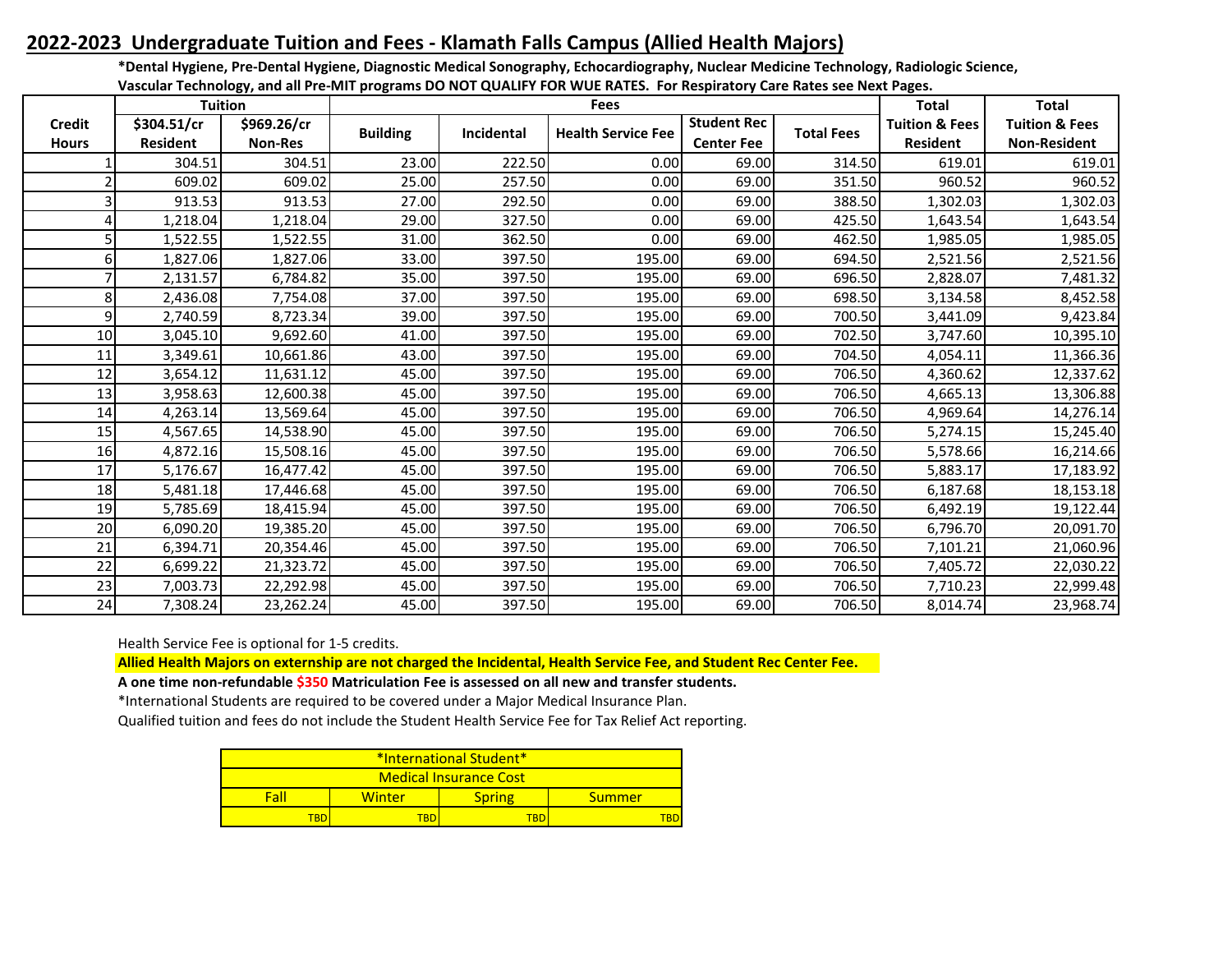## **2022-2023 Undergraduate Tuition and Fees (Summer) - Klamath Falls Campus (Allied Health Majors)**

**\*Dental Hygiene, Pre-Dental Hygiene, Diagnostic Medical Sonography, Echocardiography, Nuclear Medicine Technology, Radiologic Science, Vascular Technology, and all Pre-MIT programs DO NOT QUALIFY FOR WUE RATES. For Respiratory Care Rates see Next Pages.**

|                | <b>Tuition</b>  |                |                 |            | rascular recumbiogy, and an ric mirr programs bo not govern rion woe nares. Tornespiratory care nates see next rages<br><b>Fees</b> |                    |                   | <b>Total</b>              | Total                     |
|----------------|-----------------|----------------|-----------------|------------|-------------------------------------------------------------------------------------------------------------------------------------|--------------------|-------------------|---------------------------|---------------------------|
| <b>Credit</b>  | \$304.51/cr     | \$969.26/cr    |                 | Incidental | <b>Health Service Fee</b>                                                                                                           | <b>Student Rec</b> | <b>Total Fees</b> | <b>Tuition &amp; Fees</b> | <b>Tuition &amp; Fees</b> |
| <b>Hours</b>   | <b>Resident</b> | <b>Non-Res</b> | <b>Building</b> |            |                                                                                                                                     | <b>Center Fee</b>  |                   | <b>Resident</b>           | <b>Non-Resident</b>       |
|                | 304.51          | 304.51         | 34.00           | 70.00      | 0.00                                                                                                                                | 69.00              | 173.00            | 477.51                    | 477.51                    |
| $\overline{2}$ | 609.02          | 609.02         | 34.00           | 70.00      | 0.00                                                                                                                                | 69.00              | 173.00            | 782.02                    | 782.02                    |
| 3              | 913.53          | 913.53         | 34.00           | 70.00      | 60.00                                                                                                                               | 69.00              | 233.00            | 1,146.53                  | 1,146.53                  |
| 4              | 1,218.04        | 1,218.04       | 34.00           | 70.00      | 60.00                                                                                                                               | 69.00              | 233.00            | 1,451.04                  | 1,451.04                  |
| 5              | 1,522.55        | 1,522.55       | 34.00           | 70.00      | 60.00                                                                                                                               | 69.00              | 233.00            | 1,755.55                  | 1,755.55                  |
| 6              | 1,827.06        | 1,827.06       | 34.00           | 70.00      | 60.00                                                                                                                               | 69.00              | 233.00            | 2,060.06                  | 2,060.06                  |
| 7              | 2,131.57        | 6,784.82       | 34.00           | 70.00      | 60.00                                                                                                                               | 69.00              | 233.00            | 2,364.57                  | 7,017.82                  |
| 8              | 2,436.08        | 7,754.08       | 34.00           | 70.00      | 60.00                                                                                                                               | 69.00              | 233.00            | 2,669.08                  | 7,987.08                  |
| 9              | 2,740.59        | 8,723.34       | 34.00           | 70.00      | 60.00                                                                                                                               | 69.00              | 233.00            | 2,973.59                  | 8,956.34                  |
| 10             | 3,045.10        | 9,692.60       | 34.00           | 70.00      | 60.00                                                                                                                               | 69.00              | 233.00            | 3,278.10                  | 9,925.60                  |
| 11             | 3,349.61        | 10,661.86      | 34.00           | 70.00      | 60.00                                                                                                                               | 69.00              | 233.00            | 3,582.61                  | 10,894.86                 |
| 12             | 3,654.12        | 11,631.12      | 34.00           | 70.00      | 60.00                                                                                                                               | 69.00              | 233.00            | 3,887.12                  | 11,864.12                 |
| 13             | 3,958.63        | 12,600.38      | 34.00           | 70.00      | 60.00                                                                                                                               | 69.00              | 233.00            | 4,191.63                  | 12,833.38                 |
| 14             | 4,263.14        | 13,569.64      | 34.00           | 70.00      | 60.00                                                                                                                               | 69.00              | 233.00            | 4,496.14                  | 13,802.64                 |
| 15             | 4,567.65        | 14,538.90      | 34.00           | 70.00      | 60.00                                                                                                                               | 69.00              | 233.00            | 4,800.65                  | 14,771.90                 |
| 16             | 4,872.16        | 15,508.16      | 34.00           | 70.00      | 60.00                                                                                                                               | 69.00              | 233.00            | 5,105.16                  | 15,741.16                 |
| 17             | 5,176.67        | 16,477.42      | 34.00           | 70.00      | 60.00                                                                                                                               | 69.00              | 233.00            | 5,409.67                  | 16,710.42                 |
| 18             | 5,481.18        | 17,446.68      | 34.00           | 70.00      | 60.00                                                                                                                               | 69.00              | 233.00            | 5,714.18                  | 17,679.68                 |
| 19             | 5,785.69        | 18,415.94      | 34.00           | 70.00      | 60.00                                                                                                                               | 69.00              | 233.00            | 6,018.69                  | 18,648.94                 |
| 20             | 6,090.20        | 19,385.20      | 34.00           | 70.00      | 60.00                                                                                                                               | 69.00              | 233.00            | 6,323.20                  | 19,618.20                 |
| 21             | 6,394.71        | 20,354.46      | 34.00           | 70.00      | 60.00                                                                                                                               | 69.00              | 233.00            | 6,627.71                  | 20,587.46                 |
| 22             | 6,699.22        | 21,323.72      | 34.00           | 70.00      | 60.00                                                                                                                               | 69.00              | 233.00            | 6,932.22                  | 21,556.72                 |
| 23             | 7,003.73        | 22,292.98      | 34.00           | 70.00      | 60.00                                                                                                                               | 69.00              | 233.00            | 7,236.73                  | 22,525.98                 |
| 24             | 7,308.24        | 23,262.24      | 34.00           | 70.00      | 60.00                                                                                                                               | 69.00              | 233.00            | 7,541.24                  | 23,495.24                 |

Summer Health Service Fee is optional for 1-2 credits.

**Allied Health Majors on externship are not charged the Incidental, Health Service Fee, and Student Rec Center Fee.**

**A one time non-refundable \$350 Matriculation Fee is assessed on all new and transfer students.**

\*International Students are required to be covered under a Major Medical Insurance Plan.

| *International Student*       |        |               |        |  |  |  |  |  |  |
|-------------------------------|--------|---------------|--------|--|--|--|--|--|--|
| <b>Medical Insurance Cost</b> |        |               |        |  |  |  |  |  |  |
| Fal                           | Winter | <b>Spring</b> | Summer |  |  |  |  |  |  |
| TBD                           | TBD    |               | TRD    |  |  |  |  |  |  |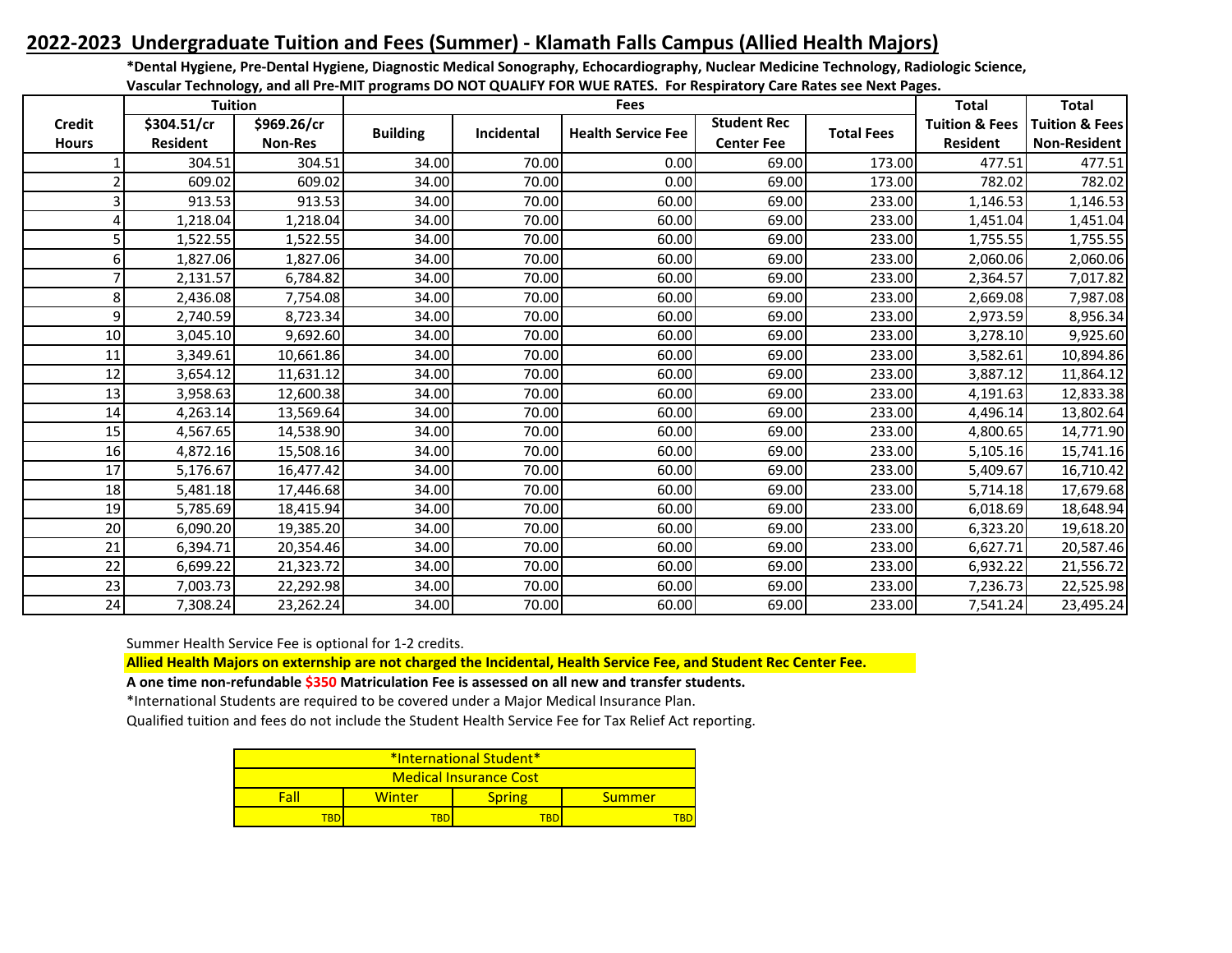### **2022-2023 Undergraduate Tuition and Fees - Klamath Falls Campus (Allied Health Respiratory Care Major)**

|               |                 | <b>Tuition</b> |                |                 |            | <b>Fees</b>        |                    |                   | <b>Total</b>    | <b>Total</b>                                   | <b>Total</b>              |
|---------------|-----------------|----------------|----------------|-----------------|------------|--------------------|--------------------|-------------------|-----------------|------------------------------------------------|---------------------------|
| <b>Credit</b> | \$304.51/cr     | \$456.77/cr    | \$969.26/cr    | <b>Building</b> | Incidental | <b>Health</b>      | <b>Student Rec</b> | <b>Total Fees</b> |                 | <b>Tuition &amp; Fees   Tuition &amp; Fees</b> | <b>Tuition &amp; Fees</b> |
| <b>Hours</b>  | <b>Resident</b> | <b>WUE</b>     | <b>Non-Res</b> |                 |            | <b>Service Fee</b> | <b>Center Fee</b>  |                   | <b>Resident</b> | <b>WUE</b>                                     | <b>Non-Resident</b>       |
|               | 304.51          | 304.51         | 304.51         | 23.00           | 222.50     | 0.00               | 69.00              | 314.50            | 619.01          | 619.01                                         | 619.01                    |
|               | 609.02          | 609.02         | 609.02         | 25.00           | 257.50     | 0.00               | 69.00              | 351.50            | 960.52          | 960.52                                         | 960.52                    |
|               | 913.53          | 913.53         | 913.53         | 27.00           | 292.50     | 0.00               | 69.00              | 388.50            | 1,302.03        | 1,302.03                                       | 1,302.03                  |
|               | 1,218.04        | 1,218.04       | 1,218.04       | 29.00           | 327.50     | 0.00               | 69.00              | 425.50            | 1,643.54        | 1,643.54                                       | 1,643.54                  |
|               | 1,522.55        | 1,522.55       | 1,522.55       | 31.00           | 362.50     | 0.00               | 69.00              | 462.50            | 1,985.05        | 1,985.05                                       | 1,985.05                  |
| 6             | 1,827.06        | 1,827.06       | 1,827.06       | 33.00           | 397.50     | 195.00             | 69.00              | 694.50            | 2,521.56        | 2,521.56                                       | 2,521.56                  |
|               | 2,131.57        | 3,197.39       | 6,784.82       | 35.00           | 397.50     | 195.00             | 69.00              | 696.50            | 2,828.07        | 3,893.89                                       | 7,481.32                  |
| 8             | 2,436.08        | 3,654.16       | 7,754.08       | 37.00           | 397.50     | 195.00             | 69.00              | 698.50            | 3,134.58        | 4,352.66                                       | 8,452.58                  |
| q             | 2.740.59        | 4,110.93       | 8,723.34       | 39.00           | 397.50     | 195.00             | 69.00              | 700.50            | 3,441.09        | 4,811.43                                       | 9,423.84                  |
| 10            | 3,045.10        | 4,567.70       | 9,692.60       | 41.00           | 397.50     | 195.00             | 69.00              | 702.50            | 3,747.60        | 5,270.20                                       | 10,395.10                 |
| 11            | 3,349.61        | 5,024.47       | 10,661.86      | 43.00           | 397.50     | 195.00             | 69.00              | 704.50            | 4,054.11        | 5,728.97                                       | 11,366.36                 |
| 12            | 3,654.12        | 5,481.24       | 11,631.12      | 45.00           | 397.50     | 195.00             | 69.00              | 706.50            | 4,360.62        | 6,187.74                                       | 12,337.62                 |
| 13            | 3,958.63        | 5,938.01       | 12,600.38      | 45.00           | 397.50     | 195.00             | 69.00              | 706.50            | 4,665.13        | 6,644.51                                       | 13,306.88                 |
| 14            | 4,263.14        | 6,394.78       | 13,569.64      | 45.00           | 397.50     | 195.00             | 69.00              | 706.50            | 4,969.64        | 7,101.28                                       | 14,276.14                 |
| 15            | 4,567.65        | 6,851.55       | 14,538.90      | 45.00           | 397.50     | 195.00             | 69.00              | 706.50            | 5,274.15        | 7,558.05                                       | 15,245.40                 |
| 16            | 4,872.16        | 7,308.32       | 15,508.16      | 45.00           | 397.50     | 195.00             | 69.00              | 706.50            | 5,578.66        | 8,014.82                                       | 16,214.66                 |
| 17            | 5,176.67        | 7,765.09       | 16,477.42      | 45.00           | 397.50     | 195.00             | 69.00              | 706.50            | 5,883.17        | 8,471.59                                       | 17,183.92                 |
| 18            | 5,481.18        | 8,221.86       | 17,446.68      | 45.00           | 397.50     | 195.00             | 69.00              | 706.50            | 6,187.68        | 8,928.36                                       | 18,153.18                 |
| 19            | 5,785.69        | 8,678.63       | 18,415.94      | 45.00           | 397.50     | 195.00             | 69.00              | 706.50            | 6,492.19        | 9,385.13                                       | 19,122.44                 |
| 20            | 6,090.20        | 9,135.40       | 19,385.20      | 45.00           | 397.50     | 195.00             | 69.00              | 706.50            | 6,796.70        | 9,841.90                                       | 20,091.70                 |
| 21            | 6,394.71        | 9,592.17       | 20,354.46      | 45.00           | 397.50     | 195.00             | 69.00              | 706.50            | 7,101.21        | 10,298.67                                      | 21,060.96                 |
| 22            | 6,699.22        | 10,048.94      | 21,323.72      | 45.00           | 397.50     | 195.00             | 69.00              | 706.50            | 7,405.72        | 10,755.44                                      | 22,030.22                 |
| 23            | 7,003.73        | 10,505.71      | 22,292.98      | 45.00           | 397.50     | 195.00             | 69.00              | 706.50            | 7,710.23        | 11,212.21                                      | 22,999.48                 |
| 24            | 7,308.24        | 10,962.48      | 23,262.24      | 45.00           | 397.50     | 195.00             | 69.00              | 706.50            | 8,014.74        | 11,668.98                                      | 23,968.74                 |

Health Service Fee is optional for 1-5 credits.

**Respiratory Care Majors are not charged the Incidental, Health Service Fee, and Student Rec Center Fee while doing Respiratory Care Clinicals for fall, winter, and spring terms during their senior year.**

**A one time non-refundable \$350 Matriculation Fee is assessed on all new and transfer students.**

\*International Students are required to be covered under a Major Medical Insurance Plan.

| *International Student* |        |               |        |  |  |  |  |  |  |
|-------------------------|--------|---------------|--------|--|--|--|--|--|--|
| Medical Insurance Cost  |        |               |        |  |  |  |  |  |  |
| Fall                    | Winter | <b>Spring</b> | Summer |  |  |  |  |  |  |
| TRN                     | TRD    | TRD           |        |  |  |  |  |  |  |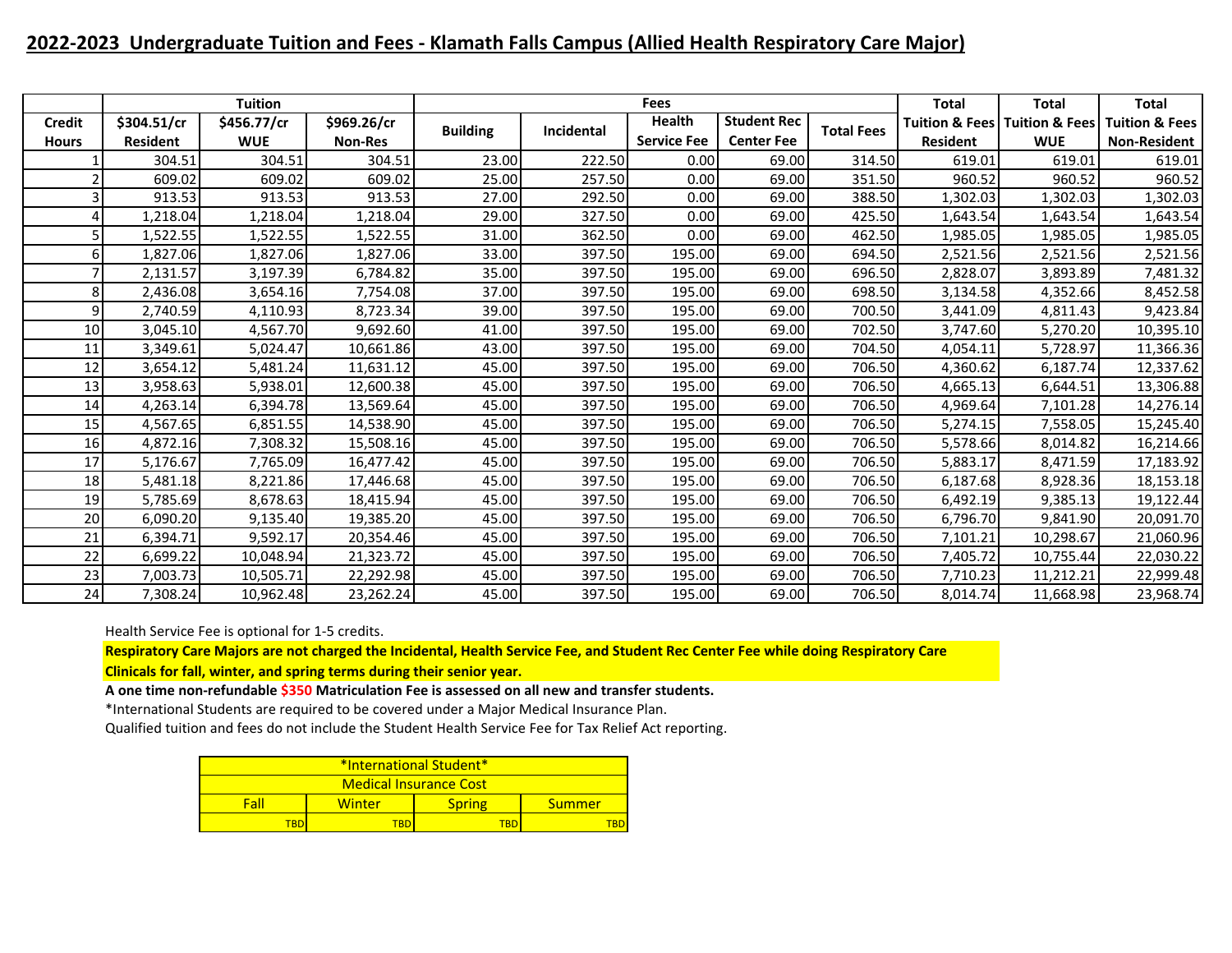### **2022-2023 Undergraduate Tuition and Fees (Summer) - Klamath Falls Campus (Allied Health Respiratory Care Major)**

|               |                 | <b>Tuition</b> |                |                 |            | Fees               |                    |                   | <b>Total</b>              | <b>Total</b>              | <b>Total</b>              |
|---------------|-----------------|----------------|----------------|-----------------|------------|--------------------|--------------------|-------------------|---------------------------|---------------------------|---------------------------|
| <b>Credit</b> | \$304.51/cr     | \$456.77/cr    | \$969.26/cr    |                 | Incidental | Health             | <b>Student Rec</b> | <b>Total Fees</b> | <b>Tuition &amp; Fees</b> | <b>Tuition &amp; Fees</b> | <b>Tuition &amp; Fees</b> |
| <b>Hours</b>  | <b>Resident</b> | <b>WUE</b>     | <b>Non-Res</b> | <b>Building</b> |            | <b>Service Fee</b> | <b>Center Fee</b>  |                   | <b>Resident</b>           | <b>WUE</b>                | <b>Non-Resident</b>       |
|               | 304.51          | 304.51         | 304.51         | 34.00           | 70.00      | 0.00               | 69.00              | 173.00            | 477.51                    | 477.51                    | 477.51                    |
|               | 609.02          | 609.02         | 609.02         | 34.00           | 70.00      | 0.00               | 69.00              | 173.00            | 782.02                    | 782.02                    | 782.02                    |
|               | 913.53          | 913.53         | 913.53         | 34.00           | 70.00      | 60.00              | 69.00              | 233.00            | 1,146.53                  | 1,146.53                  | 1,146.53                  |
|               | 1,218.04        | 1,218.04       | 1,218.04       | 34.00           | 70.00      | 60.00              | 69.00              | 233.00            | 1,451.04                  | 1,451.04                  | 1,451.04                  |
|               | 1,522.55        | 1,522.55       | 1,522.55       | 34.00           | 70.00      | 60.00              | 69.00              | 233.00            | 1,755.55                  | 1,755.55                  | 1,755.55                  |
|               | 1,827.06        | 1,827.06       | 1,827.06       | 34.00           | 70.00      | 60.00              | 69.00              | 233.00            | 2,060.06                  | 2,060.06                  | 2,060.06                  |
|               | 2,131.57        | 3,197.39       | 6,784.82       | 34.00           | 70.00      | 60.00              | 69.00              | 233.00            | 2,364.57                  | 3,430.39                  | 7,017.82                  |
|               | 2,436.08        | 3,654.16       | 7,754.08       | 34.00           | 70.00      | 60.00              | 69.00              | 233.00            | 2,669.08                  | 3,887.16                  | 7,987.08                  |
|               | 2,740.59        | 4,110.93       | 8,723.34       | 34.00           | 70.00      | 60.00              | 69.00              | 233.00            | 2,973.59                  | 4,343.93                  | 8,956.34                  |
| 10            | 3,045.10        | 4,567.70       | 9,692.60       | 34.00           | 70.00      | 60.00              | 69.00              | 233.00            | 3,278.10                  | 4,800.70                  | 9,925.60                  |
| 11            | 3,349.61        | 5,024.47       | 10,661.86      | 34.00           | 70.00      | 60.00              | 69.00              | 233.00            | 3,582.61                  | 5,257.47                  | 10,894.86                 |
| 12            | 3,654.12        | 5,481.24       | 11,631.12      | 34.00           | 70.00      | 60.00              | 69.00              | 233.00            | 3,887.12                  | 5,714.24                  | 11,864.12                 |
| 13            | 3,958.63        | 5,938.01       | 12,600.38      | 34.00           | 70.00      | 60.00              | 69.00              | 233.00            | 4,191.63                  | 6,171.01                  | 12,833.38                 |
| 14            | 4,263.14        | 6,394.78       | 13,569.64      | 34.00           | 70.00      | 60.00              | 69.00              | 233.00            | 4,496.14                  | 6,627.78                  | 13,802.64                 |
| 15            | 4,567.65        | 6,851.55       | 14,538.90      | 34.00           | 70.00      | 60.00              | 69.00              | 233.00            | 4,800.65                  | 7,084.55                  | 14,771.90                 |
| 16            | 4,872.16        | 7,308.32       | 15,508.16      | 34.00           | 70.00      | 60.00              | 69.00              | 233.00            | 5,105.16                  | 7,541.32                  | 15,741.16                 |
| 17            | 5,176.67        | 7,765.09       | 16,477.42      | 34.00           | 70.00      | 60.00              | 69.00              | 233.00            | 5,409.67                  | 7,998.09                  | 16,710.42                 |
| 18            | 5,481.18        | 8,221.86       | 17,446.68      | 34.00           | 70.00      | 60.00              | 69.00              | 233.00            | 5,714.18                  | 8,454.86                  | 17,679.68                 |
| 19            | 5,785.69        | 8,678.63       | 18,415.94      | 34.00           | 70.00      | 60.00              | 69.00              | 233.00            | 6,018.69                  | 8,911.63                  | 18,648.94                 |
| 20            | 6,090.20        | 9,135.40       | 19,385.20      | 34.00           | 70.00      | 60.00              | 69.00              | 233.00            | 6,323.20                  | 9,368.40                  | 19,618.20                 |
| 21            | 6,394.71        | 9,592.17       | 20,354.46      | 34.00           | 70.00      | 60.00              | 69.00              | 233.00            | 6,627.71                  | 9,825.17                  | 20,587.46                 |
| 22            | 6,699.22        | 10,048.94      | 21,323.72      | 34.00           | 70.00      | 60.00              | 69.00              | 233.00            | 6,932.22                  | 10,281.94                 | 21,556.72                 |
| 23            | 7,003.73        | 10,505.71      | 22,292.98      | 34.00           | 70.00      | 60.00              | 69.00              | 233.00            | 7,236.73                  | 10,738.71                 | 22,525.98                 |
| 24            | 7,308.24        | 10,962.48      | 23,262.24      | 34.00           | 70.00      | 60.00              | 69.00              | 233.00            | 7,541.24                  | 11,195.48                 | 23,495.24                 |

Summer Health Service Service Fee is optional for 1-2 credits.

**A one time non-refundable \$350 Matriculation Fee is assessed on all new and transfer students.**

\*International Students are required to be covered under a Major Medical Insurance Plan.

| *International Student* |        |               |        |  |  |  |  |  |  |  |
|-------------------------|--------|---------------|--------|--|--|--|--|--|--|--|
| Medical Insurance Cost  |        |               |        |  |  |  |  |  |  |  |
| Fall                    | Winter | <b>Spring</b> | Summer |  |  |  |  |  |  |  |
| ran<br>'BI              |        |               |        |  |  |  |  |  |  |  |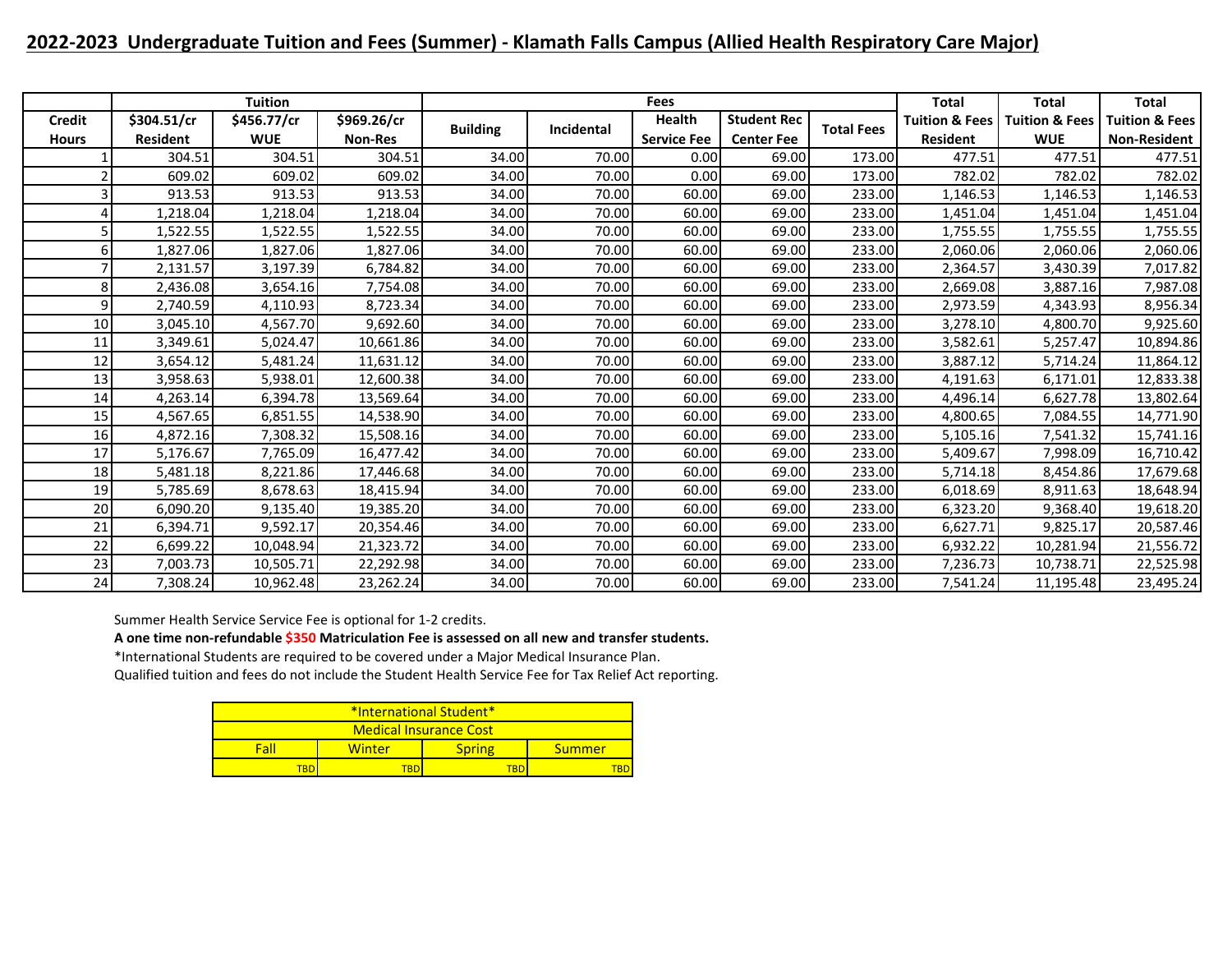# **2022-2023 Undergraduate Tuition and Fees - Portland-Metro Campus**

|               |                 | <b>Tuition</b> |                |                 | <b>Fees</b> |                    |                   | <b>Total</b>              | <b>Total</b>              | <b>Total</b>              |
|---------------|-----------------|----------------|----------------|-----------------|-------------|--------------------|-------------------|---------------------------|---------------------------|---------------------------|
| <b>Credit</b> | \$222.27/cr     | \$333.41/cr    | \$707.49/cr    | <b>Building</b> | Incidental  | <b>Health</b>      | <b>Total Fees</b> | <b>Tuition &amp; Fees</b> | <b>Tuition &amp; Fees</b> | <b>Tuition &amp; Fees</b> |
| <b>Hours</b>  | <b>Resident</b> | <b>WUE</b>     | <b>Non-Res</b> |                 |             | <b>Service Fee</b> |                   | <b>Resident</b>           | <b>WUE</b>                | <b>Non-Resident</b>       |
|               | 222.27          | 222.27         | 222.27         | 23.00           | 80.00       | 63.00              | 166.00            | 388.27                    | 388.27                    | 388.27                    |
|               | 444.54          | 444.54         | 444.54         | 25.00           | 80.00       | 63.00              | 168.00            | 612.54                    | 612.54                    | 612.54                    |
|               | 666.81          | 666.81         | 666.81         | 27.00           | 80.00       | 63.00              | 170.00            | 836.81                    | 836.81                    | 836.81                    |
|               | 889.08          | 889.08         | 889.08         | 29.00           | 80.00       | 63.00              | 172.00            | 1,061.08                  | 1,061.08                  | 1,061.08                  |
|               | 1,111.35        | 1,111.35       | 1,111.35       | 31.00           | 80.00       | 63.00              | 174.00            | 1,285.35                  | 1,285.35                  | 1,285.35                  |
| 6             | 1,333.62        | 1,333.62       | 1,333.62       | 33.00           | 80.00       | 63.00              | 176.00            | 1,509.62                  | 1,509.62                  | 1,509.62                  |
|               | 1,555.89        | 2,333.87       | 4,952.43       | 35.00           | 80.00       | 63.00              | 178.00            | 1,733.89                  | 2,511.87                  | 5,130.43                  |
| 8             | 1,778.16        | 2,667.28       | 5,659.92       | 37.00           | 80.00       | 63.00              | 180.00            | 1,958.16                  | 2,847.28                  | 5,839.92                  |
| 9             | 2,000.43        | 3,000.69       | 6,367.41       | 39.00           | 80.00       | 63.00              | 182.00            | 2,182.43                  | 3,182.69                  | 6,549.41                  |
| 10            | 2,222.70        | 3,334.10       | 7,074.90       | 41.00           | 80.00       | 63.00              | 184.00            | 2,406.70                  | 3,518.10                  | 7,258.90                  |
| 11            | 2,444.97        | 3,667.51       | 7,782.39       | 43.00           | 80.00       | 63.00              | 186.00            | 2,630.97                  | 3,853.51                  | 7,968.39                  |
| 12            | 2,667.24        | 4,000.92       | 8,489.88       | 45.00           | 80.00       | 63.00              | 188.00            | 2,855.24                  | 4,188.92                  | 8,677.88                  |
| 13            | 2,889.51        | 4,334.33       | 9,197.37       | 45.00           | 80.00       | 63.00              | 188.00            | 3,077.51                  | 4,522.33                  | 9,385.37                  |
| 14            | 3,111.78        | 4,667.74       | 9,904.86       | 45.00           | 80.00       | 63.00              | 188.00            | 3,299.78                  | 4,855.74                  | 10,092.86                 |
| 15            | 3,334.05        | 5,001.15       | 10,612.35      | 45.00           | 80.00       | 63.00              | 188.00            | 3,522.05                  | 5,189.15                  | 10,800.35                 |
| 16            | 3,556.32        | 5,334.56       | 11,319.84      | 45.00           | 80.00       | 63.00              | 188.00            | 3,744.32                  | 5,522.56                  | 11,507.84                 |
| 17            | 3,778.59        | 5,667.97       | 12,027.33      | 45.00           | 80.00       | 63.00              | 188.00            | 3,966.59                  | 5,855.97                  | 12,215.33                 |
| 18            | 4,000.86        | 6,001.38       | 12,734.82      | 45.00           | 80.00       | 63.00              | 188.00            | 4,188.86                  | 6,189.38                  | 12,922.82                 |
| 19            | 4,223.13        | 6,334.79       | 13,442.31      | 45.00           | 80.00       | 63.00              | 188.00            | 4,411.13                  | 6,522.79                  | 13,630.31                 |
| 20            | 4,445.40        | 6,668.20       | 14,149.80      | 45.00           | 80.00       | 63.00              | 188.00            | 4,633.40                  | 6,856.20                  | 14,337.80                 |
| 21            | 4,667.67        | 7,001.61       | 14,857.29      | 45.00           | 80.00       | 63.00              | 188.00            | 4,855.67                  | 7,189.61                  | 15,045.29                 |
| 22            | 4,889.94        | 7,335.02       | 15,564.78      | 45.00           | 80.00       | 63.00              | 188.00            | 5,077.94                  | 7,523.02                  | 15,752.78                 |
| 23            | 5,112.21        | 7,668.43       | 16,272.27      | 45.00           | 80.00       | 63.00              | 188.00            | 5,300.21                  | 7,856.43                  | 16,460.27                 |
| 24            | 5,334.48        | 8,001.84       | 16,979.76      | 45.00           | 80.00       | 63.00              | 188.00            | 5,522.48                  | 8,189.84                  | 17,167.76                 |

### **A one time non-refundable \$350 Matriculation Fee is assessed on all new and transfer students.**

\*International Students are required to be covered under a Major Medical Insurance Plan.

| *International Student* |        |               |        |  |  |  |  |  |  |  |
|-------------------------|--------|---------------|--------|--|--|--|--|--|--|--|
| Medical Insurance Cost  |        |               |        |  |  |  |  |  |  |  |
| Fall                    | Winter | <b>Spring</b> | Summer |  |  |  |  |  |  |  |
| твг                     |        | FBD           |        |  |  |  |  |  |  |  |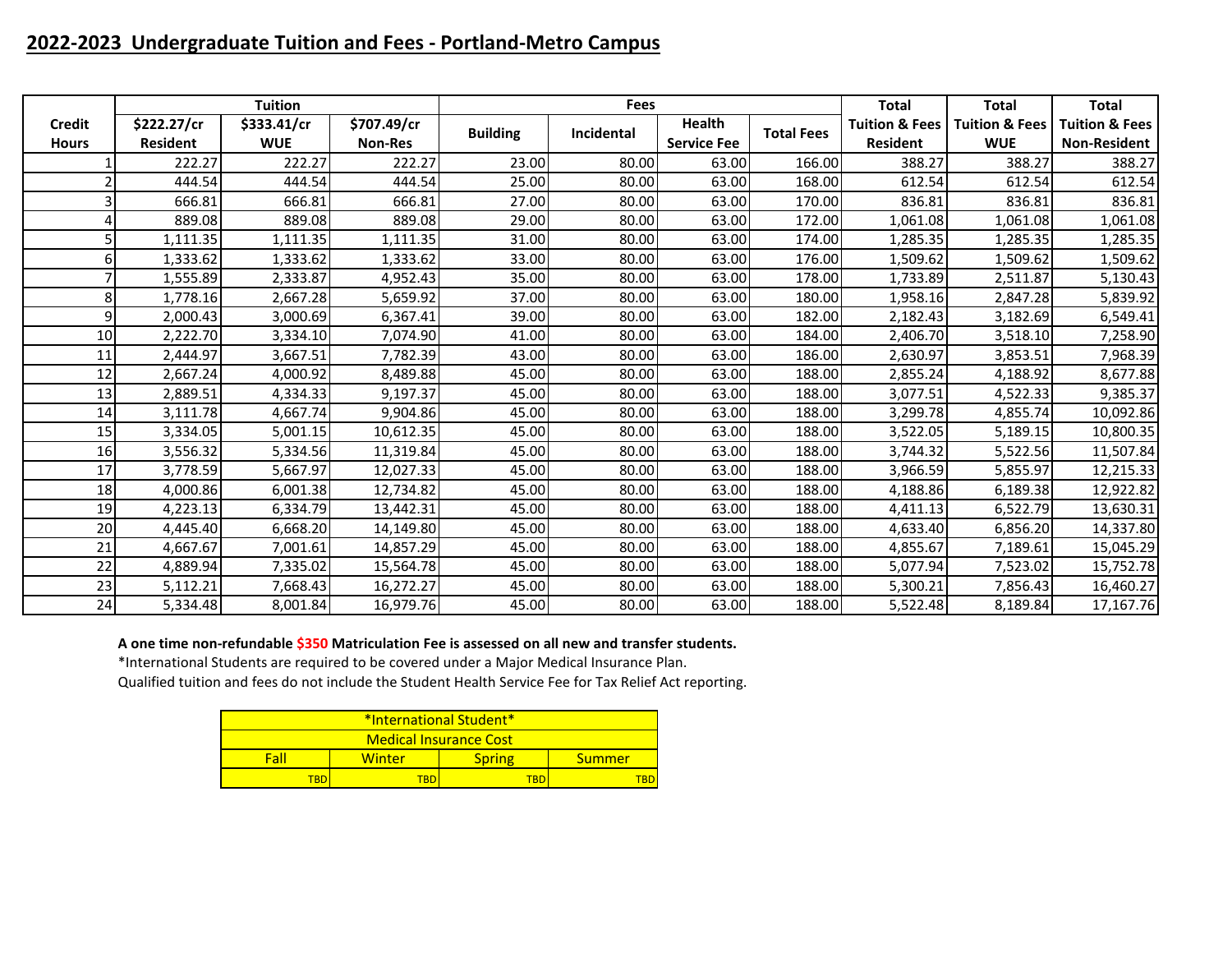# **2022-2023 Undergraduate Tuition and Fees (Summer) - Portland-Metro Campus**

|               |                 | <b>Tuition</b> |                |                 | <b>Fees</b> |                    |                   | <b>Total</b>              | <b>Total</b>              | <b>Total</b>              |
|---------------|-----------------|----------------|----------------|-----------------|-------------|--------------------|-------------------|---------------------------|---------------------------|---------------------------|
| <b>Credit</b> | \$222.27/cr     | \$333.41/cr    | \$707.49/cr    | <b>Building</b> | Incidental  | <b>Health</b>      | <b>Total Fees</b> | <b>Tuition &amp; Fees</b> | <b>Tuition &amp; Fees</b> | <b>Tuition &amp; Fees</b> |
| <b>Hours</b>  | <b>Resident</b> | <b>WUE</b>     | <b>Non-Res</b> |                 |             | <b>Service Fee</b> |                   | <b>Resident</b>           | <b>WUE</b>                | <b>Non-Resident</b>       |
|               | 222.27          | 222.27         | 222.27         | 34.00           | 50.00       | 43.00              | 127.00            | 349.27                    | 349.27                    | 349.27                    |
|               | 444.54          | 444.54         | 444.54         | 34.00           | 50.00       | 43.00              | 127.00            | 571.54                    | 571.54                    | 571.54                    |
|               | 666.81          | 666.81         | 666.81         | 34.00           | 50.00       | 43.00              | 127.00            | 793.81                    | 793.81                    | 793.81                    |
|               | 889.08          | 889.08         | 889.08         | 34.00           | 50.00       | 43.00              | 127.00            | 1,016.08                  | 1,016.08                  | 1,016.08                  |
|               | 1,111.35        | 1,111.35       | 1,111.35       | 34.00           | 50.00       | 43.00              | 127.00            | 1,238.35                  | 1,238.35                  | 1,238.35                  |
|               | 1,333.62        | 1,333.62       | 1,333.62       | 34.00           | 50.00       | 43.00              | 127.00            | 1,460.62                  | 1,460.62                  | 1,460.62                  |
|               | 1,555.89        | 2,333.87       | 4,952.43       | 34.00           | 50.00       | 43.00              | 127.00            | 1,682.89                  | 2,460.87                  | 5,079.43                  |
| 8             | 1,778.16        | 2,667.28       | 5,659.92       | 34.00           | 50.00       | 43.00              | 127.00            | 1,905.16                  | 2,794.28                  | 5,786.92                  |
| 9             | 2,000.43        | 3,000.69       | 6,367.41       | 34.00           | 50.00       | 43.00              | 127.00            | 2,127.43                  | 3,127.69                  | 6,494.41                  |
| 10            | 2,222.70        | 3,334.10       | 7,074.90       | 34.00           | 50.00       | 43.00              | 127.00            | 2,349.70                  | 3,461.10                  | 7,201.90                  |
| 11            | 2,444.97        | 3,667.51       | 7,782.39       | 34.00           | 50.00       | 43.00              | 127.00            | 2,571.97                  | 3,794.51                  | 7,909.39                  |
| 12            | 2,667.24        | 4,000.92       | 8,489.88       | 34.00           | 50.00       | 43.00              | 127.00            | 2,794.24                  | 4,127.92                  | 8,616.88                  |
| 13            | 2,889.51        | 4,334.33       | 9,197.37       | 34.00           | 50.00       | 43.00              | 127.00            | 3,016.51                  | 4,461.33                  | 9,324.37                  |
| 14            | 3,111.78        | 4,667.74       | 9,904.86       | 34.00           | 50.00       | 43.00              | 127.00            | 3,238.78                  | 4,794.74                  | 10,031.86                 |
| 15            | 3,334.05        | 5,001.15       | 10,612.35      | 34.00           | 50.00       | 43.00              | 127.00            | 3,461.05                  | 5,128.15                  | 10,739.35                 |
| 16            | 3,556.32        | 5,334.56       | 11,319.84      | 34.00           | 50.00       | 43.00              | 127.00            | 3,683.32                  | 5,461.56                  | 11,446.84                 |
| 17            | 3,778.59        | 5,667.97       | 12,027.33      | 34.00           | 50.00       | 43.00              | 127.00            | 3,905.59                  | 5,794.97                  | 12,154.33                 |
| 18            | 4,000.86        | 6,001.38       | 12,734.82      | 34.00           | 50.00       | 43.00              | 127.00            | 4,127.86                  | 6,128.38                  | 12,861.82                 |
| 19            | 4,223.13        | 6,334.79       | 13,442.31      | 34.00           | 50.00       | 43.00              | 127.00            | 4,350.13                  | 6,461.79                  | 13,569.31                 |
| 20            | 4,445.40        | 6,668.20       | 14,149.80      | 34.00           | 50.00       | 43.00              | 127.00            | 4,572.40                  | 6,795.20                  | 14,276.80                 |
| 21            | 4,667.67        | 7,001.61       | 14,857.29      | 34.00           | 50.00       | 43.00              | 127.00            | 4,794.67                  | 7,128.61                  | 14,984.29                 |
| 22            | 4,889.94        | 7,335.02       | 15,564.78      | 34.00           | 50.00       | 43.00              | 127.00            | 5,016.94                  | 7,462.02                  | 15,691.78                 |
| 23            | 5,112.21        | 7,668.43       | 16,272.27      | 34.00           | 50.00       | 43.00              | 127.00            | 5,239.21                  | 7,795.43                  | 16,399.27                 |
| 24            | 5,334.48        | 8,001.84       | 16,979.76      | 34.00           | 50.00       | 43.00              | 127.00            | 5,461.48                  | 8,128.84                  | 17,106.76                 |

### **A one time non-refundable \$350 Matriculation Fee is assessed on all new and transfer students.**

\*International Students are required to be covered under a Major Medical Insurance Plan.

| *International Student* |        |               |        |  |  |  |  |  |  |  |
|-------------------------|--------|---------------|--------|--|--|--|--|--|--|--|
| Medical Insurance Cost  |        |               |        |  |  |  |  |  |  |  |
| Fall                    | Winter | <b>Spring</b> | Summer |  |  |  |  |  |  |  |
| твг                     |        | FBD           |        |  |  |  |  |  |  |  |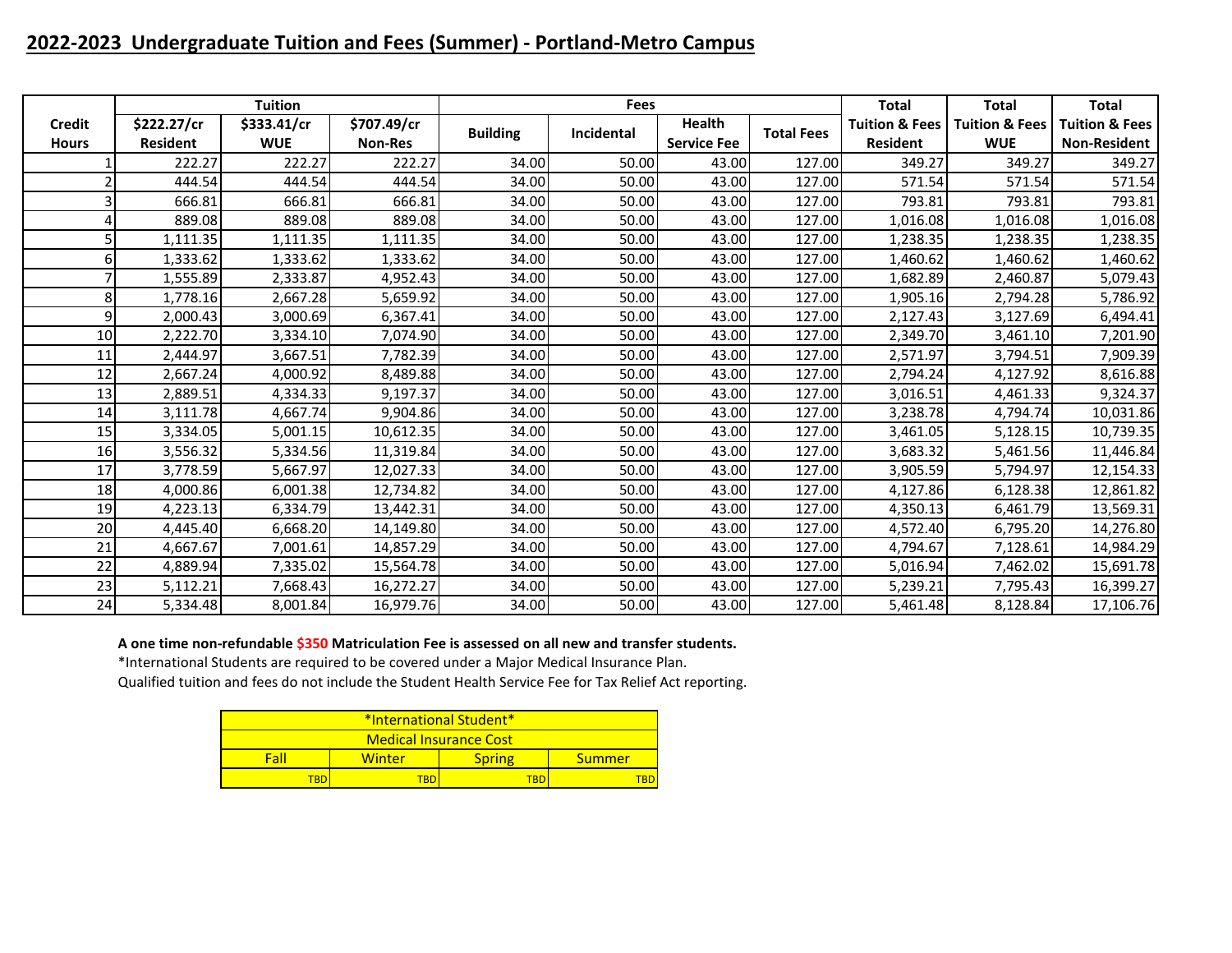# **2022-2023 Undergraduate Tuition and Fees - Portland-Metro Campus (Engineering & Technology Majors)**

|               |                 | <b>Tuition</b> |                |                 | <b>Fees</b> |                    |             | <b>Total</b>              | <b>Total</b>              | <b>Total</b>              |
|---------------|-----------------|----------------|----------------|-----------------|-------------|--------------------|-------------|---------------------------|---------------------------|---------------------------|
| <b>Credit</b> | \$304.51/cr     | \$456.77/cr    | \$969.26/cr    | <b>Building</b> | Incidental  | <b>Health</b>      | Total       | <b>Tuition &amp; Fees</b> | <b>Tuition &amp; Fees</b> | <b>Tuition &amp; Fees</b> |
| <b>Hours</b>  | <b>Resident</b> | <b>WUE</b>     | <b>Non-Res</b> |                 |             | <b>Service Fee</b> | <b>Fees</b> | <b>Resident</b>           | <b>WUE</b>                | <b>Non-Resident</b>       |
|               | 304.51          | 304.51         | 304.51         | 23.00           | 80.00       | 63.00              | 166.00      | 470.51                    | 470.51                    | 470.51                    |
|               | 609.02          | 609.02         | 609.02         | 25.00           | 80.00       | 63.00              | 168.00      | 777.02                    | 777.02                    | 777.02                    |
|               | 913.53          | 913.53         | 913.53         | 27.00           | 80.00       | 63.00              | 170.00      | 1,083.53                  | 1,083.53                  | 1,083.53                  |
|               | 1,218.04        | 1,218.04       | 1,218.04       | 29.00           | 80.00       | 63.00              | 172.00      | 1,390.04                  | 1,390.04                  | 1,390.04                  |
|               | 1,522.55        | 1,522.55       | 1,522.55       | 31.00           | 80.00       | 63.00              | 174.00      | 1,696.55                  | 1,696.55                  | 1,696.55                  |
|               | 1,827.06        | 1,827.06       | 1,827.06       | 33.00           | 80.00       | 63.00              | 176.00      | 2,003.06                  | 2,003.06                  | 2,003.06                  |
|               | 2,131.57        | 3,197.39       | 6,784.82       | 35.00           | 80.00       | 63.00              | 178.00      | 2,309.57                  | 3,375.39                  | 6,962.82                  |
| 8             | 2,436.08        | 3,654.16       | 7,754.08       | 37.00           | 80.00       | 63.00              | 180.00      | 2,616.08                  | 3,834.16                  | 7,934.08                  |
| 9             | 2,740.59        | 4,110.93       | 8,723.34       | 39.00           | 80.00       | 63.00              | 182.00      | 2,922.59                  | 4,292.93                  | 8,905.34                  |
| 10            | 3,045.10        | 4,567.70       | 9,692.60       | 41.00           | 80.00       | 63.00              | 184.00      | 3,229.10                  | 4,751.70                  | 9,876.60                  |
| 11            | 3,349.61        | 5,024.47       | 10,661.86      | 43.00           | 80.00       | 63.00              | 186.00      | 3,535.61                  | 5,210.47                  | 10,847.86                 |
| 12            | 3,654.12        | 5,481.24       | 11,631.12      | 45.00           | 80.00       | 63.00              | 188.00      | 3,842.12                  | 5,669.24                  | 11,819.12                 |
| 13            | 3,958.63        | 5,938.01       | 12,600.38      | 45.00           | 80.00       | 63.00              | 188.00      | 4,146.63                  | 6,126.01                  | 12,788.38                 |
| 14            | 4,263.14        | 6,394.78       | 13,569.64      | 45.00           | 80.00       | 63.00              | 188.00      | 4,451.14                  | 6,582.78                  | 13,757.64                 |
| 15            | 4,567.65        | 6,851.55       | 14,538.90      | 45.00           | 80.00       | 63.00              | 188.00      | 4,755.65                  | 7,039.55                  | 14,726.90                 |
| 16            | 4,872.16        | 7,308.32       | 15,508.16      | 45.00           | 80.00       | 63.00              | 188.00      | 5,060.16                  | 7,496.32                  | 15,696.16                 |
| 17            | 5,176.67        | 7,765.09       | 16,477.42      | 45.00           | 80.00       | 63.00              | 188.00      | 5,364.67                  | 7,953.09                  | 16,665.42                 |
| 18            | 5,481.18        | 8,221.86       | 17,446.68      | 45.00           | 80.00       | 63.00              | 188.00      | 5,669.18                  | 8,409.86                  | 17,634.68                 |
| 19            | 5,785.69        | 8,678.63       | 18,415.94      | 45.00           | 80.00       | 63.00              | 188.00      | 5,973.69                  | 8,866.63                  | 18,603.94                 |
| 20            | 6,090.20        | 9,135.40       | 19,385.20      | 45.00           | 80.00       | 63.00              | 188.00      | 6,278.20                  | 9,323.40                  | 19,573.20                 |
| 21            | 6,394.71        | 9,592.17       | 20,354.46      | 45.00           | 80.00       | 63.00              | 188.00      | 6,582.71                  | 9,780.17                  | 20,542.46                 |
| 22            | 6,699.22        | 10,048.94      | 21,323.72      | 45.00           | 80.00       | 63.00              | 188.00      | 6,887.22                  | 10,236.94                 | 21,511.72                 |
| 23            | 7,003.73        | 10,505.71      | 22,292.98      | 45.00           | 80.00       | 63.00              | 188.00      | 7,191.73                  | 10,693.71                 | 22,480.98                 |
| 24            | 7,308.24        | 10,962.48      | 23,262.24      | 45.00           | 80.00       | 63.00              | 188.00      | 7,496.24                  | 11,150.48                 | 23,450.24                 |

### **A one time non-refundable \$350 Matriculation Fee is assessed on all new and transfer students.**

\*International Students are required to be covered under a Major Medical Insurance Plan.

| *International Student* |        |               |        |  |  |  |  |  |  |  |
|-------------------------|--------|---------------|--------|--|--|--|--|--|--|--|
| Medical Insurance Cost  |        |               |        |  |  |  |  |  |  |  |
| Fall                    | Winter | <b>Spring</b> | Summer |  |  |  |  |  |  |  |
| твг                     |        | FBD           |        |  |  |  |  |  |  |  |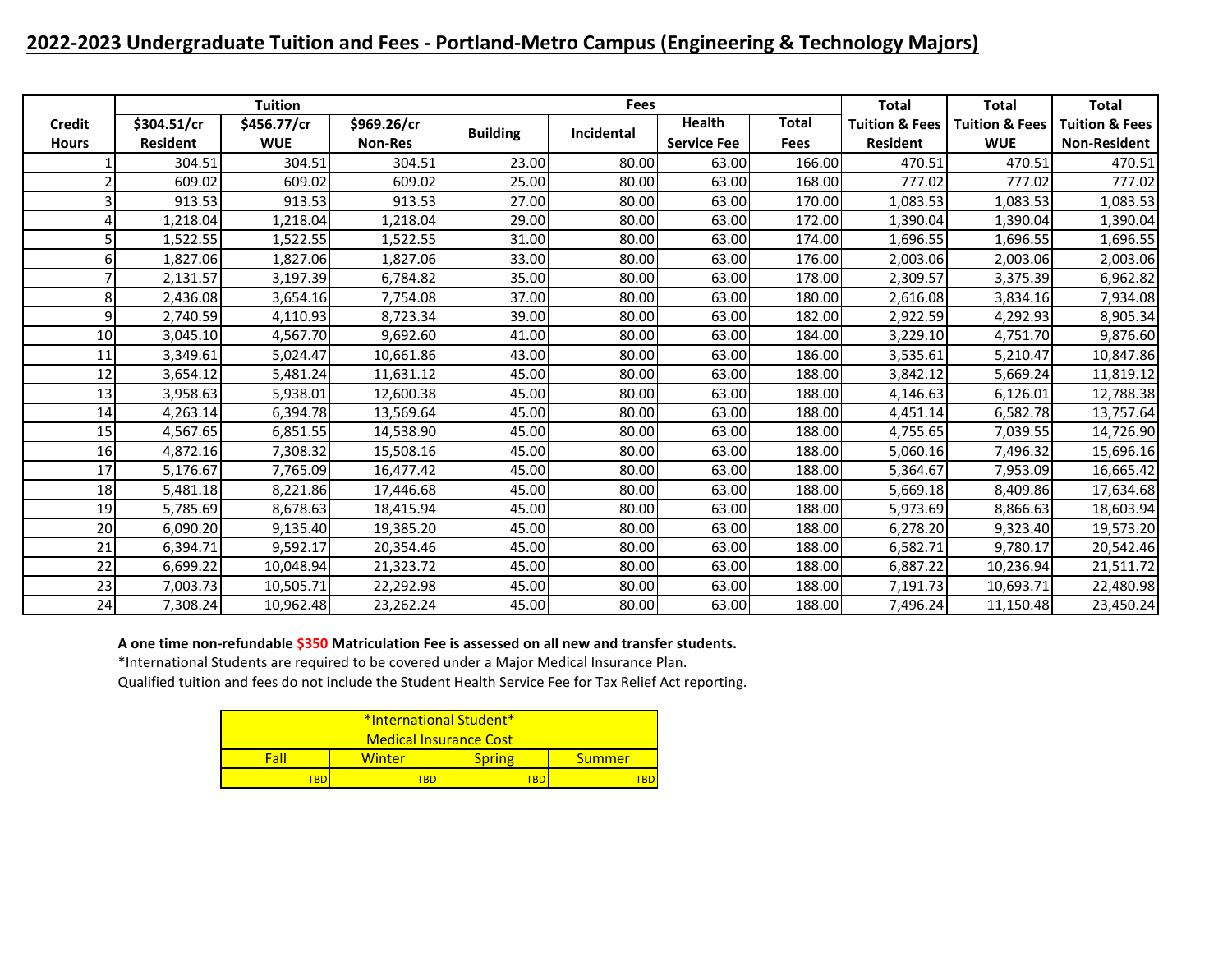# **2022-2023 Undergraduate Tuition and Fees (Summer)- Portland-Metro Campus (Engineering & Technology Majors)**

|               |                 | <b>Tuition</b> |                |                 | <b>Fees</b> |                    |              | <b>Total</b>              | <b>Total</b>              | <b>Total</b>              |
|---------------|-----------------|----------------|----------------|-----------------|-------------|--------------------|--------------|---------------------------|---------------------------|---------------------------|
| <b>Credit</b> | \$304.51/cr     | \$456.77/cr    | \$969.26/cr    | <b>Building</b> | Incidental  | <b>Health</b>      | <b>Total</b> | <b>Tuition &amp; Fees</b> | <b>Tuition &amp; Fees</b> | <b>Tuition &amp; Fees</b> |
| <b>Hours</b>  | <b>Resident</b> | <b>WUE</b>     | <b>Non-Res</b> |                 |             | <b>Service Fee</b> | <b>Fees</b>  | <b>Resident</b>           | <b>WUE</b>                | <b>Non-Resident</b>       |
|               | 304.51          | 304.51         | 304.51         | 34.00           | 50.00       | 43.00              | 127.00       | 431.51                    | 431.51                    | 431.51                    |
|               | 609.02          | 609.02         | 609.02         | 34.00           | 50.00       | 43.00              | 127.00       | 736.02                    | 736.02                    | 736.02                    |
|               | 913.53          | 913.53         | 913.53         | 34.00           | 50.00       | 43.00              | 127.00       | 1,040.53                  | 1,040.53                  | 1,040.53                  |
|               | 1,218.04        | 1,218.04       | 1,218.04       | 34.00           | 50.00       | 43.00              | 127.00       | 1,345.04                  | 1,345.04                  | 1,345.04                  |
|               | 1,522.55        | 1,522.55       | 1,522.55       | 34.00           | 50.00       | 43.00              | 127.00       | 1,649.55                  | 1,649.55                  | 1,649.55                  |
|               | 1,827.06        | 1,827.06       | 1,827.06       | 34.00           | 50.00       | 43.00              | 127.00       | 1,954.06                  | 1,954.06                  | 1,954.06                  |
|               | 2,131.57        | 3,197.39       | 6,784.82       | 34.00           | 50.00       | 43.00              | 127.00       | 2,258.57                  | 3,324.39                  | 6,911.82                  |
| 8             | 2,436.08        | 3,654.16       | 7,754.08       | 34.00           | 50.00       | 43.00              | 127.00       | 2,563.08                  | 3,781.16                  | 7,881.08                  |
| 9             | 2,740.59        | 4,110.93       | 8,723.34       | 34.00           | 50.00       | 43.00              | 127.00       | 2,867.59                  | 4,237.93                  | 8,850.34                  |
| 10            | 3,045.10        | 4,567.70       | 9,692.60       | 34.00           | 50.00       | 43.00              | 127.00       | 3,172.10                  | 4,694.70                  | 9,819.60                  |
| 11            | 3,349.61        | 5,024.47       | 10,661.86      | 34.00           | 50.00       | 43.00              | 127.00       | 3,476.61                  | 5,151.47                  | 10,788.86                 |
| 12            | 3,654.12        | 5,481.24       | 11,631.12      | 34.00           | 50.00       | 43.00              | 127.00       | 3,781.12                  | 5,608.24                  | 11,758.12                 |
| 13            | 3,958.63        | 5,938.01       | 12,600.38      | 34.00           | 50.00       | 43.00              | 127.00       | 4,085.63                  | 6,065.01                  | 12,727.38                 |
| 14            | 4,263.14        | 6,394.78       | 13,569.64      | 34.00           | 50.00       | 43.00              | 127.00       | 4,390.14                  | 6,521.78                  | 13,696.64                 |
| 15            | 4,567.65        | 6,851.55       | 14,538.90      | 34.00           | 50.00       | 43.00              | 127.00       | 4,694.65                  | 6,978.55                  | 14,665.90                 |
| 16            | 4,872.16        | 7,308.32       | 15,508.16      | 34.00           | 50.00       | 43.00              | 127.00       | 4,999.16                  | 7,435.32                  | 15,635.16                 |
| 17            | 5,176.67        | 7,765.09       | 16,477.42      | 34.00           | 50.00       | 43.00              | 127.00       | 5,303.67                  | 7,892.09                  | 16,604.42                 |
| 18            | 5,481.18        | 8,221.86       | 17,446.68      | 34.00           | 50.00       | 43.00              | 127.00       | 5,608.18                  | 8,348.86                  | 17,573.68                 |
| 19            | 5,785.69        | 8,678.63       | 18,415.94      | 34.00           | 50.00       | 43.00              | 127.00       | 5,912.69                  | 8,805.63                  | 18,542.94                 |
| 20            | 6,090.20        | 9,135.40       | 19,385.20      | 34.00           | 50.00       | 43.00              | 127.00       | 6,217.20                  | 9,262.40                  | 19,512.20                 |
| 21            | 6,394.71        | 9,592.17       | 20,354.46      | 34.00           | 50.00       | 43.00              | 127.00       | 6,521.71                  | 9,719.17                  | 20,481.46                 |
| 22            | 6,699.22        | 10,048.94      | 21,323.72      | 34.00           | 50.00       | 43.00              | 127.00       | 6,826.22                  | 10,175.94                 | 21,450.72                 |
| 23            | 7,003.73        | 10,505.71      | 22,292.98      | 34.00           | 50.00       | 43.00              | 127.00       | 7,130.73                  | 10,632.71                 | 22,419.98                 |
| 24            | 7,308.24        | 10,962.48      | 23,262.24      | 34.00           | 50.00       | 43.00              | 127.00       | 7,435.24                  | 11,089.48                 | 23,389.24                 |

### **A one time non-refundable \$350 Matriculation Fee is assessed on all new and transfer students.**

\*International Students are required to be covered under a Major Medical Insurance Plan.

| *International Student* |        |               |        |  |  |  |  |  |  |
|-------------------------|--------|---------------|--------|--|--|--|--|--|--|
| Medical Insurance Cost  |        |               |        |  |  |  |  |  |  |
| Fall                    | Winter | <b>Spring</b> | Summer |  |  |  |  |  |  |
| твг<br>FBD              |        |               |        |  |  |  |  |  |  |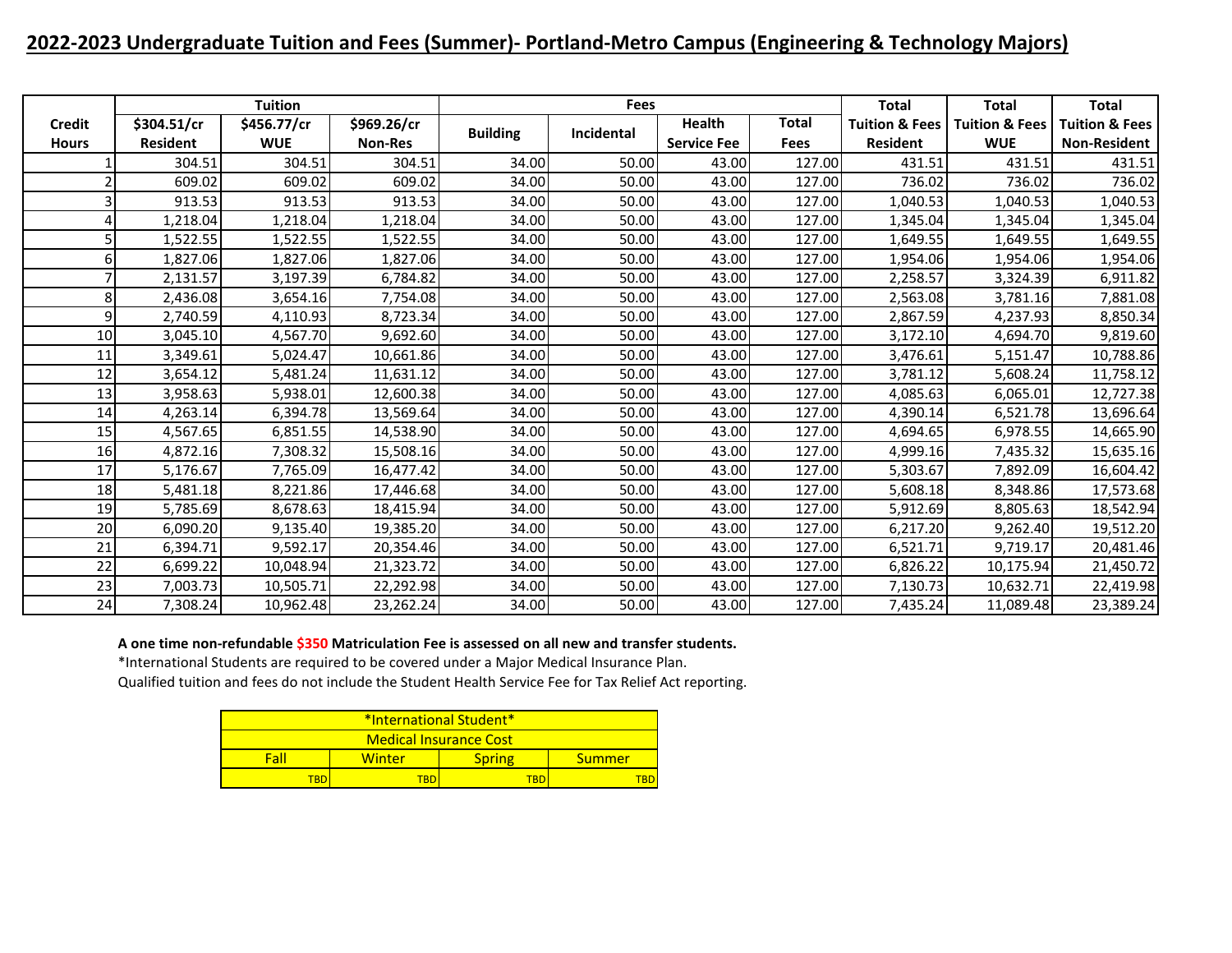### **2022-2023 Undergraduate Tuition and Fees - Portland-Metro Campus (Allied Health Pre-MIT and Pre-Dental Hygiene Majors)**

### **\*Allied Health Pre-MIT and Pre-Dental Hygiene programs DO NOT QUALIFY FOR WUE RATES.**

**NOTE: Dental Hygiene, Diagnostic Medical Sonography, Echocardiography, Nuclear Medicine Technology, Radiologic Science, Vascular Technology, and Respiratory Care programs are not offered at the Portland Metro Campus. For tuition and fees rates for these programs, please see Previous Klamath Falls Pages.**

|                               | <b>Tuition</b>                 |                               |                 |            | Fees                      |                   | <b>Total</b>                                 | <b>Total</b>                                     |
|-------------------------------|--------------------------------|-------------------------------|-----------------|------------|---------------------------|-------------------|----------------------------------------------|--------------------------------------------------|
| <b>Credit</b><br><b>Hours</b> | \$304.51/cr<br><b>Resident</b> | \$969.26/cr<br><b>Non-Res</b> | <b>Building</b> | Incidental | <b>Health Service Fee</b> | <b>Total Fees</b> | <b>Tuition &amp; Fees</b><br><b>Resident</b> | <b>Tuition &amp; Fees</b><br><b>Non-Resident</b> |
|                               | 304.51                         | 304.51                        | 23.00           | 80.00      | 63.00                     | 166.00            | 470.51                                       | 470.51                                           |
|                               | 609.02                         | 609.02                        | 25.00           | 80.00      | 63.00                     | 168.00            | 777.02                                       | 777.02                                           |
|                               | 913.53                         | 913.53                        | 27.00           | 80.00      | 63.00                     | 170.00            | 1,083.53                                     | 1,083.53                                         |
|                               | 1,218.04                       | 1,218.04                      | 29.00           | 80.00      | 63.00                     | 172.00            | 1,390.04                                     | 1,390.04                                         |
|                               | 1,522.55                       | 1,522.55                      | 31.00           | 80.00      | 63.00                     | 174.00            | 1,696.55                                     | 1,696.55                                         |
| 6                             | 1,827.06                       | 1,827.06                      | 33.00           | 80.00      | 63.00                     | 176.00            | 2,003.06                                     | 2,003.06                                         |
|                               | 2,131.57                       | 6,784.82                      | 35.00           | 80.00      | 63.00                     | 178.00            | 2,309.57                                     | 6,962.82                                         |
|                               | 2,436.08                       | 7,754.08                      | 37.00           | 80.00      | 63.00                     | 180.00            | 2,616.08                                     | 7,934.08                                         |
| q                             | 2,740.59                       | 8,723.34                      | 39.00           | 80.00      | 63.00                     | 182.00            | 2,922.59                                     | 8,905.34                                         |
| 10 <sup>1</sup>               | 3,045.10                       | 9,692.60                      | 41.00           | 80.00      | 63.00                     | 184.00            | 3,229.10                                     | 9,876.60                                         |
| 11                            | 3,349.61                       | 10,661.86                     | 43.00           | 80.00      | 63.00                     | 186.00            | 3,535.61                                     | 10,847.86                                        |
| 12                            | 3.654.12                       | 11,631.12                     | 45.00           | 80.00      | 63.00                     | 188.00            | 3,842.12                                     | 11,819.12                                        |
| 13                            | 3,958.63                       | 12,600.38                     | 45.00           | 80.00      | 63.00                     | 188.00            | 4,146.63                                     | 12,788.38                                        |
| 14                            | 4,263.14                       | 13,569.64                     | 45.00           | 80.00      | 63.00                     | 188.00            | 4,451.14                                     | 13,757.64                                        |
| 15                            | 4,567.65                       | 14,538.90                     | 45.00           | 80.00      | 63.00                     | 188.00            | 4,755.65                                     | 14,726.90                                        |
| 16                            | 4,872.16                       | 15,508.16                     | 45.00           | 80.00      | 63.00                     | 188.00            | 5,060.16                                     | 15,696.16                                        |
| 17                            | 5,176.67                       | 16,477.42                     | 45.00           | 80.00      | 63.00                     | 188.00            | 5,364.67                                     | 16,665.42                                        |
| 18                            | 5.481.18                       | 17,446.68                     | 45.00           | 80.00      | 63.00                     | 188.00            | 5,669.18                                     | 17,634.68                                        |
| 19                            | 5,785.69                       | 18,415.94                     | 45.00           | 80.00      | 63.00                     | 188.00            | 5,973.69                                     | 18,603.94                                        |
| 20                            | 6,090.20                       | 19,385.20                     | 45.00           | 80.00      | 63.00                     | 188.00            | 6,278.20                                     | 19,573.20                                        |
| 21                            | 6.394.71                       | 20,354.46                     | 45.00           | 80.00      | 63.00                     | 188.00            | 6,582.71                                     | 20,542.46                                        |
| 22                            | 6,699.22                       | 21,323.72                     | 45.00           | 80.00      | 63.00                     | 188.00            | 6,887.22                                     | 21,511.72                                        |
| 23                            | 7,003.73                       | 22,292.98                     | 45.00           | 80.00      | 63.00                     | 188.00            | 7.191.73                                     | 22,480.98                                        |
| 24                            | 7,308.24                       | 23,262.24                     | 45.00           | 80.00      | 63.00                     | 188.00            | 7,496.24                                     | 23,450.24                                        |

**A one time non-refundable \$350 Matriculation Fee is assessed on all new and transfer students.**

\*International Students are required to be covered under a Major Medical Insurance Plan.

| *International Student*  |        |                         |  |  |  |  |  |  |
|--------------------------|--------|-------------------------|--|--|--|--|--|--|
| Medical Insurance Cost   |        |                         |  |  |  |  |  |  |
| Fall                     | Winter | <b>Spring</b><br>Summer |  |  |  |  |  |  |
| TBD<br><b>FBD</b><br>TBD |        |                         |  |  |  |  |  |  |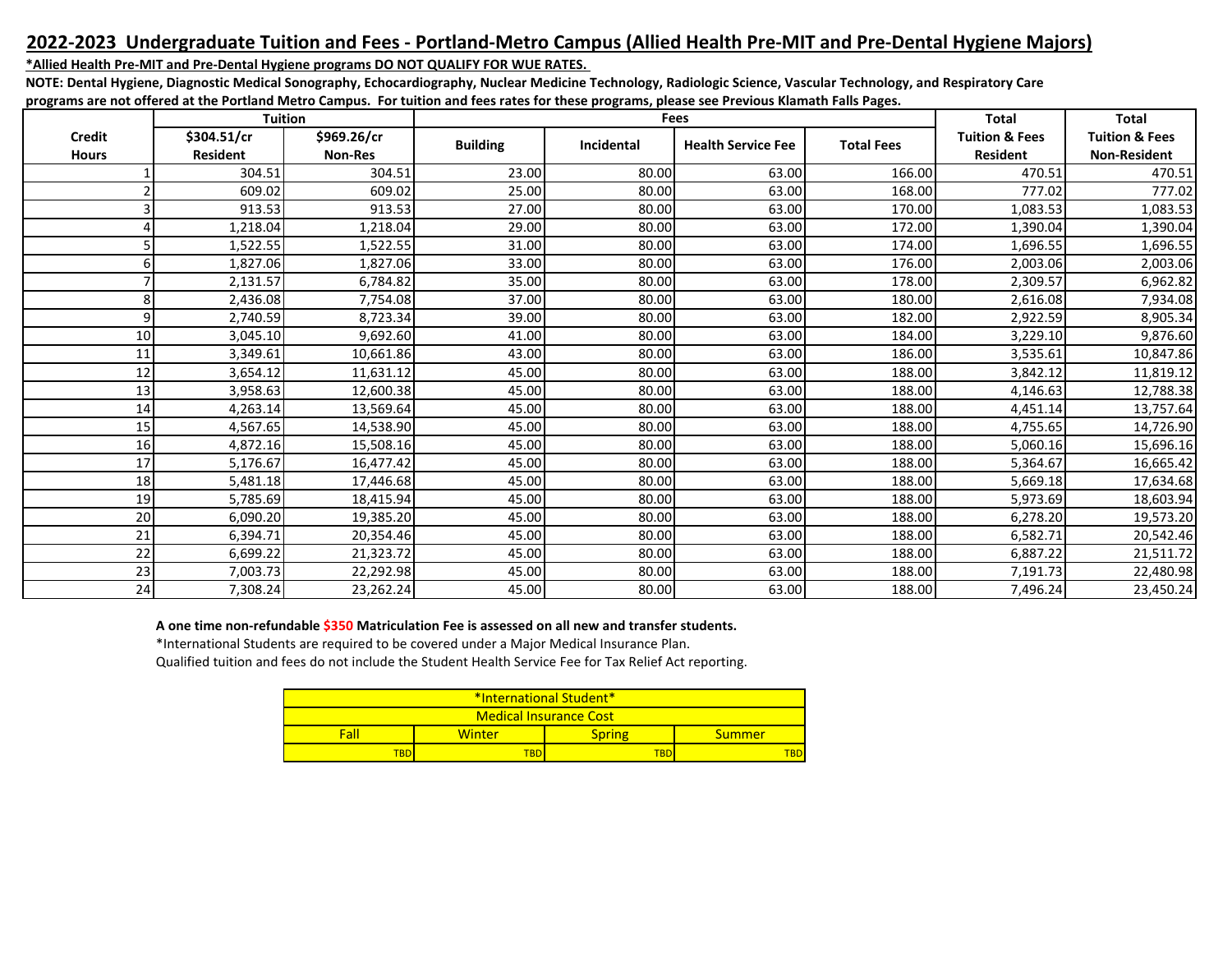### **2022-2023 Undergraduate Tuition and Fees (Summer)- Portland-Metro Campus (Allied Health Pre-MIT & Pre-Dental Hygiene Majors)**

**\*Allied Health Pre-MIT and Pre-Dental Hygiene programs DO NOT QUALIFY FOR WUE RATES.** 

**NOTE: Dental Hygiene, Diagnostic Medical Sonography, Echocardiography, Nuclear Medicine Technology, Radiologic Science, Vascular Technology, and Respiratory Care programs are not offered at the Portland Metro Campus. For tuition and fees rates for these programs, please see Previous Klamath Falls Pages.**

|               | <b>Tuition</b>  |                |                 | Fees       | <b>Total</b>              | <b>Total</b>      |                           |                           |
|---------------|-----------------|----------------|-----------------|------------|---------------------------|-------------------|---------------------------|---------------------------|
| <b>Credit</b> | \$304.51/cr     | \$969.26/cr    | <b>Building</b> | Incidental |                           | <b>Total Fees</b> | <b>Tuition &amp; Fees</b> | <b>Tuition &amp; Fees</b> |
| <b>Hours</b>  | <b>Resident</b> | <b>Non-Res</b> |                 |            | <b>Health Service Fee</b> |                   | <b>Resident</b>           | <b>Non-Resident</b>       |
|               | 304.51          | 304.51         | 34.00           | 50.00      | 43.00                     | 127.00            | 431.51                    | 431.51                    |
|               | 609.02          | 609.02         | 34.00           | 50.00      | 43.00                     | 127.00            | 736.02                    | 736.02                    |
|               | 913.53          | 913.53         | 34.00           | 50.00      | 43.00                     | 127.00            | 1,040.53                  | 1,040.53                  |
|               | 1,218.04        | 1,218.04       | 34.00           | 50.00      | 43.00                     | 127.00            | 1,345.04                  | 1,345.04                  |
|               | 1,522.55        | 1,522.55       | 34.00           | 50.00      | 43.00                     | 127.00            | 1,649.55                  | 1,649.55                  |
|               | 1,827.06        | 1,827.06       | 34.00           | 50.00      | 43.00                     | 127.00            | 1,954.06                  | 1,954.06                  |
|               | 2,131.57        | 6,784.82       | 34.00           | 50.00      | 43.00                     | 127.00            | 2,258.57                  | 6,911.82                  |
|               | 2,436.08        | 7,754.08       | 34.00           | 50.00      | 43.00                     | 127.00            | 2,563.08                  | 7,881.08                  |
|               | 2,740.59        | 8,723.34       | 34.00           | 50.00      | 43.00                     | 127.00            | 2,867.59                  | 8,850.34                  |
| 10            | 3,045.10        | 9,692.60       | 34.00           | 50.00      | 43.00                     | 127.00            | 3,172.10                  | 9,819.60                  |
| 11            | 3,349.61        | 10,661.86      | 34.00           | 50.00      | 43.00                     | 127.00            | 3,476.61                  | 10,788.86                 |
| 12            | 3,654.12        | 11,631.12      | 34.00           | 50.00      | 43.00                     | 127.00            | 3,781.12                  | 11,758.12                 |
| 13            | 3,958.63        | 12,600.38      | 34.00           | 50.00      | 43.00                     | 127.00            | 4,085.63                  | 12,727.38                 |
| 14            | 4,263.14        | 13,569.64      | 34.00           | 50.00      | 43.00                     | 127.00            | 4,390.14                  | 13,696.64                 |
| 15            | 4,567.65        | 14,538.90      | 34.00           | 50.00      | 43.00                     | 127.00            | 4,694.65                  | 14,665.90                 |
| 16            | 4,872.16        | 15,508.16      | 34.00           | 50.00      | 43.00                     | 127.00            | 4,999.16                  | 15,635.16                 |
| 17            | 5,176.67        | 16,477.42      | 34.00           | 50.00      | 43.00                     | 127.00            | 5,303.67                  | 16,604.42                 |
| 18            | 5,481.18        | 17,446.68      | 34.00           | 50.00      | 43.00                     | 127.00            | 5,608.18                  | 17,573.68                 |
| 19            | 5,785.69        | 18,415.94      | 34.00           | 50.00      | 43.00                     | 127.00            | 5,912.69                  | 18,542.94                 |
| 20            | 6,090.20        | 19,385.20      | 34.00           | 50.00      | 43.00                     | 127.00            | 6,217.20                  | 19,512.20                 |
| 21            | 6,394.71        | 20,354.46      | 34.00           | 50.00      | 43.00                     | 127.00            | 6,521.71                  | 20,481.46                 |
| 22            | 6,699.22        | 21,323.72      | 34.00           | 50.00      | 43.00                     | 127.00            | 6,826.22                  | 21,450.72                 |
| 23            | 7,003.73        | 22,292.98      | 34.00           | 50.00      | 43.00                     | 127.00            | 7,130.73                  | 22,419.98                 |
| 24            | 7,308.24        | 23,262.24      | 34.00           | 50.00      | 43.00                     | 127.00            | 7,435.24                  | 23,389.24                 |

#### **A one time non-refundable \$350 Matriculation Fee is assessed on all new and transfer students.**

\*International Students are required to be covered under a Major Medical Insurance Plan.

| *International Student*       |        |        |               |  |  |  |  |  |  |
|-------------------------------|--------|--------|---------------|--|--|--|--|--|--|
| <b>Medical Insurance Cost</b> |        |        |               |  |  |  |  |  |  |
| Fall                          | Winter | inring | <b>Summer</b> |  |  |  |  |  |  |
| 'BD                           | TBD    | TBD    |               |  |  |  |  |  |  |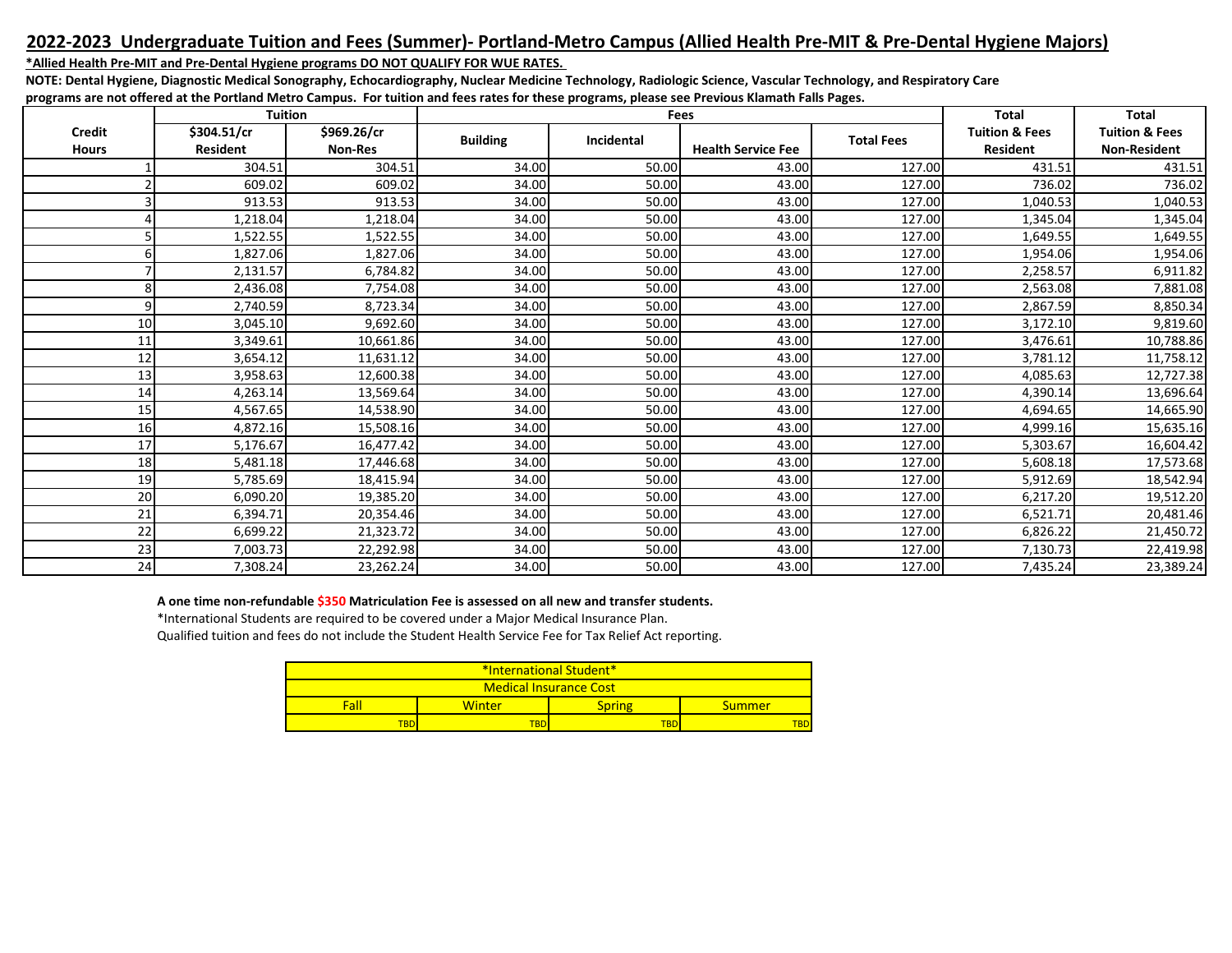# **2022-2023 Graduate Tuition and Fees - Klamath Falls Campus**

|                | <b>Tuition</b>  |                |                 |            | <b>Fees</b>           |                    |                   | <b>Total</b>              | <b>Total</b>              |
|----------------|-----------------|----------------|-----------------|------------|-----------------------|--------------------|-------------------|---------------------------|---------------------------|
| <b>Credit</b>  | \$511.22/cr     | \$858.21/CR    | <b>Building</b> | Incidental | <b>Health Service</b> | <b>Student Rec</b> | <b>Total Fees</b> | <b>Tuition &amp; Fees</b> | <b>Tuition &amp; Fees</b> |
| <b>Hours</b>   | <b>Resident</b> | <b>Non-Res</b> |                 |            | Fee                   | <b>Center Fee</b>  |                   | <b>Resident</b>           | <b>Non-Resident</b>       |
|                | 511.22          | 511.22         | 23.00           | 222.50     | 0.00                  | 69.00              | 314.50            | 825.72                    | 825.72                    |
| $\overline{2}$ | 1,022.44        | 1,022.44       | 25.00           | 257.50     | 0.00                  | 69.00              | 351.50            | 1,373.94                  | 1,373.94                  |
| 3              | 1,533.66        | 1,533.66       | 27.00           | 292.50     | 0.00                  | 69.00              | 388.50            | 1,922.16                  | 1,922.16                  |
| 4              | 2,044.88        | 2,044.88       | 29.00           | 327.50     | 0.00                  | 69.00              | 425.50            | 2,470.38                  | 2,470.38                  |
| 5              | 2,556.10        | 2,556.10       | 31.00           | 362.50     | 0.00                  | 69.00              | 462.50            | 3,018.60                  | 3,018.60                  |
| 6              | 3,067.32        | 3,067.32       | 33.00           | 397.50     | 195.00                | 69.00              | 694.50            | 3,761.82                  | 3,761.82                  |
| $\overline{7}$ | 3,578.54        | 6,007.47       | 35.00           | 397.50     | 195.00                | 69.00              | 696.50            | 4,275.04                  | 6,703.97                  |
| 8              | 4,089.76        | 6,865.68       | 37.00           | 397.50     | 195.00                | 69.00              | 698.50            | 4,788.26                  | 7,564.18                  |
| 9              | 4,600.98        | 7,723.89       | 39.00           | 397.50     | 195.00                | 69.00              | 700.50            | 5,301.48                  | 8,424.39                  |
| 10             | 5,112.20        | 8,582.10       | 41.00           | 397.50     | 195.00                | 69.00              | 702.50            | 5,814.70                  | 9,284.60                  |
| 11             | 5,623.42        | 9,440.31       | 43.00           | 397.50     | 195.00                | 69.00              | 704.50            | 6,327.92                  | 10,144.81                 |
| 12             | 6,134.64        | 10,298.52      | 45.00           | 397.50     | 195.00                | 69.00              | 706.50            | 6,841.14                  | 11,005.02                 |
| 13             | 6,645.86        | 11,156.73      | 45.00           | 397.50     | 195.00                | 69.00              | 706.50            | 7,352.36                  | 11,863.23                 |
| 14             | 7,157.08        | 12,014.94      | 45.00           | 397.50     | 195.00                | 69.00              | 706.50            | 7,863.58                  | 12,721.44                 |
| 15             | 7,668.30        | 12,873.15      | 45.00           | 397.50     | 195.00                | 69.00              | 706.50            | 8,374.80                  | 13,579.65                 |
| 16             | 8,179.52        | 13,731.36      | 45.00           | 397.50     | 195.00                | 69.00              | 706.50            | 8,886.02                  | 14,437.86                 |
| 17             | 8,690.74        | 14,589.57      | 45.00           | 397.50     | 195.00                | 69.00              | 706.50            | 9,397.24                  | 15,296.07                 |
| 18             | 9,201.96        | 15,447.78      | 45.00           | 397.50     | 195.00                | 69.00              | 706.50            | 9,908.46                  | 16,154.28                 |
| 19             | 9,713.18        | 16,305.99      | 45.00           | 397.50     | 195.00                | 69.00              | 706.50            | 10,419.68                 | 17,012.49                 |
| 20             | 10,224.40       | 17,164.20      | 45.00           | 397.50     | 195.00                | 69.00              | 706.50            | 10,930.90                 | 17,870.70                 |
| 21             | 10,735.62       | 18,022.41      | 45.00           | 397.50     | 195.00                | 69.00              | 706.50            | 11,442.12                 | 18,728.91                 |
| 22             | 11,246.84       | 18,880.62      | 45.00           | 397.50     | 195.00                | 69.00              | 706.50            | 11,953.34                 | 19,587.12                 |
| 23             | 11,758.06       | 19,738.83      | 45.00           | 397.50     | 195.00                | 69.00              | 706.50            | 12,464.56                 | 20,445.33                 |
| 24             | 12,269.28       | 20,597.04      | 45.00           | 397.50     | 195.00                | 69.00              | 706.50            | 12,975.78                 | 21,303.54                 |

Health Service Fee is optional for 1-5 credits.

**A one time non-refundable \$165 Matriculation Fee is assessed on all new and transfer students.**

\*International Students are required to be covered under a Major Medical Insurance Plan. Qualified tuition and fees do not include the Student Health Service Fee for Tax Relief Act reporting.

| *International Student* |        |               |        |  |  |  |  |  |
|-------------------------|--------|---------------|--------|--|--|--|--|--|
| Medical Insurance Cost  |        |               |        |  |  |  |  |  |
| Fal                     | Winter | <b>Spring</b> | Summer |  |  |  |  |  |
| rbd                     |        |               |        |  |  |  |  |  |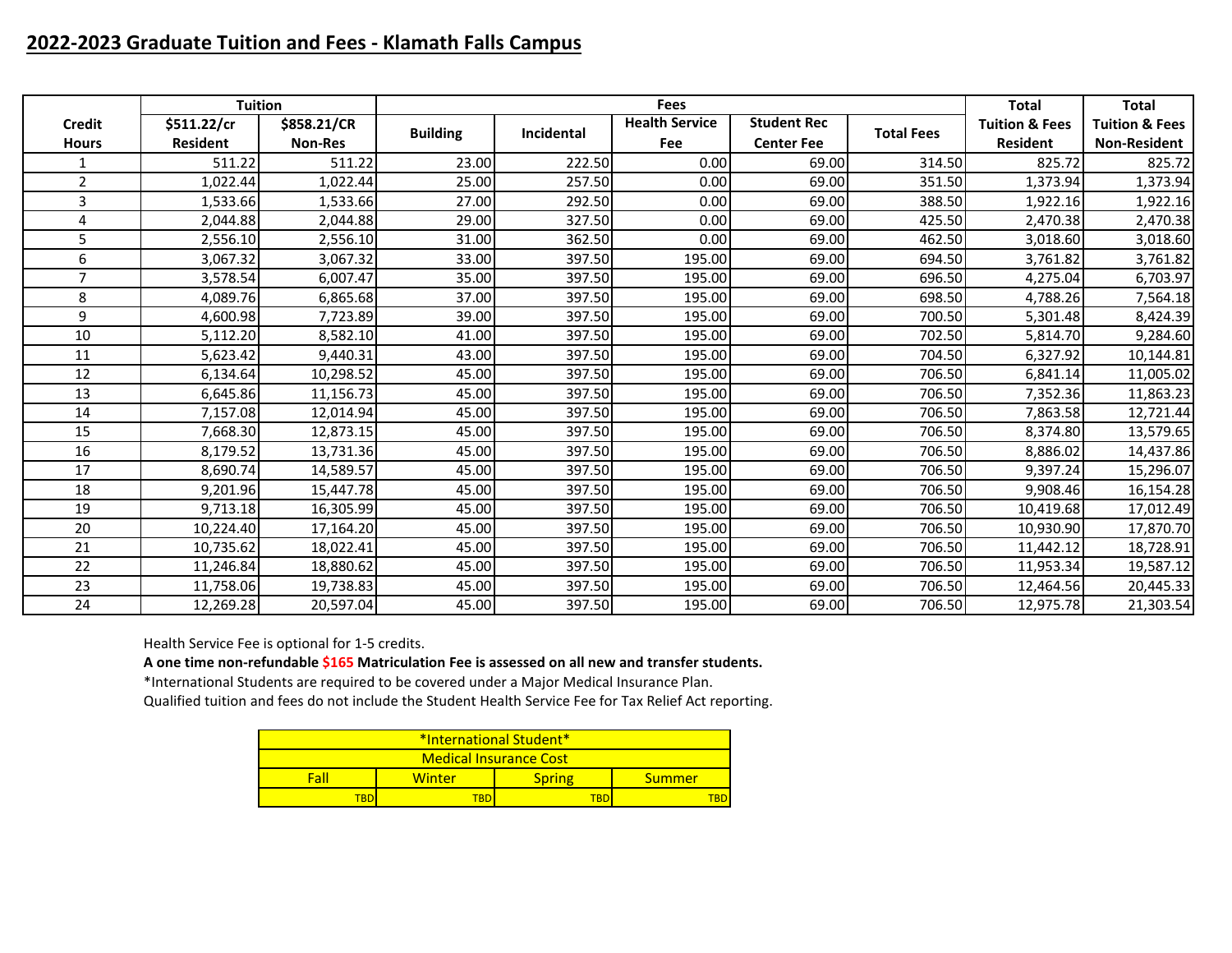# **2022-2023 Graduate Tuition and Fees (Summer) - Klamath Falls Campus**

|                | <b>Tuition</b>  |                |                 |            | <b>Fees</b>           |                    |                   | <b>Total</b>              | <b>Total</b>              |
|----------------|-----------------|----------------|-----------------|------------|-----------------------|--------------------|-------------------|---------------------------|---------------------------|
| <b>Credit</b>  | \$511.22/cr     | \$858.21/CR    | <b>Building</b> | Incidental | <b>Health Service</b> | <b>Student Rec</b> | <b>Total Fees</b> | <b>Tuition &amp; Fees</b> | <b>Tuition &amp; Fees</b> |
| <b>Hours</b>   | <b>Resident</b> | <b>Non-Res</b> |                 |            | Fee                   | <b>Center Fee</b>  |                   | <b>Resident</b>           | <b>Non-Resident</b>       |
| 1              | 511.22          | 511.22         | 34.00           | 70.00      | 0.00                  | 69.00              | 173.00            | 511.22                    | 511.22                    |
| $\overline{2}$ | 1,022.44        | 1,022.44       | 34.00           | 70.00      | 0.00                  | 69.00              | 173.00            | 1,195.44                  | 1,195.44                  |
| 3              | 1,533.66        | 1,533.66       | 34.00           | 70.00      | 60.00                 | 69.00              | 233.00            | 1,766.66                  | 1,766.66                  |
| 4              | 2,044.88        | 2,044.88       | 34.00           | 70.00      | 60.00                 | 69.00              | 233.00            | 2,277.88                  | 2,277.88                  |
| 5              | 2,556.10        | 2,556.10       | 34.00           | 70.00      | 60.00                 | 69.00              | 233.00            | 2,789.10                  | 2,789.10                  |
| 6              | 3,067.32        | 3,067.32       | 34.00           | 70.00      | 60.00                 | 69.00              | 233.00            | 3,300.32                  | 3,300.32                  |
| $\overline{7}$ | 3,578.54        | 6,007.47       | 34.00           | 70.00      | 60.00                 | 69.00              | 233.00            | 3,811.54                  | 6,240.47                  |
| 8              | 4,089.76        | 6,865.68       | 34.00           | 70.00      | 60.00                 | 69.00              | 233.00            | 4,322.76                  | 7,098.68                  |
| 9              | 4,600.98        | 7,723.89       | 34.00           | 70.00      | 60.00                 | 69.00              | 233.00            | 4,833.98                  | 7,956.89                  |
| 10             | 5,112.20        | 8,582.10       | 34.00           | 70.00      | 60.00                 | 69.00              | 233.00            | 5,345.20                  | 8,815.10                  |
| 11             | 5,623.42        | 9,440.31       | 34.00           | 70.00      | 60.00                 | 69.00              | 233.00            | 5,856.42                  | 9,673.31                  |
| 12             | 6,134.64        | 10,298.52      | 34.00           | 70.00      | 60.00                 | 69.00              | 233.00            | 6,367.64                  | 10,531.52                 |
| 13             | 6,645.86        | 11,156.73      | 34.00           | 70.00      | 60.00                 | 69.00              | 233.00            | 6,878.86                  | 11,389.73                 |
| 14             | 7,157.08        | 12,014.94      | 34.00           | 70.00      | 60.00                 | 69.00              | 233.00            | 7,390.08                  | 12,247.94                 |
| 15             | 7,668.30        | 12,873.15      | 34.00           | 70.00      | 60.00                 | 69.00              | 233.00            | 7,901.30                  | 13,106.15                 |
| 16             | 8,179.52        | 13,731.36      | 34.00           | 70.00      | 60.00                 | 69.00              | 233.00            | 8,412.52                  | 13,964.36                 |
| 17             | 8,690.74        | 14,589.57      | 34.00           | 70.00      | 60.00                 | 69.00              | 233.00            | 8,923.74                  | 14,822.57                 |
| 18             | 9,201.96        | 15,447.78      | 34.00           | 70.00      | 60.00                 | 69.00              | 233.00            | 9,434.96                  | 15,680.78                 |
| 19             | 9,713.18        | 16,305.99      | 34.00           | 70.00      | 60.00                 | 69.00              | 233.00            | 9,946.18                  | 16,538.99                 |
| 20             | 10,224.40       | 17,164.20      | 34.00           | 70.00      | 60.00                 | 69.00              | 233.00            | 10,457.40                 | 17,397.20                 |
| 21             | 10,735.62       | 18,022.41      | 34.00           | 70.00      | 60.00                 | 69.00              | 233.00            | 10,968.62                 | 18,255.41                 |
| 22             | 11,246.84       | 18,880.62      | 34.00           | 70.00      | 60.00                 | 69.00              | 233.00            | 11,479.84                 | 19,113.62                 |
| 23             | 11,758.06       | 19,738.83      | 34.00           | 70.00      | 60.00                 | 69.00              | 233.00            | 11,991.06                 | 19,971.83                 |
| 24             | 12,269.28       | 20,597.04      | 34.00           | 70.00      | 60.00                 | 69.00              | 233.00            | 12,502.28                 | 20,830.04                 |

Summer Health Service Service Fee is optional for 1-2 credits.

**A one time non-refundable \$165 Matriculation Fee is assessed on all new and transfer students.**

\*International Students are required to be covered under a Major Medical Insurance Plan.

| *International Student* |        |               |        |  |  |  |  |  |  |
|-------------------------|--------|---------------|--------|--|--|--|--|--|--|
| Medical Insurance Cost  |        |               |        |  |  |  |  |  |  |
| Fal                     | Winter | <b>Spring</b> | Summer |  |  |  |  |  |  |
| TBD<br>TRD<br>rar       |        |               |        |  |  |  |  |  |  |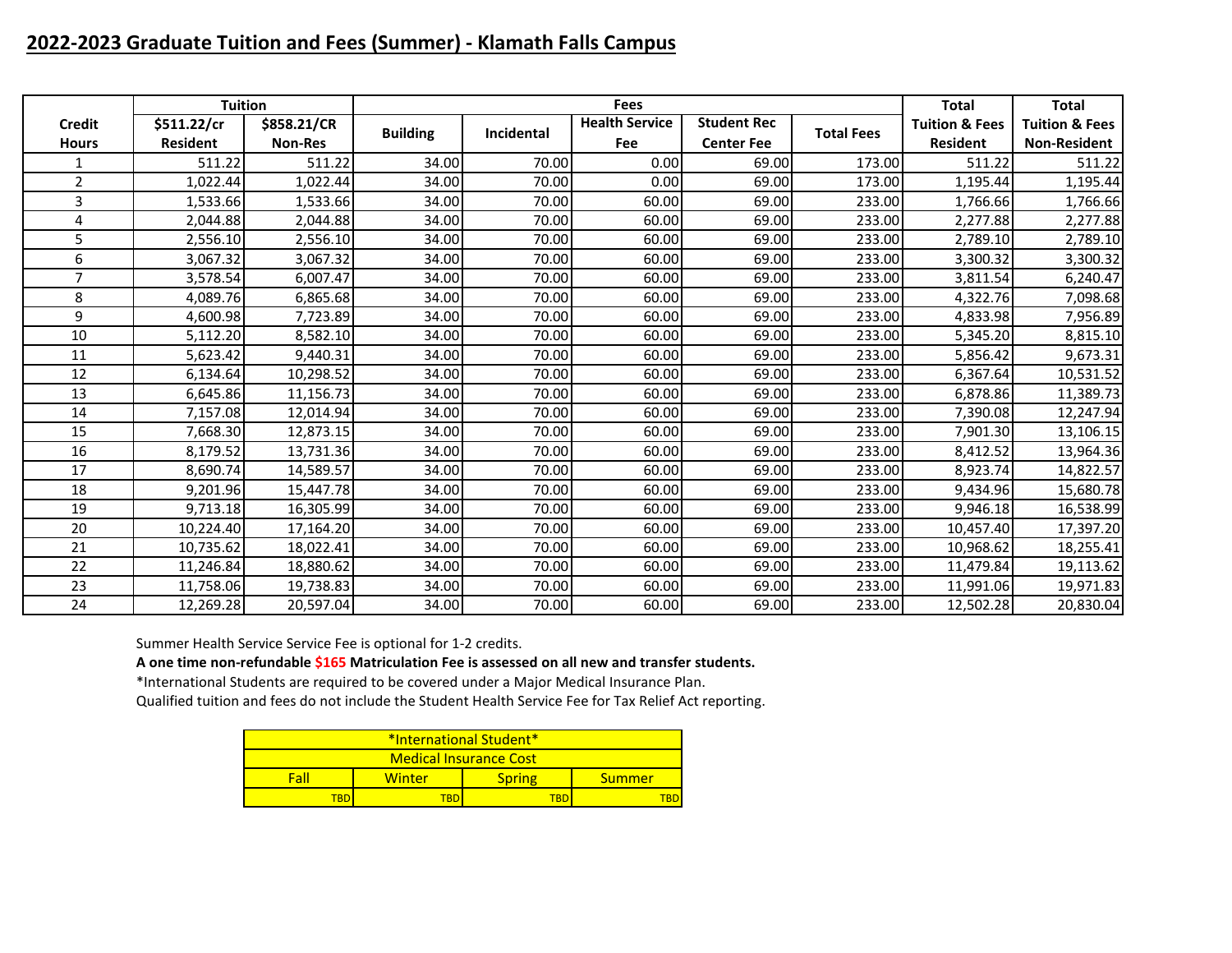# **2022-2023 Graduate Tuition and Fees - Klamath Falls Campus (Engineering & Technology Majors)**

|                | <b>Tuition</b>  |                |                 |            | <b>Fees</b>           |                    |                   | <b>Total</b>              | <b>Total</b>              |
|----------------|-----------------|----------------|-----------------|------------|-----------------------|--------------------|-------------------|---------------------------|---------------------------|
| <b>Credit</b>  | \$700.37/cr     | \$1175.75/cr   |                 |            | <b>Health Service</b> | <b>Student Rec</b> | <b>Total Fees</b> | <b>Tuition &amp; Fees</b> | <b>Tuition &amp; Fees</b> |
| <b>Hours</b>   | <b>Resident</b> | <b>Non-Res</b> | <b>Building</b> | Incidental | Fee                   | <b>Center Fee</b>  |                   | <b>Resident</b>           | <b>Non-Resident</b>       |
| 1              | 700.37          | 700.37         | 23.00           | 222.50     | 0.00                  | 69.00              | 314.50            | 1,014.87                  | 1,014.87                  |
| $\overline{2}$ | 1,400.74        | 1,400.74       | 25.00           | 257.50     | 0.00                  | 69.00              | 351.50            | 1,752.24                  | 1,752.24                  |
| 3              | 2,101.11        | 2,101.11       | 27.00           | 292.50     | 0.00                  | 69.00              | 388.50            | 2,489.61                  | 2,489.61                  |
| 4              | 2,801.48        | 2,801.48       | 29.00           | 327.50     | 0.00                  | 69.00              | 425.50            | 3,226.98                  | 3,226.98                  |
| 5              | 3,501.85        | 3,501.85       | 31.00           | 362.50     | 0.00                  | 69.00              | 462.50            | 3,964.35                  | 3,964.35                  |
| 6              | 4,202.22        | 4,202.22       | 33.00           | 397.50     | 195.00                | 69.00              | 694.50            | 4,896.72                  | 4,896.72                  |
| $\overline{7}$ | 4,902.59        | 8,230.25       | 35.00           | 397.50     | 195.00                | 69.00              | 696.50            | 5,599.09                  | 8,926.75                  |
| 8              | 5,602.96        | 9,406.00       | 37.00           | 397.50     | 195.00                | 69.00              | 698.50            | 6,301.46                  | 10,104.50                 |
| 9              | 6,303.33        | 10,581.75      | 39.00           | 397.50     | 195.00                | 69.00              | 700.50            | 7,003.83                  | 11,282.25                 |
| 10             | 7,003.70        | 11,757.50      | 41.00           | 397.50     | 195.00                | 69.00              | 702.50            | 7,706.20                  | 12,460.00                 |
| 11             | 7,704.07        | 12,933.25      | 43.00           | 397.50     | 195.00                | 69.00              | 704.50            | 8,408.57                  | 13,637.75                 |
| 12             | 8,404.44        | 14,109.00      | 45.00           | 397.50     | 195.00                | 69.00              | 706.50            | 9,110.94                  | 14,815.50                 |
| 13             | 9,104.81        | 15,284.75      | 45.00           | 397.50     | 195.00                | 69.00              | 706.50            | 9,811.31                  | 15,991.25                 |
| 14             | 9,805.18        | 16,460.50      | 45.00           | 397.50     | 195.00                | 69.00              | 706.50            | 10,511.68                 | 17,167.00                 |
| 15             | 10,505.55       | 17,636.25      | 45.00           | 397.50     | 195.00                | 69.00              | 706.50            | 11,212.05                 | 18,342.75                 |
| 16             | 11,205.92       | 18,812.00      | 45.00           | 397.50     | 195.00                | 69.00              | 706.50            | 11,912.42                 | 19,518.50                 |
| 17             | 11,906.29       | 19,987.75      | 45.00           | 397.50     | 195.00                | 69.00              | 706.50            | 12,612.79                 | 20,694.25                 |
| 18             | 12,606.66       | 21,163.50      | 45.00           | 397.50     | 195.00                | 69.00              | 706.50            | 13,313.16                 | 21,870.00                 |
| 19             | 13,307.03       | 22,339.25      | 45.00           | 397.50     | 195.00                | 69.00              | 706.50            | 14,013.53                 | 23,045.75                 |
| 20             | 14,007.40       | 23,515.00      | 45.00           | 397.50     | 195.00                | 69.00              | 706.50            | 14,713.90                 | 24,221.50                 |
| 21             | 14,707.77       | 24,690.75      | 45.00           | 397.50     | 195.00                | 69.00              | 706.50            | 15,414.27                 | 25,397.25                 |
| 22             | 15,408.14       | 25,866.50      | 45.00           | 397.50     | 195.00                | 69.00              | 706.50            | 16,114.64                 | 26,573.00                 |
| 23             | 16,108.51       | 27,042.25      | 45.00           | 397.50     | 195.00                | 69.00              | 706.50            | 16,815.01                 | 27,748.75                 |
| 24             | 16,808.88       | 28,218.00      | 45.00           | 397.50     | 195.00                | 69.00              | 706.50            | 17,515.38                 | 28,924.50                 |

Health Service Fee is optional for 1-5 credits.

**A one time non-refundable \$165 Matriculation Fee is assessed on all new and transfer students.**

\*International Students are required to be covered under a Major Medical Insurance Plan. Qualified tuition and fees do not include the Student Health Service Fee for Tax Relief Act reporting.

| *International Student* |            |               |        |  |  |  |  |  |  |
|-------------------------|------------|---------------|--------|--|--|--|--|--|--|
| Medical Insurance Cost  |            |               |        |  |  |  |  |  |  |
| Fall                    | Winter     | <b>Spring</b> | Summer |  |  |  |  |  |  |
| <b>TBD</b>              | TBP<br>TRſ |               |        |  |  |  |  |  |  |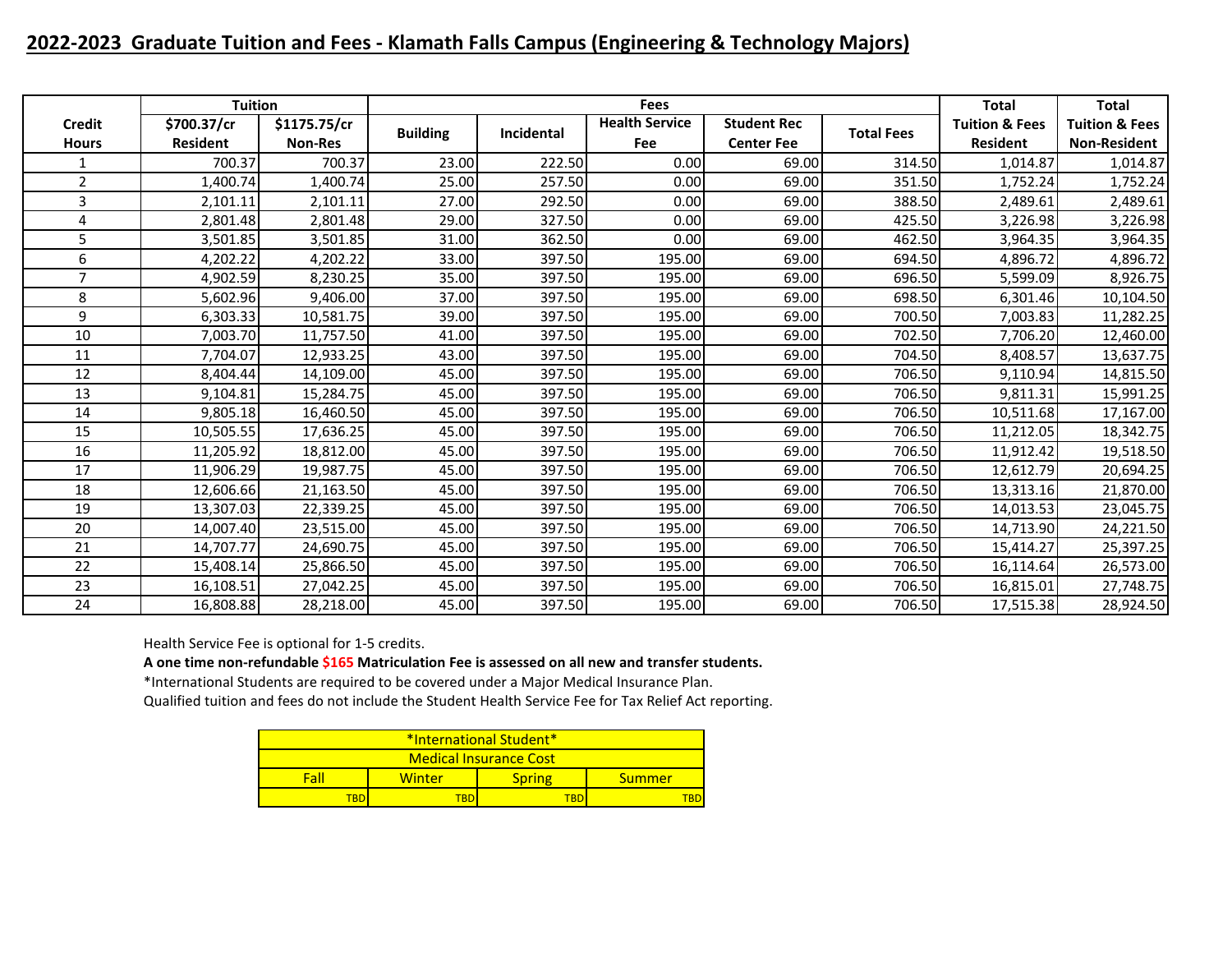# **2022-2023 Graduate Tuition and Fees (Summer) - Klamath Falls Campus (Engineering & Technology Majors)**

|                |                 | <b>Tuition</b> |                 |            | <b>Fees</b>           |                    |                   | <b>Total</b>              | <b>Total</b>              |
|----------------|-----------------|----------------|-----------------|------------|-----------------------|--------------------|-------------------|---------------------------|---------------------------|
| <b>Credit</b>  | \$700.37/cr     | \$1175.75/cr   | <b>Building</b> | Incidental | <b>Health Service</b> | <b>Student Rec</b> | <b>Total Fees</b> | <b>Tuition &amp; Fees</b> | <b>Tuition &amp; Fees</b> |
| <b>Hours</b>   | <b>Resident</b> | <b>Non-Res</b> |                 |            | Fee                   | <b>Center Fee</b>  |                   | <b>Resident</b>           | <b>Non-Resident</b>       |
| 1              | 700.37          | 700.37         | 34.00           | 70.00      | 0.00                  | 69.00              | 173.00            | 873.37                    | 873.37                    |
| $\overline{2}$ | 1,400.74        | 1,400.74       | 34.00           | 70.00      | 0.00                  | 69.00              | 173.00            | 1,573.74                  | 1,573.74                  |
| 3              | 2,101.11        | 2,101.11       | 34.00           | 70.00      | 60.00                 | 69.00              | 233.00            | 2,334.11                  | 2,334.11                  |
| 4              | 2,801.48        | 2,801.48       | 34.00           | 70.00      | 60.00                 | 69.00              | 233.00            | 3,034.48                  | 3,034.48                  |
| 5              | 3,501.85        | 3,501.85       | 34.00           | 70.00      | 60.00                 | 69.00              | 233.00            | 3,734.85                  | 3,734.85                  |
| 6              | 4,202.22        | 4,202.22       | 34.00           | 70.00      | 60.00                 | 69.00              | 233.00            | 4,435.22                  | 4,435.22                  |
| $\overline{7}$ | 4,902.59        | 8,230.25       | 34.00           | 70.00      | 60.00                 | 69.00              | 233.00            | 5,135.59                  | 8,463.25                  |
| 8              | 5,602.96        | 9,406.00       | 34.00           | 70.00      | 60.00                 | 69.00              | 233.00            | 5,835.96                  | 9,639.00                  |
| 9              | 6,303.33        | 10,581.75      | 34.00           | 70.00      | 60.00                 | 69.00              | 233.00            | 6,536.33                  | 10,814.75                 |
| 10             | 7,003.70        | 11,757.50      | 34.00           | 70.00      | 60.00                 | 69.00              | 233.00            | 7,236.70                  | 11,990.50                 |
| 11             | 7,704.07        | 12,933.25      | 34.00           | 70.00      | 60.00                 | 69.00              | 233.00            | 7,937.07                  | 13,166.25                 |
| 12             | 8,404.44        | 14,109.00      | 34.00           | 70.00      | 60.00                 | 69.00              | 233.00            | 8,637.44                  | 14,342.00                 |
| 13             | 9,104.81        | 15,284.75      | 34.00           | 70.00      | 60.00                 | 69.00              | 233.00            | 9,337.81                  | 15,517.75                 |
| 14             | 9,805.18        | 16,460.50      | 34.00           | 70.00      | 60.00                 | 69.00              | 233.00            | 10,038.18                 | 16,693.50                 |
| 15             | 10,505.55       | 17,636.25      | 34.00           | 70.00      | 60.00                 | 69.00              | 233.00            | 10,738.55                 | 17,869.25                 |
| 16             | 11,205.92       | 18,812.00      | 34.00           | 70.00      | 60.00                 | 69.00              | 233.00            | 11,438.92                 | 19,045.00                 |
| 17             | 11,906.29       | 19,987.75      | 34.00           | 70.00      | 60.00                 | 69.00              | 233.00            | 12,139.29                 | 20,220.75                 |
| 18             | 12,606.66       | 21,163.50      | 34.00           | 70.00      | 60.00                 | 69.00              | 233.00            | 12,839.66                 | 21,396.50                 |
| 19             | 13,307.03       | 22,339.25      | 34.00           | 70.00      | 60.00                 | 69.00              | 233.00            | 13,540.03                 | 22,572.25                 |
| 20             | 14,007.40       | 23,515.00      | 34.00           | 70.00      | 60.00                 | 69.00              | 233.00            | 14,240.40                 | 23,748.00                 |
| 21             | 14,707.77       | 24,690.75      | 34.00           | 70.00      | 60.00                 | 69.00              | 233.00            | 14,940.77                 | 24,923.75                 |
| 22             | 15,408.14       | 25,866.50      | 34.00           | 70.00      | 60.00                 | 69.00              | 233.00            | 15,641.14                 | 26,099.50                 |
| 23             | 16,108.51       | 27,042.25      | 34.00           | 70.00      | 60.00                 | 69.00              | 233.00            | 16,341.51                 | 27,275.25                 |
| 24             | 16,808.88       | 28,218.00      | 34.00           | 70.00      | 60.00                 | 69.00              | 233.00            | 17,041.88                 | 28,451.00                 |

Summer Health Service Service Fee is optional for 1-2 credits.

**A one time non-refundable \$165 Matriculation Fee is assessed on all new and transfer students.**

\*International Students are required to be covered under a Major Medical Insurance Plan. Qualified tuition and fees do not include the Student Health Service Fee for Tax Relief Act reporting.

| *International Student* |                        |               |        |  |  |  |  |  |  |
|-------------------------|------------------------|---------------|--------|--|--|--|--|--|--|
|                         | Medical Insurance Cost |               |        |  |  |  |  |  |  |
| Fal                     | Winter                 | <b>Spring</b> | Summer |  |  |  |  |  |  |
| TRD                     | TRF                    |               |        |  |  |  |  |  |  |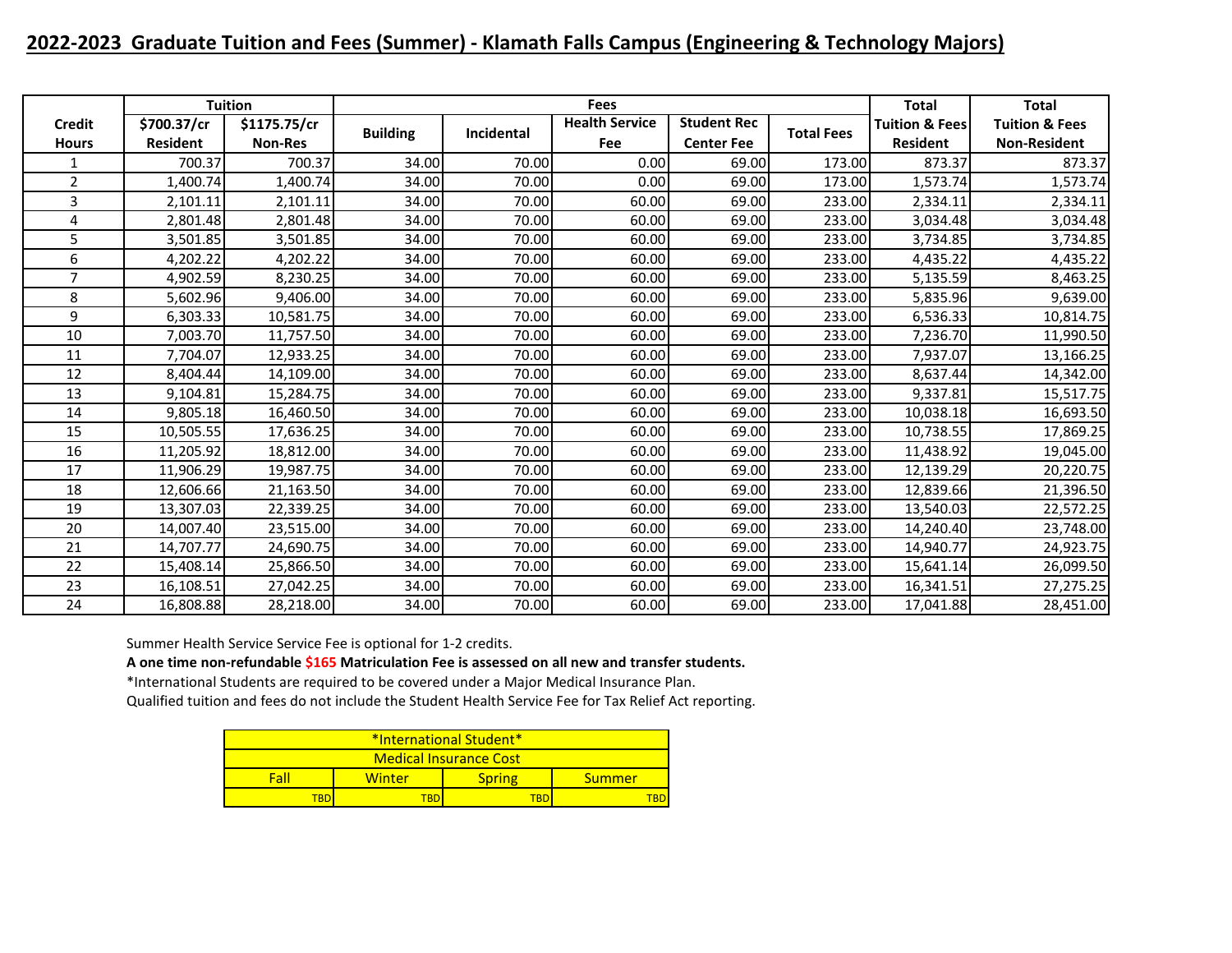## **2022-2023 Graduate Tuition and Fees - Portland-Metro Campus**

|                | <b>Tuition</b>  |                |                 |            | <b>Fees</b>           |                   | <b>Total</b>              | <b>Total</b>              |
|----------------|-----------------|----------------|-----------------|------------|-----------------------|-------------------|---------------------------|---------------------------|
| <b>Credit</b>  | \$511.22/cr     | \$858.21/CR    | <b>Building</b> | Incidental | <b>Health Service</b> | <b>Total Fees</b> | <b>Tuition &amp; Fees</b> | <b>Tuition &amp; Fees</b> |
| <b>Hours</b>   | <b>Resident</b> | <b>Non-Res</b> |                 |            | <b>Fee</b>            |                   | <b>Resident</b>           | <b>Non-Resident</b>       |
| 1              | 511.22          | 511.22         | 23.00           | 80.00      | 63.00                 | 166.00            | 677.22                    | 677.22                    |
| $\overline{2}$ | 1,022.44        | 1,022.44       | 25.00           | 80.00      | 63.00                 | 168.00            | 1,190.44                  | 1,190.44                  |
| 3              | 1,533.66        | 1,533.66       | 27.00           | 80.00      | 63.00                 | 170.00            | 1,703.66                  | 1,703.66                  |
| 4              | 2,044.88        | 2,044.88       | 29.00           | 80.00      | 63.00                 | 172.00            | 2,216.88                  | 2,216.88                  |
| 5              | 2,556.10        | 2,556.10       | 31.00           | 80.00      | 63.00                 | 174.00            | 2,730.10                  | 2,730.10                  |
| 6              | 3,067.32        | 3,067.32       | 33.00           | 80.00      | 63.00                 | 176.00            | 3,243.32                  | 3,243.32                  |
| $\overline{7}$ | 3,578.54        | 6,007.47       | 35.00           | 80.00      | 63.00                 | 178.00            | 3,756.54                  | 6,185.47                  |
| 8              | 4,089.76        | 6,865.68       | 37.00           | 80.00      | 63.00                 | 180.00            | 4,269.76                  | 7,045.68                  |
| 9              | 4,600.98        | 7,723.89       | 39.00           | 80.00      | 63.00                 | 182.00            | 4,782.98                  | 7,905.89                  |
| 10             | 5,112.20        | 8,582.10       | 41.00           | 80.00      | 63.00                 | 184.00            | 5,296.20                  | 8,766.10                  |
| 11             | 5,623.42        | 9,440.31       | 43.00           | 80.00      | 63.00                 | 186.00            | 5,809.42                  | 9,626.31                  |
| 12             | 6,134.64        | 10,298.52      | 45.00           | 80.00      | 63.00                 | 188.00            | 6,322.64                  | 10,486.52                 |
| 13             | 6,645.86        | 11,156.73      | 45.00           | 80.00      | 63.00                 | 188.00            | 6,833.86                  | 11,344.73                 |
| 14             | 7,157.08        | 12,014.94      | 45.00           | 80.00      | 63.00                 | 188.00            | 7,345.08                  | 12,202.94                 |
| 15             | 7,668.30        | 12,873.15      | 45.00           | 80.00      | 63.00                 | 188.00            | 7,856.30                  | 13,061.15                 |
| 16             | 8,179.52        | 13,731.36      | 45.00           | 80.00      | 63.00                 | 188.00            | 8,367.52                  | 13,919.36                 |
| 17             | 8,690.74        | 14,589.57      | 45.00           | 80.00      | 63.00                 | 188.00            | 8,878.74                  | 14,777.57                 |
| 18             | 9,201.96        | 15,447.78      | 45.00           | 80.00      | 63.00                 | 188.00            | 9,389.96                  | 15,635.78                 |
| 19             | 9,713.18        | 16,305.99      | 45.00           | 80.00      | 63.00                 | 188.00            | 9,901.18                  | 16,493.99                 |
| 20             | 10,224.40       | 17,164.20      | 45.00           | 80.00      | 63.00                 | 188.00            | 10,412.40                 | 17,352.20                 |
| 21             | 10,735.62       | 18,022.41      | 45.00           | 80.00      | 63.00                 | 188.00            | 10,923.62                 | 18,210.41                 |
| 22             | 11,246.84       | 18,880.62      | 45.00           | 80.00      | 63.00                 | 188.00            | 11,434.84                 | 19,068.62                 |
| 23             | 11,758.06       | 19,738.83      | 45.00           | 80.00      | 63.00                 | 188.00            | 11,946.06                 | 19,926.83                 |
| 24             | 12,269.28       | 20,597.04      | 45.00           | 80.00      | 63.00                 | 188.00            | 12,457.28                 | 20,785.04                 |

**A one time non-refundable \$165 Matriculation Fee is assessed on all new and transfer students.**

\*International Students are required to be covered under a Major Medical Insurance Plan.

| *International Student*       |            |               |        |  |  |  |  |  |
|-------------------------------|------------|---------------|--------|--|--|--|--|--|
| <b>Medical Insurance Cost</b> |            |               |        |  |  |  |  |  |
| Fah                           | Winter     | <b>Spring</b> | Summer |  |  |  |  |  |
|                               | <b>TBD</b> |               |        |  |  |  |  |  |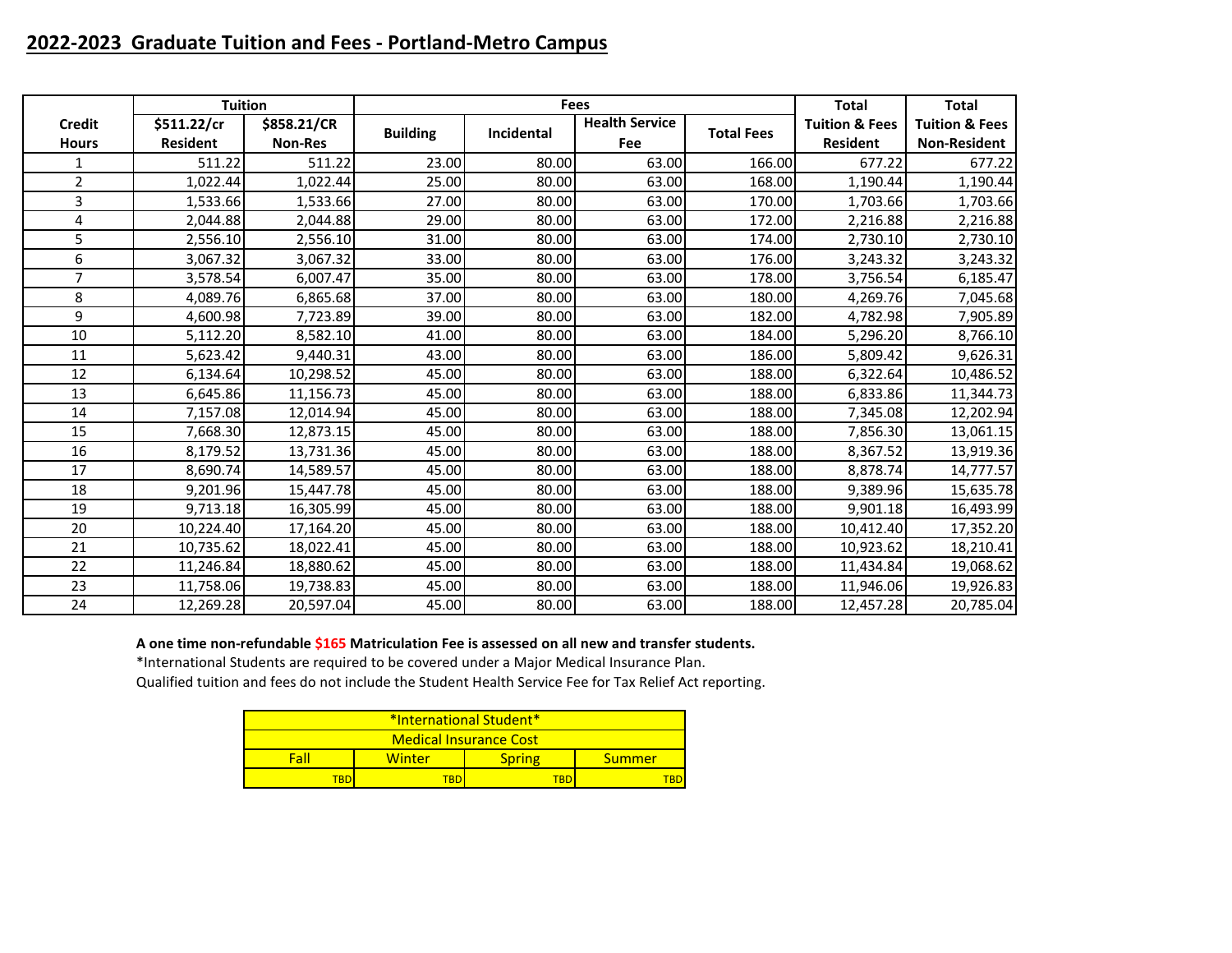# **2022-2023 Graduate Tuition and Fees (Summer) - Portland-Metro Campus**

|                               | <b>Tuition</b>                 |                               |                 | <b>Fees</b> |                              |                   | <b>Total</b>                                 | <b>Total</b>                                     |
|-------------------------------|--------------------------------|-------------------------------|-----------------|-------------|------------------------------|-------------------|----------------------------------------------|--------------------------------------------------|
| <b>Credit</b><br><b>Hours</b> | \$511.22/cr<br><b>Resident</b> | \$858.21/CR<br><b>Non-Res</b> | <b>Building</b> | Incidental  | <b>Health Service</b><br>Fee | <b>Total Fees</b> | <b>Tuition &amp; Fees</b><br><b>Resident</b> | <b>Tuition &amp; Fees</b><br><b>Non-Resident</b> |
| 1                             | 511.22                         | 511.22                        | 34.00           | 50.00       | 43.00                        | 127.00            | 638.22                                       | 638.22                                           |
| $\overline{2}$                | 1,022.44                       | 1,022.44                      | 34.00           | 50.00       | 43.00                        | 127.00            | 1,149.44                                     | 1,149.44                                         |
| 3                             | 1,533.66                       | 1,533.66                      | 34.00           | 50.00       | 43.00                        | 127.00            | 1,660.66                                     | 1,660.66                                         |
| 4                             | 2,044.88                       | 2,044.88                      | 34.00           | 50.00       | 43.00                        | 127.00            | 2,171.88                                     | 2,171.88                                         |
| 5                             | 2,556.10                       | 2,556.10                      | 34.00           | 50.00       | 43.00                        | 127.00            | 2,683.10                                     | 2,683.10                                         |
| 6                             | 3,067.32                       | 3,067.32                      | 34.00           | 50.00       | 43.00                        | 127.00            | 3,194.32                                     | 3,194.32                                         |
| $\overline{7}$                | 3,578.54                       | 6,007.47                      | 34.00           | 50.00       | 43.00                        | 127.00            | 3,705.54                                     | 6,134.47                                         |
| 8                             | 4,089.76                       | 6,865.68                      | 34.00           | 50.00       | 43.00                        | 127.00            | 4,216.76                                     | 6,992.68                                         |
| 9                             | 4,600.98                       | 7,723.89                      | 34.00           | 50.00       | 43.00                        | 127.00            | 4,727.98                                     | 7,850.89                                         |
| 10                            | 5,112.20                       | 8,582.10                      | 34.00           | 50.00       | 43.00                        | 127.00            | 5,239.20                                     | 8,709.10                                         |
| 11                            | 5,623.42                       | 9,440.31                      | 34.00           | 50.00       | 43.00                        | 127.00            | 5,750.42                                     | 9,567.31                                         |
| 12                            | 6,134.64                       | 10,298.52                     | 34.00           | 50.00       | 43.00                        | 127.00            | 6,261.64                                     | 10,425.52                                        |
| 13                            | 6,645.86                       | 11,156.73                     | 34.00           | 50.00       | 43.00                        | 127.00            | 6,772.86                                     | 11,283.73                                        |
| 14                            | 7,157.08                       | 12,014.94                     | 34.00           | 50.00       | 43.00                        | 127.00            | 7,284.08                                     | 12,141.94                                        |
| 15                            | 7,668.30                       | 12,873.15                     | 34.00           | 50.00       | 43.00                        | 127.00            | 7,795.30                                     | 13,000.15                                        |
| 16                            | 8,179.52                       | 13,731.36                     | 34.00           | 50.00       | 43.00                        | 127.00            | 8,306.52                                     | 13,858.36                                        |
| 17                            | 8,690.74                       | 14,589.57                     | 34.00           | 50.00       | 43.00                        | 127.00            | 8,817.74                                     | 14,716.57                                        |
| 18                            | 9,201.96                       | 15,447.78                     | 34.00           | 50.00       | 43.00                        | 127.00            | 9,328.96                                     | 15,574.78                                        |
| 19                            | 9,713.18                       | 16,305.99                     | 34.00           | 50.00       | 43.00                        | 127.00            | 9,840.18                                     | 16,432.99                                        |
| 20                            | 10,224.40                      | 17,164.20                     | 34.00           | 50.00       | 43.00                        | 127.00            | 10,351.40                                    | 17,291.20                                        |
| 21                            | 10,735.62                      | 18,022.41                     | 34.00           | 50.00       | 43.00                        | 127.00            | 10,862.62                                    | 18,149.41                                        |
| 22                            | 11,246.84                      | 18,880.62                     | 34.00           | 50.00       | 43.00                        | 127.00            | 11,373.84                                    | 19,007.62                                        |
| 23                            | 11,758.06                      | 19,738.83                     | 34.00           | 50.00       | 43.00                        | 127.00            | 11,885.06                                    | 19,865.83                                        |
| 24                            | 12,269.28                      | 20,597.04                     | 34.00           | 50.00       | 43.00                        | 127.00            | 12,396.28                                    | 20,724.04                                        |

**A one time non-refundable \$165 Matriculation Fee is assessed on all new and transfer students.**

\*International Students are required to be covered under a Major Medical Insurance Plan.

| <b>*International Student*</b> |        |               |        |  |  |  |  |  |
|--------------------------------|--------|---------------|--------|--|--|--|--|--|
| <b>Medical Insurance Cost</b>  |        |               |        |  |  |  |  |  |
| Fall                           | Winter | <b>Spring</b> | Summer |  |  |  |  |  |
|                                | FRD    |               |        |  |  |  |  |  |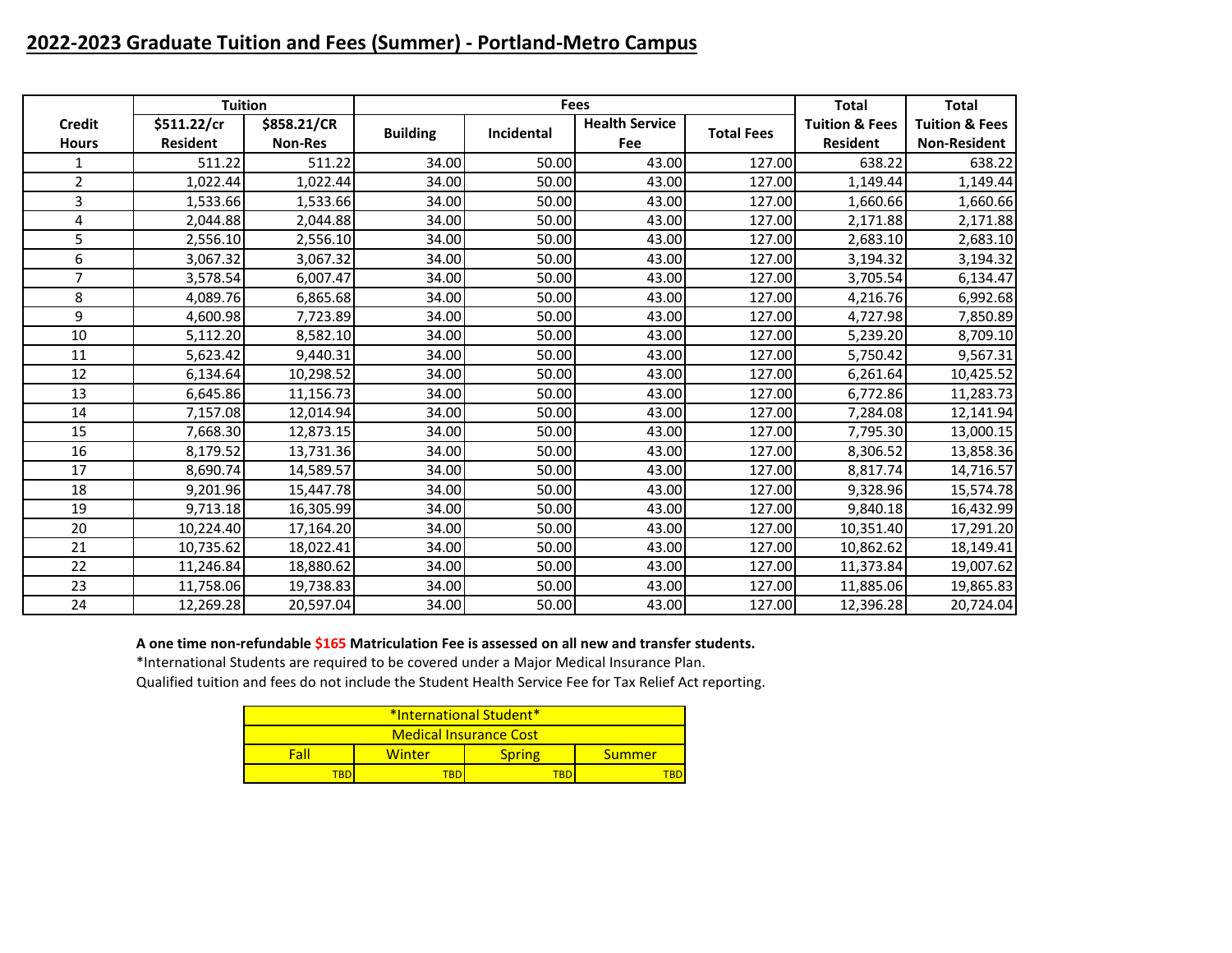# **2022-2023 Graduate Tuition and Fees - Portland-Metro Campus (Engineering & Technology Majors)**

|                               | <b>Tuition</b>                 |                                |                 |            | <b>Fees</b>                  |                   | <b>Total</b>                                 | <b>Total</b>                                     |
|-------------------------------|--------------------------------|--------------------------------|-----------------|------------|------------------------------|-------------------|----------------------------------------------|--------------------------------------------------|
| <b>Credit</b><br><b>Hours</b> | \$700.37/cr<br><b>Resident</b> | \$1175.75/cr<br><b>Non-Res</b> | <b>Building</b> | Incidental | <b>Health Service</b><br>Fee | <b>Total Fees</b> | <b>Tuition &amp; Fees</b><br><b>Resident</b> | <b>Tuition &amp; Fees</b><br><b>Non-Resident</b> |
| 1                             | 700.37                         | 700.37                         | 23.00           | 80.00      | 63.00                        | 166.00            | 866.37                                       | 866.37                                           |
| $\overline{2}$                | 1,400.74                       | 1,400.74                       | 25.00           | 80.00      | 63.00                        | 168.00            | 1,568.74                                     | 1,568.74                                         |
| 3                             | 2,101.11                       | 2,101.11                       | 27.00           | 80.00      | 63.00                        | 170.00            | 2,271.11                                     | 2,271.11                                         |
| 4                             | 2,801.48                       | 2,801.48                       | 29.00           | 80.00      | 63.00                        | 172.00            | 2,973.48                                     | 2,973.48                                         |
| 5                             | 3,501.85                       | 3,501.85                       | 31.00           | 80.00      | 63.00                        | 174.00            | 3,675.85                                     | 3,675.85                                         |
| 6                             | 4,202.22                       | 4,202.22                       | 33.00           | 80.00      | 63.00                        | 176.00            | 4,378.22                                     | 4,378.22                                         |
| $\overline{7}$                | 4,902.59                       | 7,875.77                       | 35.00           | 80.00      | 63.00                        | 178.00            | 5,080.59                                     | 8,053.77                                         |
| 8                             | 5,602.96                       | 9,406.00                       | 37.00           | 80.00      | 63.00                        | 180.00            | 5,782.96                                     | 9,586.00                                         |
| 9                             | 6,303.33                       | 10,581.75                      | 39.00           | 80.00      | 63.00                        | 182.00            | 6,485.33                                     | 10,763.75                                        |
| 10                            | 7,003.70                       | 11,757.50                      | 41.00           | 80.00      | 63.00                        | 184.00            | 7,187.70                                     | 11,941.50                                        |
| 11                            | 7,704.07                       | 12,933.25                      | 43.00           | 80.00      | 63.00                        | 186.00            | 7,890.07                                     | 13,119.25                                        |
| 12                            | 8,404.44                       | 14,109.00                      | 45.00           | 80.00      | 63.00                        | 188.00            | 8,592.44                                     | 14,297.00                                        |
| 13                            | 9,104.81                       | 15,284.75                      | 45.00           | 80.00      | 63.00                        | 188.00            | 9,292.81                                     | 15,472.75                                        |
| 14                            | 9,805.18                       | 16,460.50                      | 45.00           | 80.00      | 63.00                        | 188.00            | 9,993.18                                     | 16,648.50                                        |
| 15                            | 10,505.55                      | 17,636.25                      | 45.00           | 80.00      | 63.00                        | 188.00            | 10,693.55                                    | 17,824.25                                        |
| 16                            | 11,205.92                      | 18,812.00                      | 45.00           | 80.00      | 63.00                        | 188.00            | 11,393.92                                    | 19,000.00                                        |
| 17                            | 11,906.29                      | 19,987.75                      | 45.00           | 80.00      | 63.00                        | 188.00            | 12,094.29                                    | 20,175.75                                        |
| 18                            | 12,606.66                      | 21,163.50                      | 45.00           | 80.00      | 63.00                        | 188.00            | 12,794.66                                    | 21,351.50                                        |
| 19                            | 13,307.03                      | 22,339.25                      | 45.00           | 80.00      | 63.00                        | 188.00            | 13,495.03                                    | 22,527.25                                        |
| 20                            | 14,007.40                      | 23,515.00                      | 45.00           | 80.00      | 63.00                        | 188.00            | 14,195.40                                    | 23,703.00                                        |
| 21                            | 14,707.77                      | 24,690.75                      | 45.00           | 80.00      | 63.00                        | 188.00            | 14,895.77                                    | 24,878.75                                        |
| 22                            | 15,408.14                      | 25,866.50                      | 45.00           | 80.00      | 63.00                        | 188.00            | 15,596.14                                    | 26,054.50                                        |
| 23                            | 16,108.51                      | 27,042.25                      | 45.00           | 80.00      | 63.00                        | 188.00            | 16,296.51                                    | 27,230.25                                        |
| 24                            | 16,808.88                      | 28,218.00                      | 45.00           | 80.00      | 63.00                        | 188.00            | 16,996.88                                    | 28,406.00                                        |

**A one time non-refundable \$165 Matriculation Fee is assessed on all new and transfer students.**

\*International Students are required to be covered under a Major Medical Insurance Plan.

| *International Student*       |        |               |        |  |  |  |  |  |
|-------------------------------|--------|---------------|--------|--|--|--|--|--|
| <b>Medical Insurance Cost</b> |        |               |        |  |  |  |  |  |
| Fall                          | Winter | <b>Spring</b> | Summer |  |  |  |  |  |
| твг                           | FBD    |               |        |  |  |  |  |  |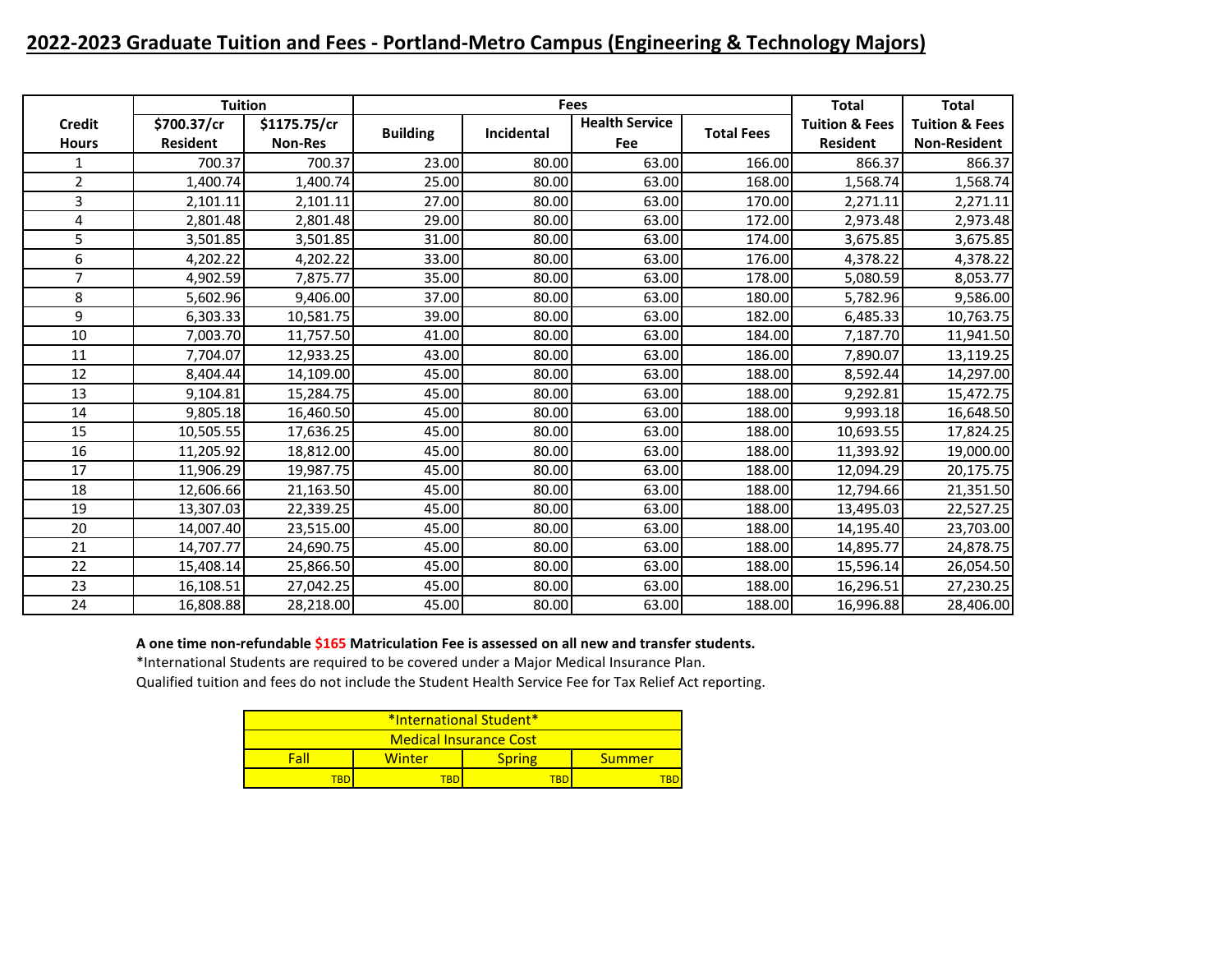# **2022-2023 Graduate Tuition and Fees (Summer) - Portland-Metro Campus (Engineering & Technology Majors)**

|                               | <b>Tuition</b>                 |                                |                 | <b>Fees</b> |                              |                   | <b>Total</b>                                 | <b>Total</b>                                     |
|-------------------------------|--------------------------------|--------------------------------|-----------------|-------------|------------------------------|-------------------|----------------------------------------------|--------------------------------------------------|
| <b>Credit</b><br><b>Hours</b> | \$700.37/cr<br><b>Resident</b> | \$1175.75/cr<br><b>Non-Res</b> | <b>Building</b> | Incidental  | <b>Health Service</b><br>Fee | <b>Total Fees</b> | <b>Tuition &amp; Fees</b><br><b>Resident</b> | <b>Tuition &amp; Fees</b><br><b>Non-Resident</b> |
| 1                             | 700.37                         | 700.37                         | 34.00           | 50.00       | 43.00                        | 127.00            | 827.37                                       | 827.37                                           |
| $\overline{2}$                | 1,400.74                       | 1,400.74                       | 34.00           | 50.00       | 43.00                        | 127.00            | 1,527.74                                     | 1,527.74                                         |
| 3                             | 2,101.11                       | 2,101.11                       | 34.00           | 50.00       | 43.00                        | 127.00            | 2,228.11                                     | 2,228.11                                         |
| 4                             | 2,801.48                       | 2,801.48                       | 34.00           | 50.00       | 43.00                        | 127.00            | 2,928.48                                     | 2,928.48                                         |
| 5                             | 3,501.85                       | 3,501.85                       | 34.00           | 50.00       | 43.00                        | 127.00            | 3,628.85                                     | 3,628.85                                         |
| 6                             | 4,202.22                       | 4,202.22                       | 34.00           | 50.00       | 43.00                        | 127.00            | 4,329.22                                     | 4,329.22                                         |
| $\overline{7}$                | 4,902.59                       | 8,230.25                       | 34.00           | 50.00       | 43.00                        | 127.00            | 5,029.59                                     | 8,357.25                                         |
| 8                             | 5,602.96                       | 9,406.00                       | 34.00           | 50.00       | 43.00                        | 127.00            | 5,729.96                                     | 9,533.00                                         |
| 9                             | 6,303.33                       | 10,581.75                      | 34.00           | 50.00       | 43.00                        | 127.00            | 6,430.33                                     | 10,708.75                                        |
| 10                            | 7,003.70                       | 11,757.50                      | 34.00           | 50.00       | 43.00                        | 127.00            | 7,130.70                                     | 11,884.50                                        |
| 11                            | 7,704.07                       | 12,933.25                      | 34.00           | 50.00       | 43.00                        | 127.00            | 7,831.07                                     | 13,060.25                                        |
| 12                            | 8,404.44                       | 14,109.00                      | 34.00           | 50.00       | 43.00                        | 127.00            | 8,531.44                                     | 14,236.00                                        |
| 13                            | 9,104.81                       | 15,284.75                      | 34.00           | 50.00       | 43.00                        | 127.00            | 9,231.81                                     | 15,411.75                                        |
| 14                            | 9,805.18                       | 16,460.50                      | 34.00           | 50.00       | 43.00                        | 127.00            | 9,932.18                                     | 16,587.50                                        |
| 15                            | 10,505.55                      | 17,636.25                      | 34.00           | 50.00       | 43.00                        | 127.00            | 10,632.55                                    | 17,763.25                                        |
| 16                            | 11,205.92                      | 18,812.00                      | 34.00           | 50.00       | 43.00                        | 127.00            | 11,332.92                                    | 18,939.00                                        |
| 17                            | 11,906.29                      | 19,987.75                      | 34.00           | 50.00       | 43.00                        | 127.00            | 12,033.29                                    | 20,114.75                                        |
| 18                            | 12,606.66                      | 21,163.50                      | 34.00           | 50.00       | 43.00                        | 127.00            | 12,733.66                                    | 21,290.50                                        |
| 19                            | 13,307.03                      | 22,339.25                      | 34.00           | 50.00       | 43.00                        | 127.00            | 13,434.03                                    | 22,466.25                                        |
| 20                            | 14,007.40                      | 23,515.00                      | 34.00           | 50.00       | 43.00                        | 127.00            | 14,134.40                                    | 23,642.00                                        |
| 21                            | 14,707.77                      | 24,690.75                      | 34.00           | 50.00       | 43.00                        | 127.00            | 14,834.77                                    | 24,817.75                                        |
| 22                            | 15,408.14                      | 25,866.50                      | 34.00           | 50.00       | 43.00                        | 127.00            | 15,535.14                                    | 25,993.50                                        |
| 23                            | 16,108.51                      | 27,042.25                      | 34.00           | 50.00       | 43.00                        | 127.00            | 16,235.51                                    | 27,169.25                                        |
| 24                            | 16,808.88                      | 28,218.00                      | 34.00           | 50.00       | 43.00                        | 127.00            | 16,935.88                                    | 28,345.00                                        |

**A one time non-refundable \$165 Matriculation Fee is assessed on all new and transfer students.**

\*International Students are required to be covered under a Major Medical Insurance Plan.

| *International Student* |                        |               |        |  |  |  |  |  |
|-------------------------|------------------------|---------------|--------|--|--|--|--|--|
|                         | Medical Insurance Cost |               |        |  |  |  |  |  |
| Fall                    | Winter                 | <b>Spring</b> | Summer |  |  |  |  |  |
|                         |                        | TBD           |        |  |  |  |  |  |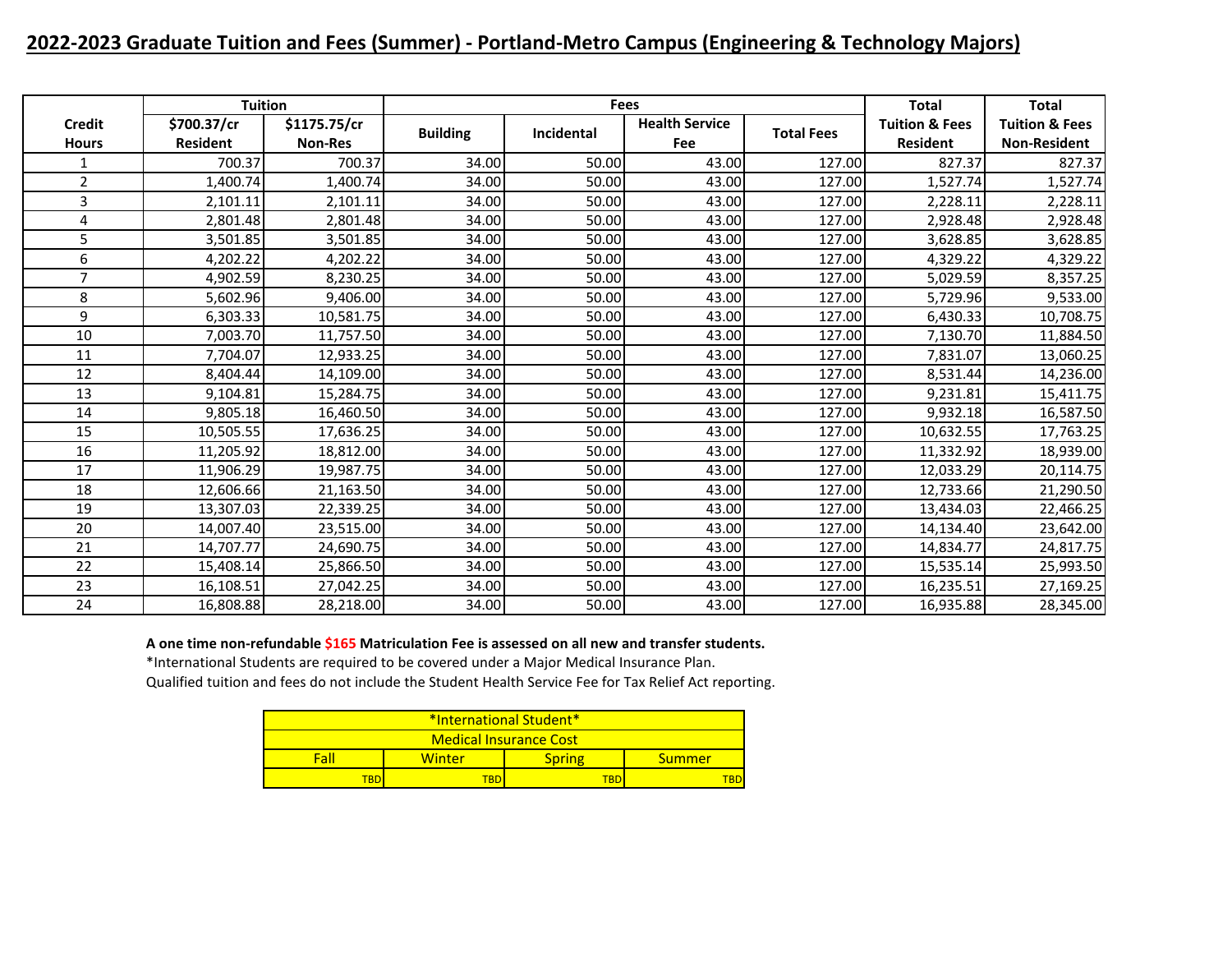## **2022-2023 Medical Laboratory Science Program - Portland-Metro Campus**

|                               | <b>Tuition</b>                 |                               |                 | <b>Fees</b> |                                     |                   | <b>Total</b>                                 | <b>Total</b>                                     |
|-------------------------------|--------------------------------|-------------------------------|-----------------|-------------|-------------------------------------|-------------------|----------------------------------------------|--------------------------------------------------|
| <b>Credit</b><br><b>Hours</b> | \$304.51/cr<br><b>Resident</b> | \$550.59/cr<br><b>Non-Res</b> | <b>Building</b> | Incidental  | <b>Health Service</b><br><b>Fee</b> | <b>Total Fees</b> | <b>Tuition &amp; Fees</b><br><b>Resident</b> | <b>Tuition &amp; Fees</b><br><b>Non-Resident</b> |
| $\mathbf{1}$                  | 304.51                         | 304.51                        | 23.00           | 80.00       | 63.00                               | 166.00            | 470.51                                       | 470.51                                           |
| $\overline{2}$                | 609.02                         | 609.02                        | 25.00           | 80.00       | 63.00                               | 168.00            | 777.02                                       | 777.02                                           |
| 3                             | 913.53                         | 913.53                        | 27.00           | 80.00       | 63.00                               | 170.00            | 1,083.53                                     | 1,083.53                                         |
| 4                             | 1,218.04                       | 1,218.04                      | 29.00           | 80.00       | 63.00                               | 172.00            | 1,390.04                                     | 1,390.04                                         |
| 5                             | 1,522.55                       | 1,522.55                      | 31.00           | 80.00       | 63.00                               | 174.00            | 1,696.55                                     | 1,696.55                                         |
| 6                             | 1,827.06                       | 1,827.06                      | 33.00           | 80.00       | 63.00                               | 176.00            | 2,003.06                                     | 2,003.06                                         |
| 7                             | 2,131.57                       | 3,854.13                      | 35.00           | 80.00       | 63.00                               | 178.00            | 2,309.57                                     | 4,032.13                                         |
| 8                             | 2,436.08                       | 4,404.72                      | 37.00           | 80.00       | 63.00                               | 180.00            | 2,616.08                                     | 4,584.72                                         |
| 9                             | 2,740.59                       | 4,955.31                      | 39.00           | 80.00       | 63.00                               | 182.00            | 2,922.59                                     | 5,137.31                                         |
| 10                            | 3,045.10                       | 5,505.90                      | 41.00           | 80.00       | 63.00                               | 184.00            | 3,229.10                                     | 5,689.90                                         |
| 11                            | 3,349.61                       | 6,056.49                      | 43.00           | 80.00       | 63.00                               | 186.00            | 3,535.61                                     | 6,242.49                                         |
| 12                            | 3,654.12                       | 6,607.08                      | 45.00           | 80.00       | 63.00                               | 188.00            | 3,842.12                                     | 6,795.08                                         |
| 13                            | 3,958.63                       | 7,157.67                      | 45.00           | 80.00       | 63.00                               | 188.00            | 4,146.63                                     | 7,345.67                                         |
| 14                            | 4,263.14                       | 7,708.26                      | 45.00           | 80.00       | 63.00                               | 188.00            | 4,451.14                                     | 7,896.26                                         |
| 15                            | 4,567.65                       | 8,258.85                      | 45.00           | 80.00       | 63.00                               | 188.00            | 4,755.65                                     | 8,446.85                                         |
| 16                            | 4,872.16                       | 8,809.44                      | 45.00           | 80.00       | 63.00                               | 188.00            | 5,060.16                                     | 8,997.44                                         |
| 17                            | 5,176.67                       | 9,360.03                      | 45.00           | 80.00       | 63.00                               | 188.00            | 5,364.67                                     | 9,548.03                                         |
| 18                            | 5,481.18                       | 9,910.62                      | 45.00           | 80.00       | 63.00                               | 188.00            | 5,669.18                                     | 10,098.62                                        |
| 19                            | 5,785.69                       | 10,461.21                     | 45.00           | 80.00       | 63.00                               | 188.00            | 5,973.69                                     | 10,649.21                                        |
| 20                            | 6,090.20                       | 11,011.80                     | 45.00           | 80.00       | 63.00                               | 188.00            | 6,278.20                                     | 11,199.80                                        |
| 21                            | 6,394.71                       | 11,562.39                     | 45.00           | 80.00       | 63.00                               | 188.00            | 6,582.71                                     | 11,750.39                                        |
| 22                            | 6,699.22                       | 12,112.98                     | 45.00           | 80.00       | 63.00                               | 188.00            | 6,887.22                                     | 12,300.98                                        |
| 23                            | 7,003.73                       | 12,663.57                     | 45.00           | 80.00       | 63.00                               | 188.00            | 7,191.73                                     | 12,851.57                                        |
| 24                            | 7,308.24                       | 13,214.16                     | 45.00           | 80.00       | 63.00                               | 188.00            | 7,496.24                                     | 13,402.16                                        |

**Medical Laboratory Science Program Students on externship are not charged the Incidental and Health Service Fees.**

**A one time non-refundable \$350 Matriculation Fee is assessed on all new and transfer students.**

\*International Students are required to be covered under a Major Medical Insurance Plan.

| *International Student*       |        |               |        |  |  |  |  |
|-------------------------------|--------|---------------|--------|--|--|--|--|
| <b>Medical Insurance Cost</b> |        |               |        |  |  |  |  |
| Fall                          | Winter | <b>Spring</b> | Summer |  |  |  |  |
|                               | TBD    | TBD           | TRD    |  |  |  |  |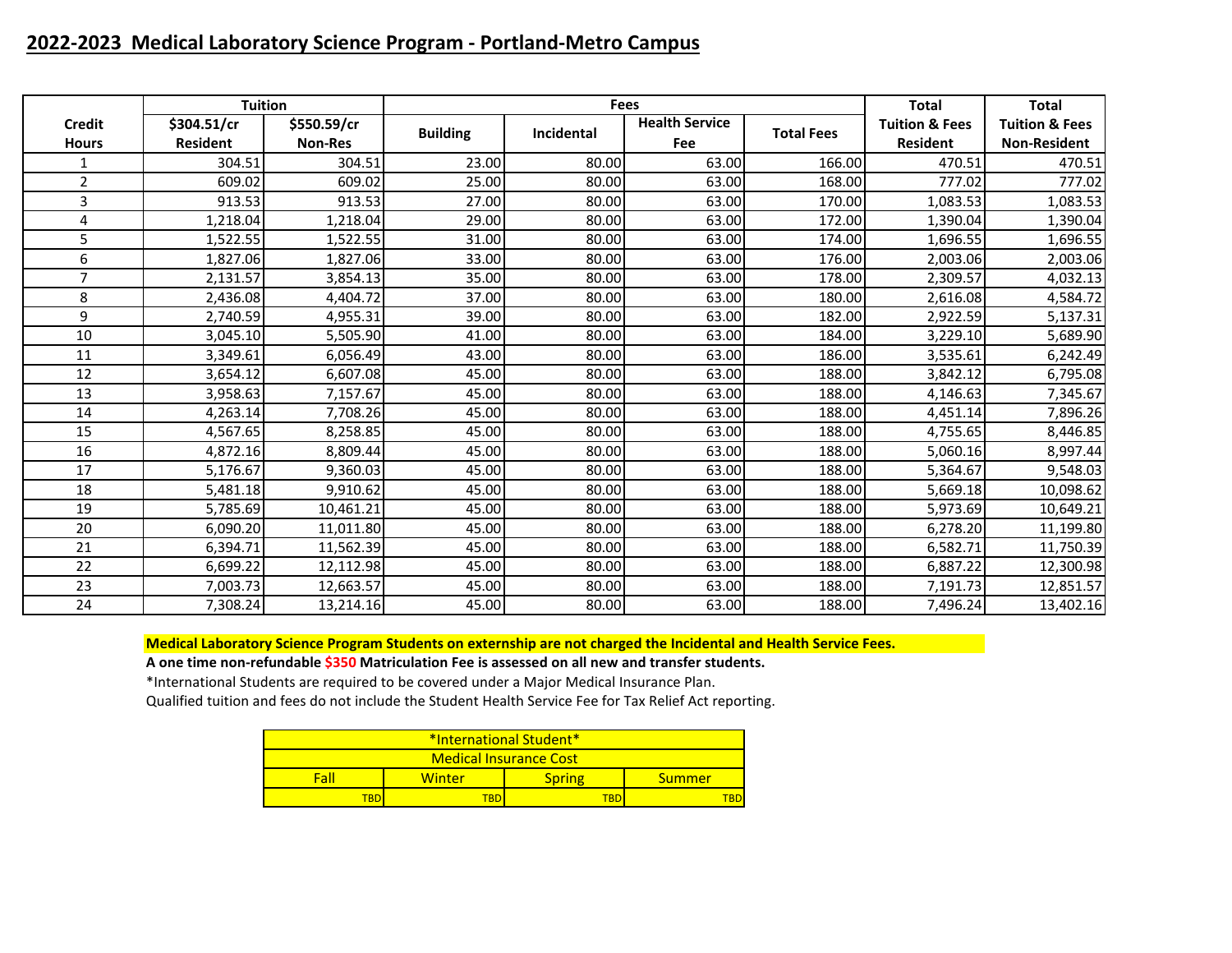## **2022-2023 Medical Laboratory Science Program (Summer) - Portland-Metro Campus**

|                               | <b>Tuition</b>                 |                               |                 | <b>Fees</b> |                                     |                   | <b>Total</b>                                 | <b>Total</b>                                     |
|-------------------------------|--------------------------------|-------------------------------|-----------------|-------------|-------------------------------------|-------------------|----------------------------------------------|--------------------------------------------------|
| <b>Credit</b><br><b>Hours</b> | \$304.51/cr<br><b>Resident</b> | \$550.59/cr<br><b>Non-Res</b> | <b>Building</b> | Incidental  | <b>Health Service</b><br><b>Fee</b> | <b>Total Fees</b> | <b>Tuition &amp; Fees</b><br><b>Resident</b> | <b>Tuition &amp; Fees</b><br><b>Non-Resident</b> |
| 1                             | 304.51                         | 304.51                        | 34.00           | 50.00       | 43.00                               | 127.00            | 431.51                                       | 431.51                                           |
| $\overline{2}$                | 609.02                         | 609.02                        | 34.00           | 50.00       | 43.00                               | 127.00            | 736.02                                       | 736.02                                           |
| 3                             | 913.53                         | 913.53                        | 34.00           | 50.00       | 43.00                               | 127.00            | 1,040.53                                     | 1,040.53                                         |
| 4                             | 1,218.04                       | 1,218.04                      | 34.00           | 50.00       | 43.00                               | 127.00            | 1,345.04                                     | 1,345.04                                         |
| 5                             | 1,522.55                       | 1,522.55                      | 34.00           | 50.00       | 43.00                               | 127.00            | 1,649.55                                     | 1,649.55                                         |
| 6                             | 1,827.06                       | 1,827.06                      | 34.00           | 50.00       | 43.00                               | 127.00            | 1,954.06                                     | 1,954.06                                         |
| $\overline{7}$                | 2,131.57                       | 3,854.13                      | 34.00           | 50.00       | 43.00                               | 127.00            | 2,258.57                                     | 3,981.13                                         |
| 8                             | 2,436.08                       | 4,404.72                      | 34.00           | 50.00       | 43.00                               | 127.00            | 2,563.08                                     | 4,531.72                                         |
| 9                             | 2,740.59                       | 4,955.31                      | 34.00           | 50.00       | 43.00                               | 127.00            | 2,867.59                                     | 5,082.31                                         |
| 10                            | 3,045.10                       | 5,505.90                      | 34.00           | 50.00       | 43.00                               | 127.00            | 3,172.10                                     | 5,632.90                                         |
| 11                            | 3,349.61                       | 6,056.49                      | 34.00           | 50.00       | 43.00                               | 127.00            | 3,476.61                                     | 6,183.49                                         |
| 12                            | 3,654.12                       | 6,607.08                      | 34.00           | 50.00       | 43.00                               | 127.00            | 3,781.12                                     | 6,734.08                                         |
| 13                            | 3,958.63                       | 7,157.67                      | 34.00           | 50.00       | 43.00                               | 127.00            | 4,085.63                                     | 7,284.67                                         |
| 14                            | 4,263.14                       | 7,708.26                      | 34.00           | 50.00       | 43.00                               | 127.00            | 4,390.14                                     | 7,835.26                                         |
| 15                            | 4,567.65                       | 8,258.85                      | 34.00           | 50.00       | 43.00                               | 127.00            | 4,694.65                                     | 8,385.85                                         |
| 16                            | 4,872.16                       | 8,809.44                      | 34.00           | 50.00       | 43.00                               | 127.00            | 4,999.16                                     | 8,936.44                                         |
| 17                            | 5,176.67                       | 9,360.03                      | 34.00           | 50.00       | 43.00                               | 127.00            | 5,303.67                                     | 9,487.03                                         |
| 18                            | 5,481.18                       | 9,910.62                      | 34.00           | 50.00       | 43.00                               | 127.00            | 5,608.18                                     | 10,037.62                                        |
| 19                            | 5,785.69                       | 10,461.21                     | 34.00           | 50.00       | 43.00                               | 127.00            | 5,912.69                                     | 10,588.21                                        |
| 20                            | 6,090.20                       | 11,011.80                     | 34.00           | 50.00       | 43.00                               | 127.00            | 6,217.20                                     | 11,138.80                                        |
| 21                            | 6,394.71                       | 11,562.39                     | 34.00           | 50.00       | 43.00                               | 127.00            | 6,521.71                                     | 11,689.39                                        |
| 22                            | 6,699.22                       | 12,112.98                     | 34.00           | 50.00       | 43.00                               | 127.00            | 6,826.22                                     | 12,239.98                                        |
| 23                            | 7,003.73                       | 12,663.57                     | 34.00           | 50.00       | 43.00                               | 127.00            | 7,130.73                                     | 12,790.57                                        |
| 24                            | 7,308.24                       | 13,214.16                     | 34.00           | 50.00       | 43.00                               | 127.00            | 7,435.24                                     | 13,341.16                                        |

**Medical Laboratory Science Program Students on externship are not charged the Incidental and Health Service Fees.**

**A one time non-refundable \$350 Matriculation Fee is assessed on all new and transfer students.**

\*International Students are required to be covered under a Major Medical Insurance Plan.

| *International Student*       |                                   |  |  |  |  |  |
|-------------------------------|-----------------------------------|--|--|--|--|--|
| <b>Medical Insurance Cost</b> |                                   |  |  |  |  |  |
| Fall                          | <b>Spring</b><br>Winter<br>Summer |  |  |  |  |  |
| TBD<br>TBD<br>TRD             |                                   |  |  |  |  |  |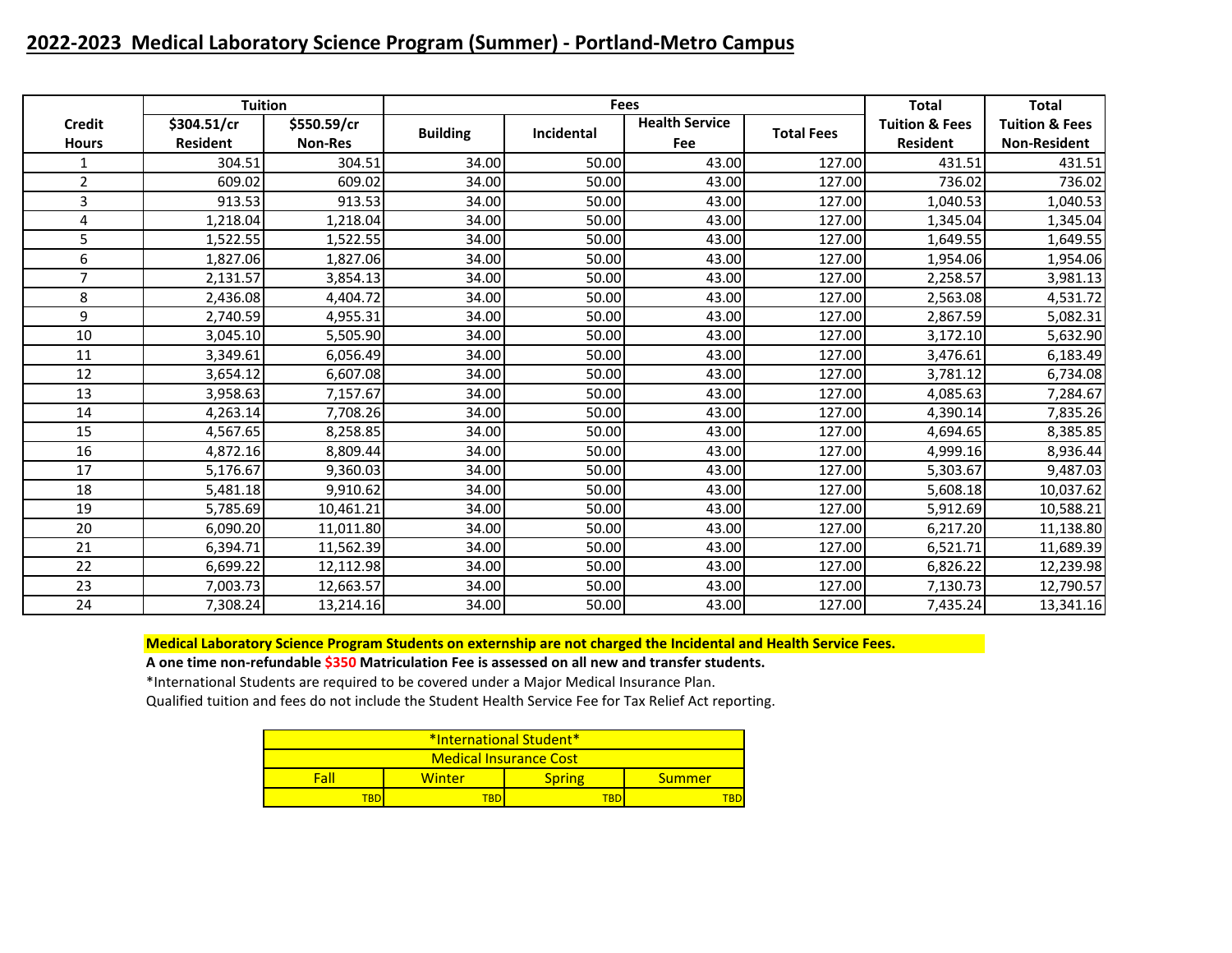## **2022-2023 Paramedic Program - Portland-Metro Campus**

|                               | <b>Tuition</b>                 |                               | Fees            |            |                              | <b>Total</b>      | <b>Total</b>                                 |                                                  |
|-------------------------------|--------------------------------|-------------------------------|-----------------|------------|------------------------------|-------------------|----------------------------------------------|--------------------------------------------------|
| <b>Credit</b><br><b>Hours</b> | \$243.10/Cr<br><b>Resident</b> | \$348.60/Cr<br><b>Non-Res</b> | <b>Building</b> | Incidental | <b>Health Service</b><br>Fee | <b>Total Fees</b> | <b>Tuition &amp; Fees</b><br><b>Resident</b> | <b>Tuition &amp; Fees</b><br><b>Non-Resident</b> |
| 1                             | 243.10                         | 243.10                        | 23.00           | 80.00      | 63.00                        | 166.00            | 409.10                                       | 409.10                                           |
| $\overline{2}$                | 486.20                         | 486.20                        | 25.00           | 80.00      | 63.00                        | 168.00            | 654.20                                       | 654.20                                           |
| 3                             | 729.30                         | 729.30                        | 27.00           | 80.00      | 63.00                        | 170.00            | 899.30                                       | 899.30                                           |
| 4                             | 972.40                         | 972.40                        | 29.00           | 80.00      | 63.00                        | 172.00            | 1,144.40                                     | 1,144.40                                         |
| 5                             | 1,215.50                       | 1,215.50                      | 31.00           | 80.00      | 63.00                        | 174.00            | 1,389.50                                     | 1,389.50                                         |
| 6                             | 1,458.60                       | 1,458.60                      | 33.00           | 80.00      | 63.00                        | 176.00            | 1,634.60                                     | 1,634.60                                         |
| 7                             | 1,701.70                       | 2,440.20                      | 35.00           | 80.00      | 63.00                        | 178.00            | 1,879.70                                     | 2,618.20                                         |
| 8                             | 1,944.80                       | 2,788.80                      | 37.00           | 80.00      | 63.00                        | 180.00            | 2,124.80                                     | 2,968.80                                         |
| 9                             | 2,187.90                       | 3,137.40                      | 39.00           | 80.00      | 63.00                        | 182.00            | 2,369.90                                     | 3,319.40                                         |
| 10                            | 2,431.00                       | 3,486.00                      | 41.00           | 80.00      | 63.00                        | 184.00            | 2,615.00                                     | 3,670.00                                         |
| 11                            | 2,674.10                       | 3,834.60                      | 43.00           | 80.00      | 63.00                        | 186.00            | 2,860.10                                     | 4,020.60                                         |
| 12                            | 2,917.20                       | 4,183.20                      | 45.00           | 80.00      | 63.00                        | 188.00            | 3,105.20                                     | 4,371.20                                         |
| 13                            | 3,160.30                       | 4,531.80                      | 45.00           | 80.00      | 63.00                        | 188.00            | 3,348.30                                     | 4,719.80                                         |
| 14                            | 3,403.40                       | 4,880.40                      | 45.00           | 80.00      | 63.00                        | 188.00            | 3,591.40                                     | 5,068.40                                         |
| 15                            | 3,646.50                       | 5,229.00                      | 45.00           | 80.00      | 63.00                        | 188.00            | 3,834.50                                     | 5,417.00                                         |
| 16                            | 3,889.60                       | 5,577.60                      | 45.00           | 80.00      | 63.00                        | 188.00            | 4,077.60                                     | 5,765.60                                         |
| 17                            | 4,132.70                       | 5,926.20                      | 45.00           | 80.00      | 63.00                        | 188.00            | 4,320.70                                     | 6,114.20                                         |
| 18                            | 4,375.80                       | 6,274.80                      | 45.00           | 80.00      | 63.00                        | 188.00            | 4,563.80                                     | 6,462.80                                         |
| 19                            | 4,618.90                       | 6,623.40                      | 45.00           | 80.00      | 63.00                        | 188.00            | 4,806.90                                     | 6,811.40                                         |
| 20                            | 4,862.00                       | 6,972.00                      | 45.00           | 80.00      | 63.00                        | 188.00            | 5,050.00                                     | 7,160.00                                         |
| 21                            | 5,105.10                       | 7,320.60                      | 45.00           | 80.00      | 63.00                        | 188.00            | 5,293.10                                     | 7,508.60                                         |
| 22                            | 5,348.20                       | 7,669.20                      | 45.00           | 80.00      | 63.00                        | 188.00            | 5,536.20                                     | 7,857.20                                         |
| 23                            | 5,591.30                       | 8,017.80                      | 45.00           | 80.00      | 63.00                        | 188.00            | 5,779.30                                     | 8,205.80                                         |
| 24                            | 5,834.40                       | 8,366.40                      | 45.00           | 80.00      | 63.00                        | 188.00            | 6,022.40                                     | 8,554.40                                         |

**Paramedic Program Students on externship are not charged the Incidental and Health Service Fees.**

**A one time non-refundable \$350 Matriculation Fee is assessed on all new and transfer students.**

\*International Students are required to be covered under a Major Medical Insurance Plan. Qualified tuition and fees do not include the Student Health Service Fee for Tax Relief Act reporting.

| *International Student* |                                          |  |  |  |  |  |
|-------------------------|------------------------------------------|--|--|--|--|--|
| Medical Insurance Cost  |                                          |  |  |  |  |  |
| Fall                    | <b>Spring</b><br>Winter<br><b>Summer</b> |  |  |  |  |  |
| TBD<br>TBD              |                                          |  |  |  |  |  |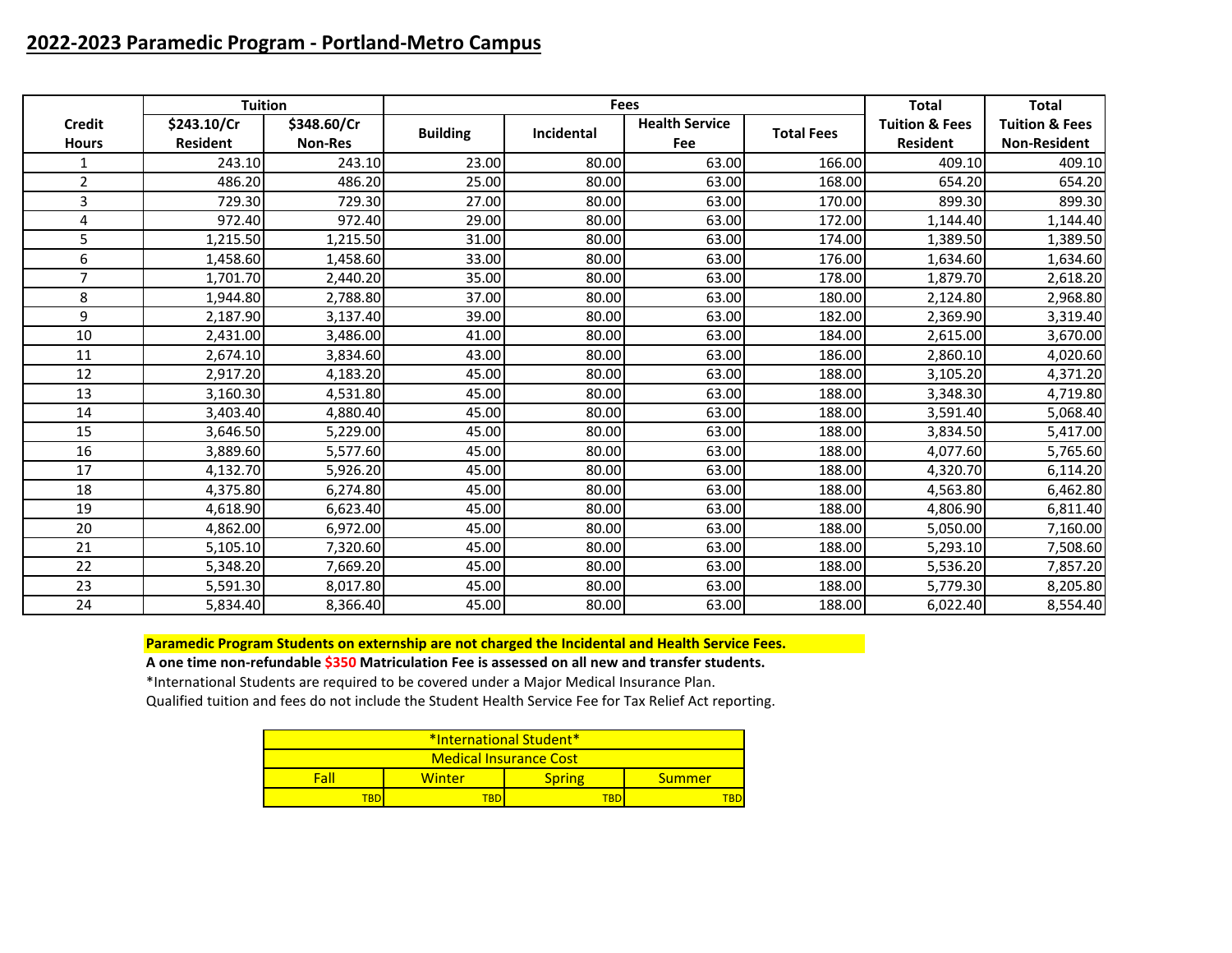# **2022-2023 Paramedic Program (Externship - Summer)**

|                | <b>Tuition</b>  |                |                 | <b>Fees</b>       | <b>Total</b>              | <b>Total</b>              |
|----------------|-----------------|----------------|-----------------|-------------------|---------------------------|---------------------------|
| <b>Credit</b>  | \$243.10/Cr     | \$348.60/Cr    | <b>Building</b> | <b>Total Fees</b> | <b>Tuition &amp; Fees</b> | <b>Tuition &amp; Fees</b> |
| <b>Hours</b>   | <b>Resident</b> | <b>Non-Res</b> |                 |                   | <b>Resident</b>           | <b>Non-Resident</b>       |
| $\mathbf{1}$   | 243.10          | 243.10         | 34.00           | 34.00             | 277.10                    | 277.10                    |
| $\overline{2}$ | 486.20          | 486.20         | 34.00           | 34.00             | 520.20                    | 520.20                    |
| 3              | 729.30          | 729.30         | 34.00           | 34.00             | 763.30                    | 763.30                    |
| 4              | 972.40          | 972.40         | 34.00           | 34.00             | 1,006.40                  | 1,006.40                  |
| 5              | 1,215.50        | 1,215.50       | 34.00           | 34.00             | 1,249.50                  | 1,249.50                  |
| 6              | 1,458.60        | 1,458.60       | 34.00           | 34.00             | 1,492.60                  | 1,492.60                  |
| 7              | 1,701.70        | 2,440.20       | 34.00           | 34.00             | 1,735.70                  | 2,474.20                  |
| 8              | 1,944.80        | 2,788.80       | 34.00           | 34.00             | 1,978.80                  | 2,822.80                  |
| 9              | 2,187.90        | 3,137.40       | 34.00           | 34.00             | 2,221.90                  | 3,171.40                  |
| 10             | 2,431.00        | 3,486.00       | 34.00           | 34.00             | 2,465.00                  | 3,520.00                  |
| 11             | 2,674.10        | 3,834.60       | 34.00           | 34.00             | 2,708.10                  | 3,868.60                  |
| 12             | 2,917.20        | 4,183.20       | 34.00           | 34.00             | 2,951.20                  | 4,217.20                  |
| 13             | 3,160.30        | 4,531.80       | 34.00           | 34.00             | 3,194.30                  | 4,565.80                  |
| 14             | 3,403.40        | 4,880.40       | 34.00           | 34.00             | 3,437.40                  | 4,914.40                  |
| 15             | 3,646.50        | 5,229.00       | 34.00           | 34.00             | 3,680.50                  | 5,263.00                  |
| 16             | 3,889.60        | 5,577.60       | 34.00           | 34.00             | 3,923.60                  | 5,611.60                  |
| 17             | 4,132.70        | 5,926.20       | 34.00           | 34.00             | 4,166.70                  | 5,960.20                  |
| 18             | 4,375.80        | 6,274.80       | 34.00           | 34.00             | 4,409.80                  | 6,308.80                  |
| 19             | 4,618.90        | 6,623.40       | 34.00           | 34.00             | 4,652.90                  | 6,657.40                  |
| 20             | 4,862.00        | 6,972.00       | 34.00           | 34.00             | 4,896.00                  | 7,006.00                  |
| 21             | 5,105.10        | 7,320.60       | 34.00           | 34.00             | 5,139.10                  | 7,354.60                  |
| 22             | 5,348.20        | 7,669.20       | 34.00           | 34.00             | 5,382.20                  | 7,703.20                  |
| 23             | 5,591.30        | 8,017.80       | 34.00           | 34.00             | 5,625.30                  | 8,051.80                  |
| 24             | 5,834.40        | 8,366.40       | 34.00           | 34.00             | 5,868.40                  | 8,400.40                  |

### **A one time non-refundable \$350 Matriculation Fee is assessed on all new and transfer students.**

\*International Students are required to be covered under a Major Medical Insurance Plan.

| *International Student*            |  |  |  |  |  |  |
|------------------------------------|--|--|--|--|--|--|
| <b>Medical Insurance Cost</b>      |  |  |  |  |  |  |
| Fall<br>Winter<br>Spring<br>Summer |  |  |  |  |  |  |
| <b>TBD</b><br>TBD<br>BD-           |  |  |  |  |  |  |